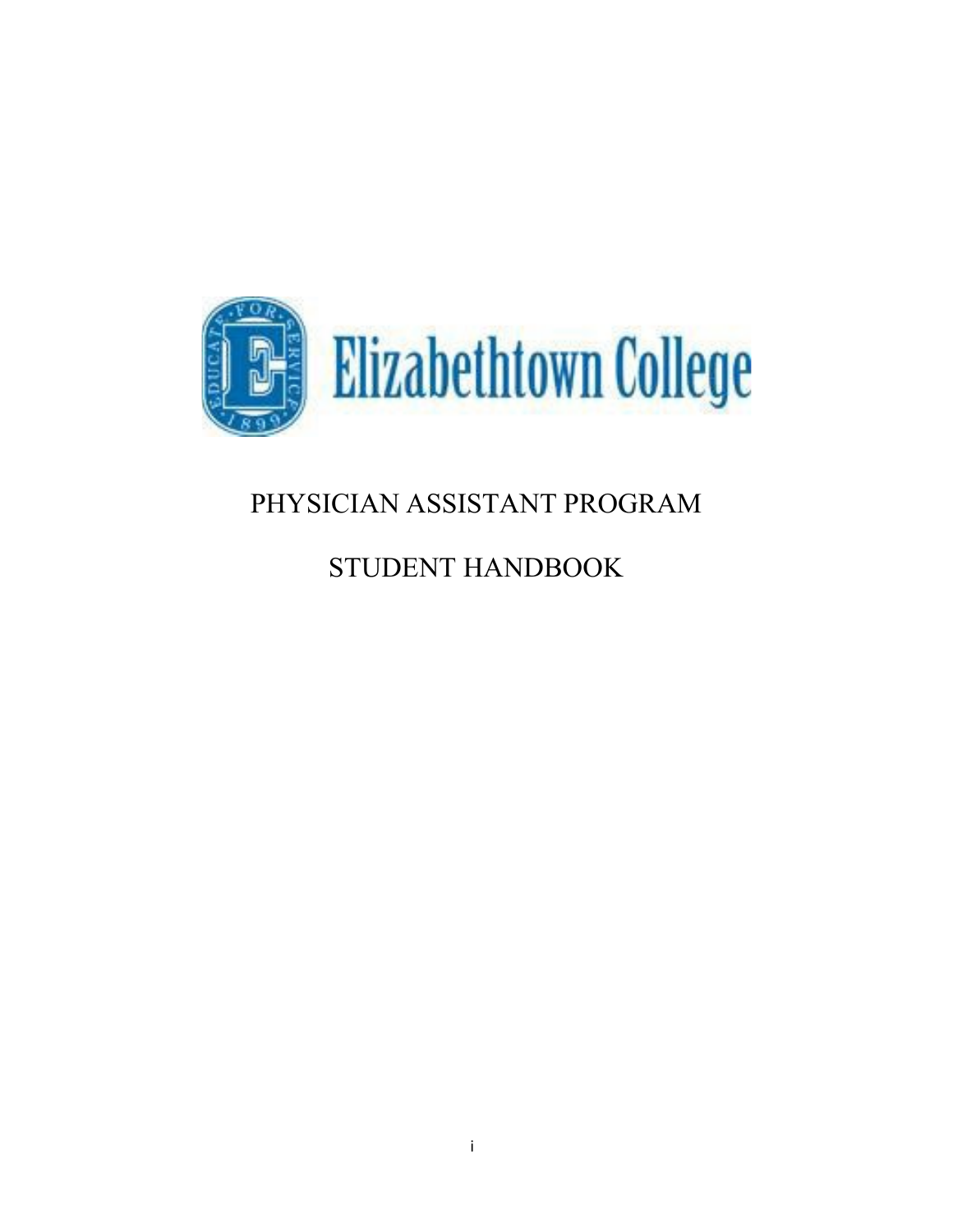#### **Welcome**

Elizabethtown College (E-town) Physician Assistant Program will provide you with a comprehensive curriculum that incorporates hands-on learning in state-of-the art laboratories. Being a healthcare provider goes beyond medical knowledge, but also incorporates interpersonal and communication skills, dedication to service, professionalism, critical thinking, and empathy. The E-town PA program will focus on developing cognitive and non-cognitive skills. On behalf of the PA program team, sit back, get excited, and let's start the journey!

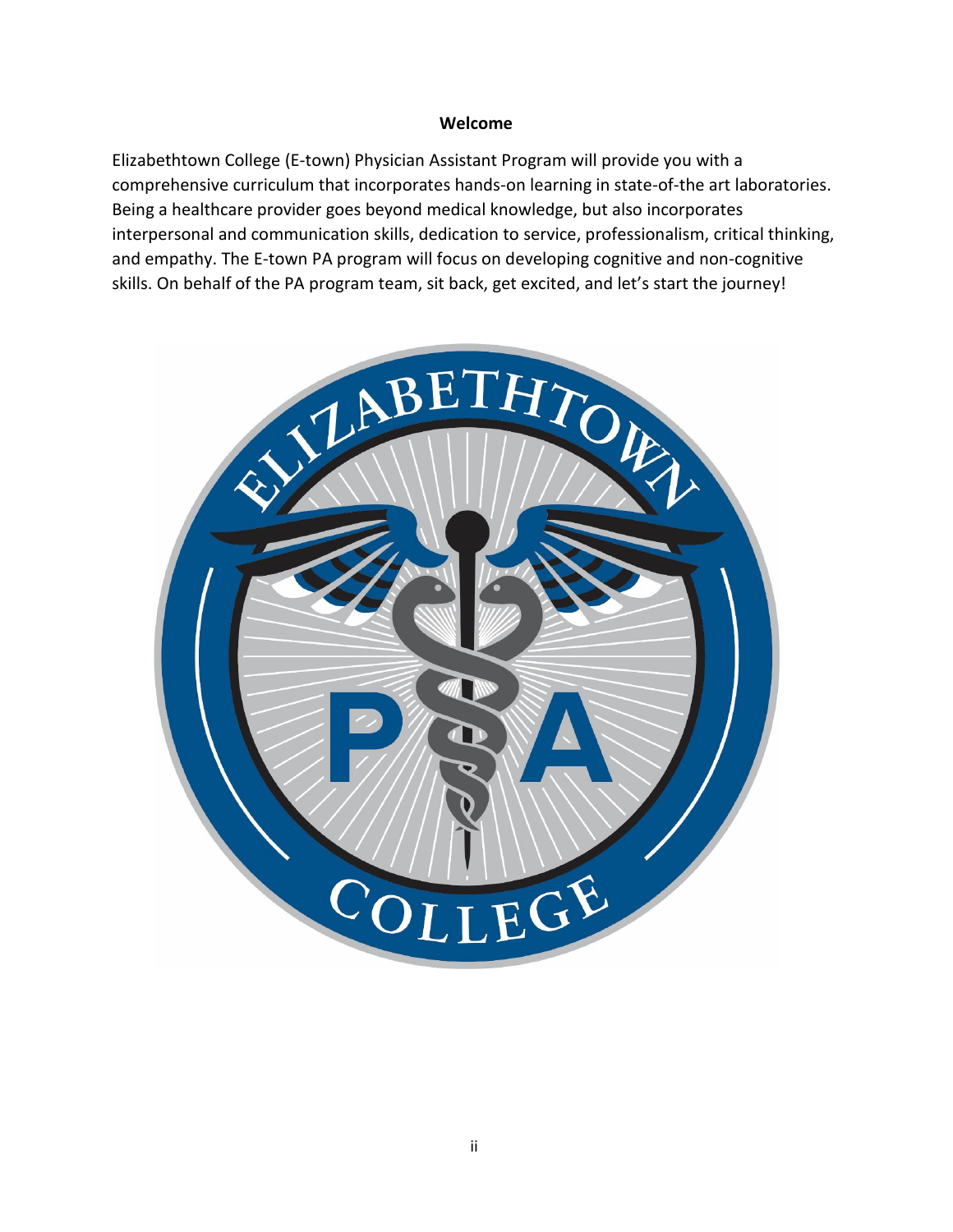# **Table of Contents**

| New Student Information |
|-------------------------|
|                         |
|                         |
|                         |
|                         |
|                         |
|                         |
|                         |
|                         |
|                         |
|                         |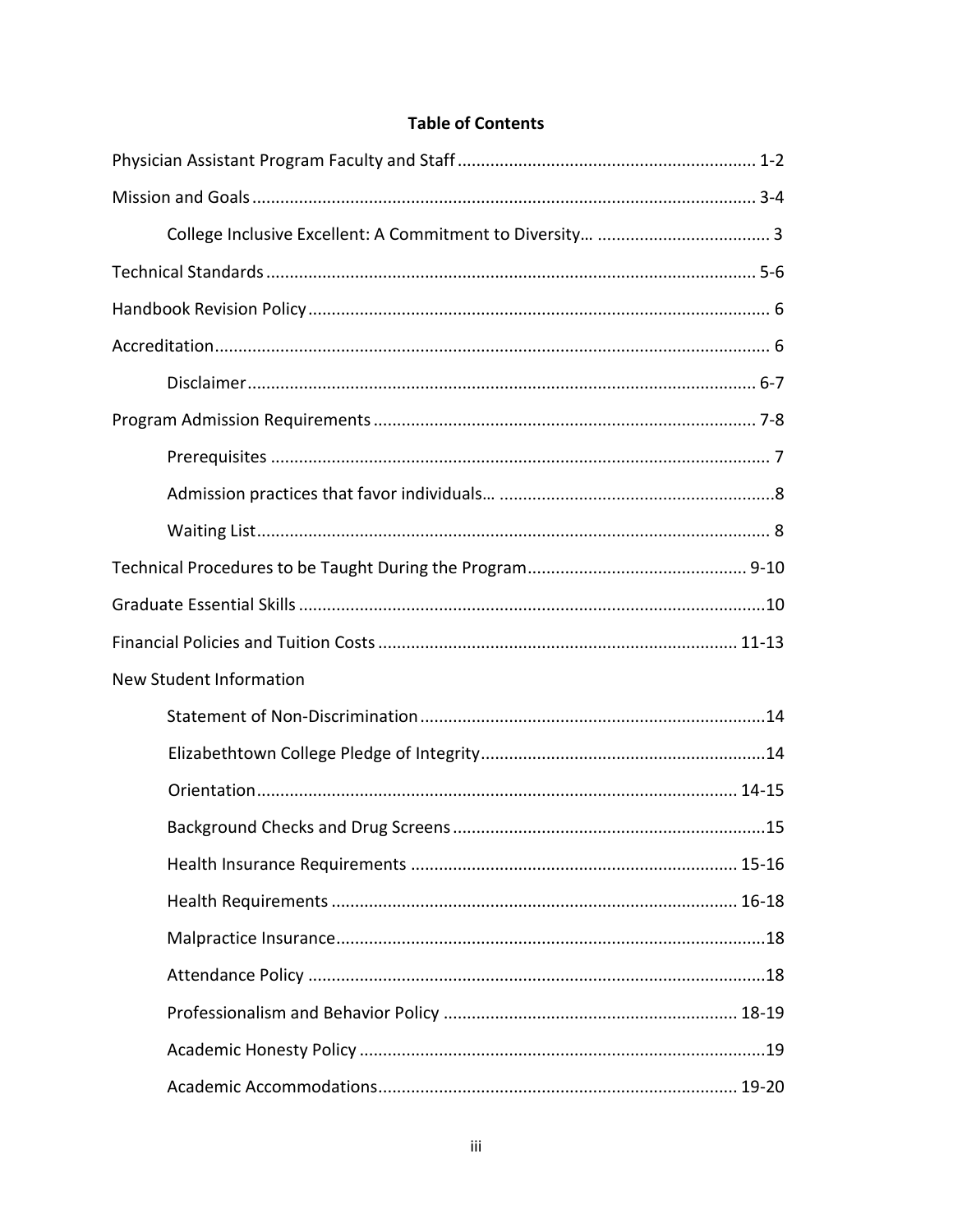|                      | <b>Didactic Year</b>                          |  |
|----------------------|-----------------------------------------------|--|
|                      |                                               |  |
|                      |                                               |  |
|                      |                                               |  |
|                      |                                               |  |
|                      |                                               |  |
| <b>Clinical Year</b> |                                               |  |
|                      |                                               |  |
|                      |                                               |  |
|                      |                                               |  |
|                      |                                               |  |
|                      |                                               |  |
|                      |                                               |  |
|                      | <b>Administrative Policies and Procedures</b> |  |
|                      |                                               |  |
|                      |                                               |  |
|                      |                                               |  |
|                      |                                               |  |
|                      |                                               |  |
|                      |                                               |  |
|                      |                                               |  |
|                      |                                               |  |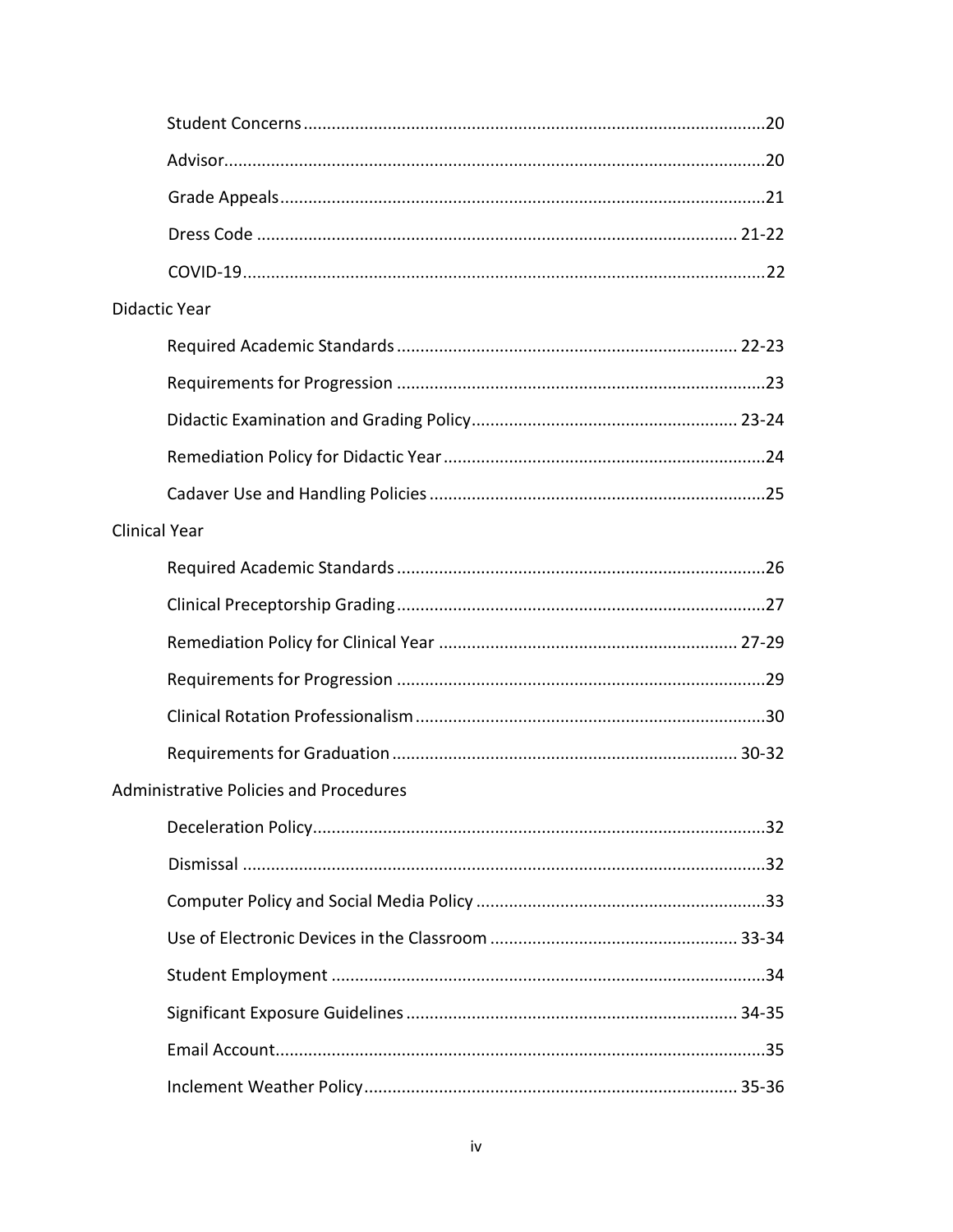# Additional Elizabethtown College Policies, Procedures, and Resources

| <b>College Policies and Procedures</b>                    |
|-----------------------------------------------------------|
| Policy Against Discrimination, Harassment, and Bullying39 |

| Animals on Campus for Disability-Related Needs Policy39                          |  |
|----------------------------------------------------------------------------------|--|
| Grievance Procedure for Students in Cases of Alleged Discrimination on the Basis |  |
|                                                                                  |  |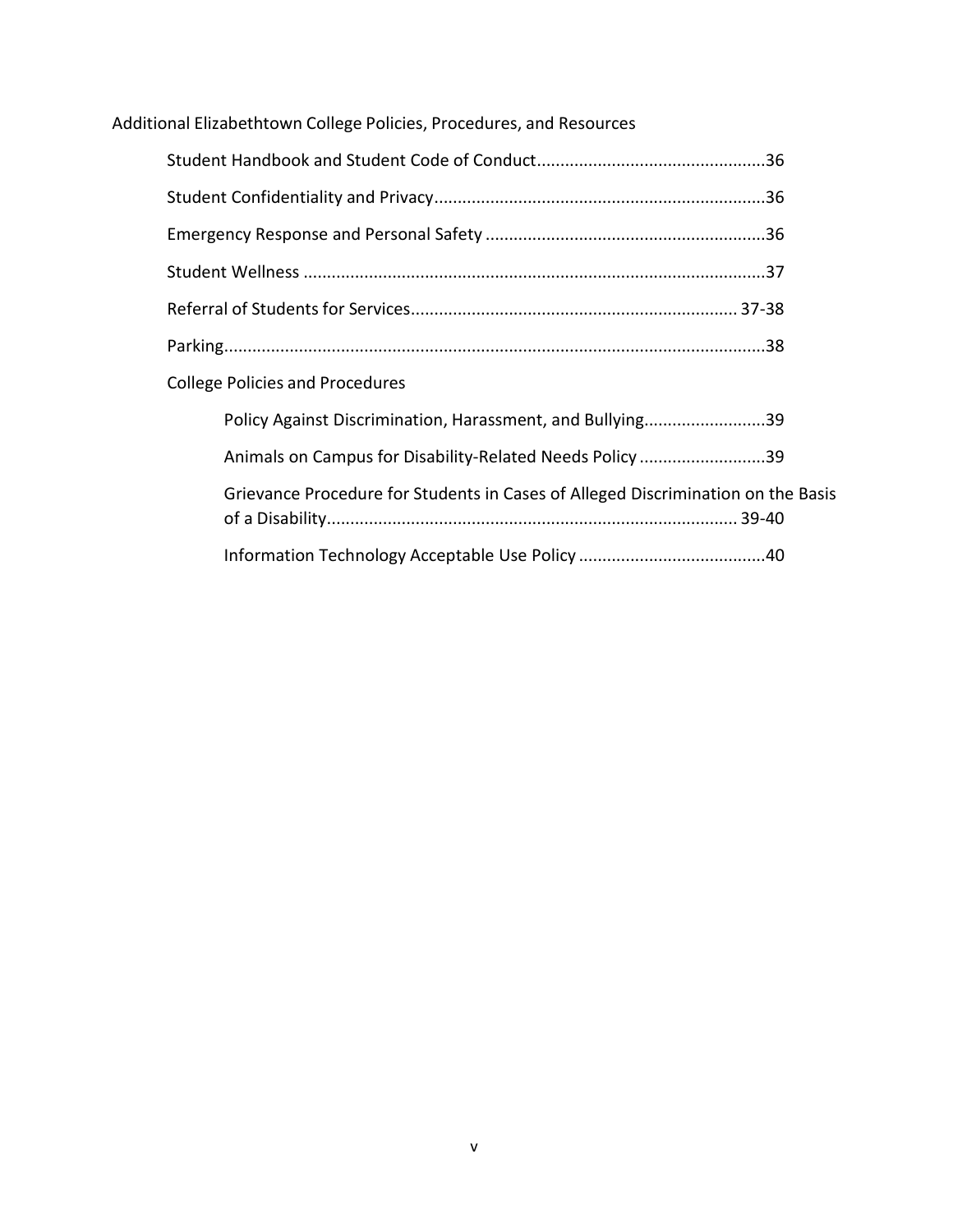#### **Physician Assistant Program Faculty and Staff**

<span id="page-5-0"></span>*Standard A2.01 All faculty must possess the educational and experiential qualifications to perform their assigned duties.*

#### **Administrative Assistant – Stephanie VanderMey**

Stephanie began working at Elizabethtown College in September 2015. Prior to joining the Physician Assistant Program in the summer of 2019, Stephanie was an administrative assistant in the department of Business. Stephanie received her Associates in Administrative Specialist in Health from Robert Morris College in May 1989 and her Bachelor's in Human Resource Management from St. Leo University in June 1999.

#### **Program Director – Mrs. Dionna Rookey, MS, MSPAS, PA-C**

Dionna Rookey joined Elizabethtown College in 2019. She earned a Bachelor of Science degree in biology from Valdosta State University, a Master of Science degree in medical microbiology from the University of Georgia and a master of science in physician assistant studies from Philadelphia University. Dionna has worked in family medicine since graduating in 2007. She has practiced in Alaska, Massachusetts and New Hampshire. Dionna additionally started work in education in 2013 and found a second love

Dionna is dedicated to teaching students to embrace all of what makes people love, think and live. Dionna believes in education for service and is excited to both continue and discover new ways to integrate students and community together. Her teaching interests include clinical reasoning, patient communication and all aspects of primary care.

# **Medical Director – Dr. Tiffani Russ, DO**

Dr. Tiffani Russ graduated from York College of Pennsylvania prior to attending medical school at Lake Erie College of Osteopathic Medicine. Dr. Russ was born and raised in York County and after medical school decided to return to York to complete her residency in Emergency Medicine at York Memorial Hospital. Dr. Russ currently works as an Attending Physician for Lancaster Emergency Associates as well as York Memorial Hospital. Her research includes an "Evaluation of Application of Continuous Positive Airway Pressure of BLS providers for Generalized Respiratory Distress" (2014). When not working at the hospital, Dr. Russ enjoys spending time with her family, competing in triathlons, and she is a firefighter at Wrightsville and York Area United Fire and Rescue.

# **Clinical Coordinator – Mrs. Amanda Adair, MSPAS, PA-C**

Elizabethtown College welcomed Amanda as the Clinical Coordinator in May 2022. She received her bachelor's degree from Penn State in 2011 and then pursued her Master's in Physician Assistant Studies at King's College. Following graduation in 2014, she worked in acute care in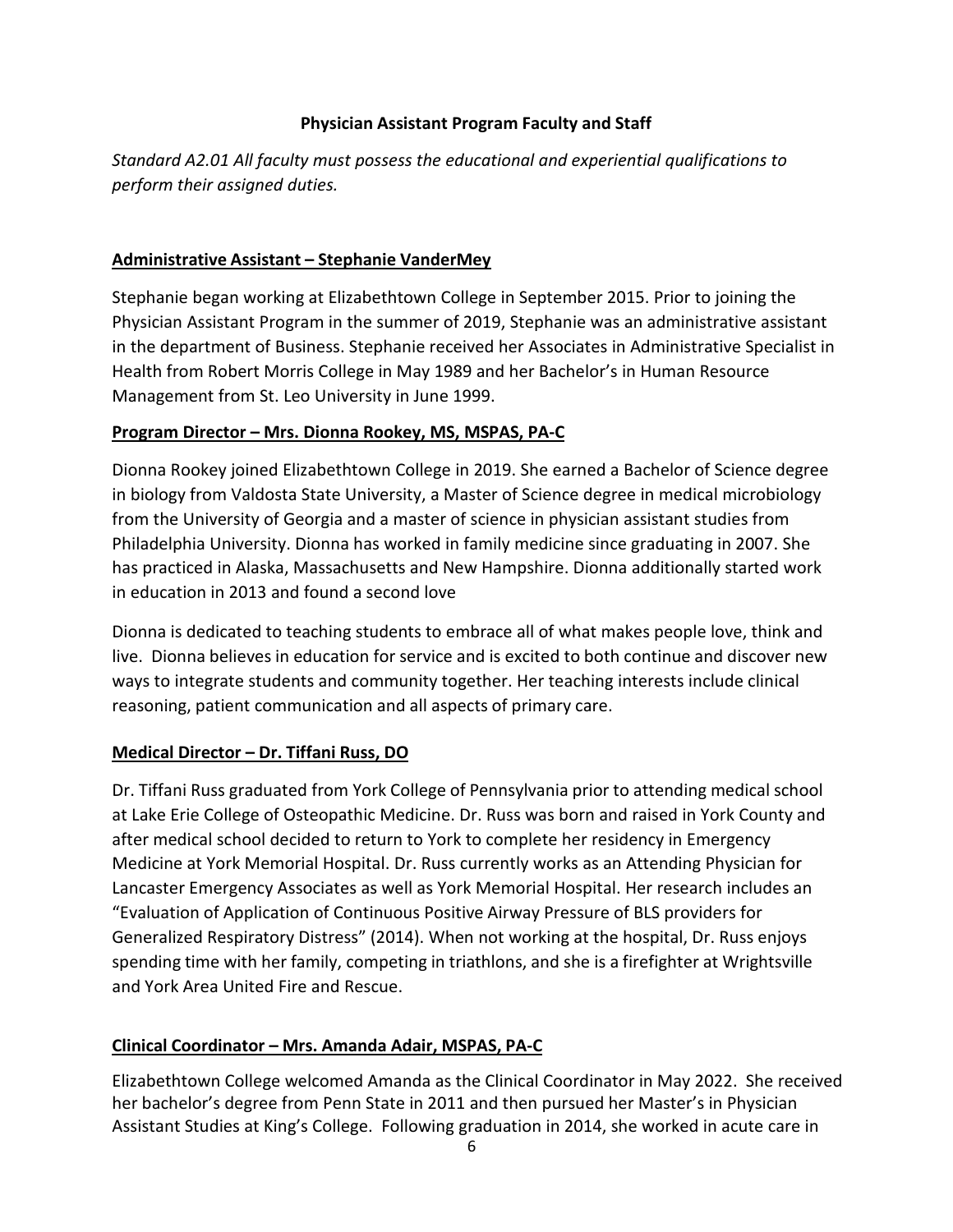Virginia before returning to the area to work in Family Medicine. Amanda maintains her clinical position in family practice and enjoys seeing the patients that she has been caring for over the past 7 years.

In her spare time, Amanda can be found running on local back roads, playing at a park with her 2 young boys, baking tasty treats in her kitchen or traveling abroad. Amanda believes high-quality clinical experience is imperative to becoming a successful practitioner and she is dedicated to finding placements for students that challenge their abilities and encourage them to reach their full potential.

# **Didactic Faculty – Mrs. Chelsea Fought, MHS, PA-C**

Chelsea joined Elizabethtown College in 2022. She earned both a Bachelor of Science degree and a Master of Health Science degree in Physician Assistant Studies from Lock Haven University of Pennsylvania. Chelsea is a Lancaster County native and has worked in family practice and urgent care in Lancaster since graduating PA school in 2013.

Chelsea has a special interest in lactation medicine, mental health and perinatal health. She is also passionate about integrative learning and helping students meet their fullest potential.

When Chelsea isn't working, she is creating magical experiences to enjoy alongside her husband and two young children, like visiting a hobbit treehouse and many visits to Diagon Alley. She also enjoys reading as many books as she can get her hands on, while still trying to figure out how to hood up IV coffee.

# **Didactic Faculty – Mrs. Megan Solyak, MSH, LAT, ATC, PA-C**

Elizabethtown College welcomed Megan in 2022. She is native to Pennsylvania. She earned a Bachelors in Science in Athletic Training from University of Delaware and worked as a Certified Athletic Trainer in high school, collegiate, and outpatient office settings. After 10 years, she returned to school earning her Master's of Science in Physician Assistant Studies from Drexel University, graduating in 2017. She worked for Penn State Hershey Orthopedics after graduation and currently maintains her clinical role as a PA for Penn Medicine Lancaster General Health Sports Medicine.

Megan is also interested in holistic and plant-based medicine approaches in conjunction with traditional medicine.

Megan believes all PA's are educators and that patient education is the cornerstone to good healthcare. When patients have better health literacy, they are more willing to be an active participant in their recovery and ultimately will have better outcomes. She strives to pass on this approach to future PA's.

Megan resides in Lancaster with her spouse and daughter. She enjoys hiking, running, listening to music and spending time on the water.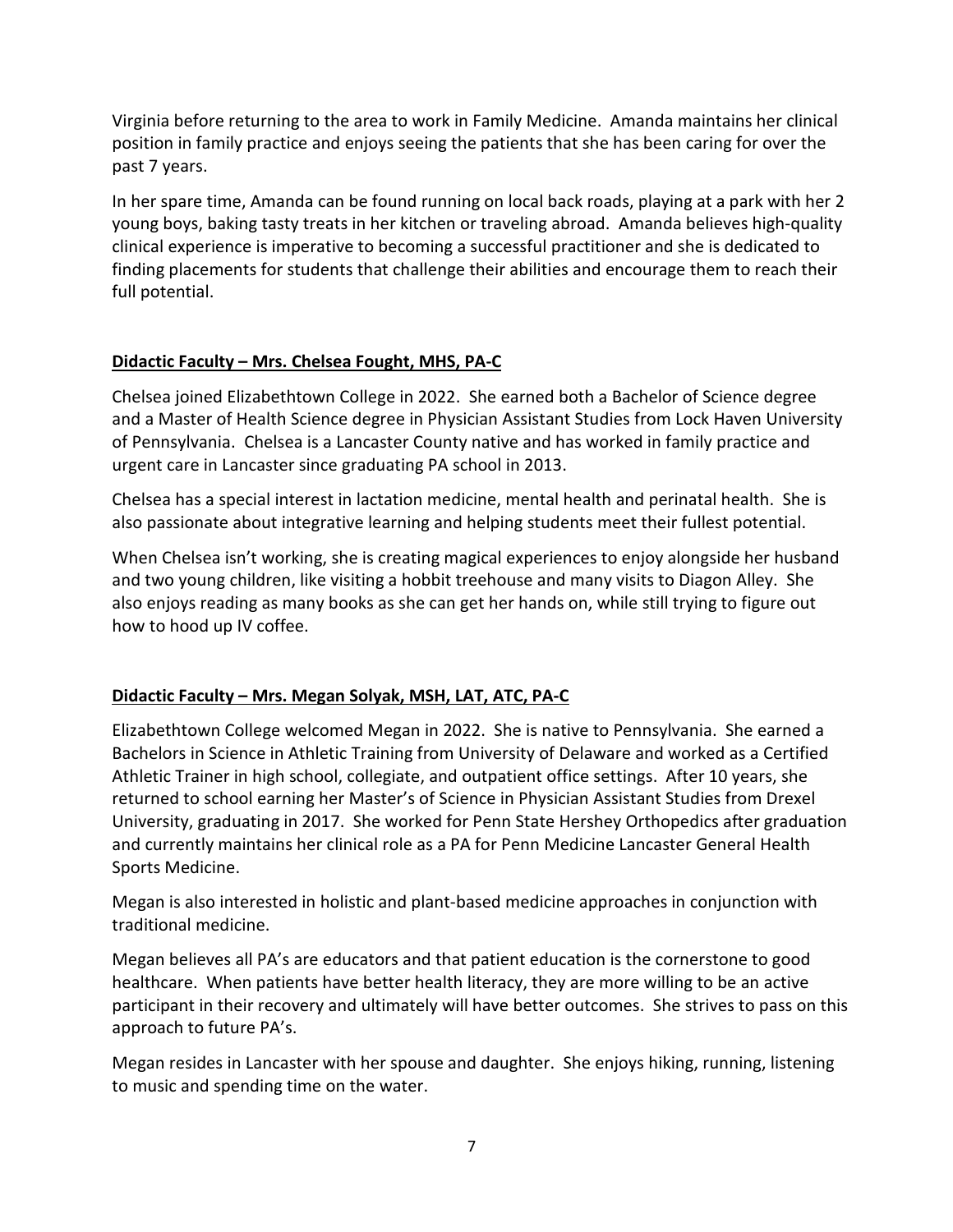#### **Didactic Faculty – Ms. Daria Indeck, MHS, PA-C**

Daria Indeck joined Elizabethtown College in 2022. She grew up in rural PA. She earned her Bachelor of Science degree in biology from Florida Atlantic University, Master of Health Science in Physician Assistant Studies from Lock Haven University in 2010. Daria has worked at Lancaster General Health as a Trauma, Critical Care and Acute Care Surgery PA since graduating. She also has an interest in wilderness medicine and disaster medicine. In her free time, she enjoys spending time with her family and pets. If not there you can find her at the jiujitsu, gym or running around in the woods. Daria is excited to share her unique knowledge and skill set with future PAs.

#### **Didactic Faculty – Dr. Cynthia Helm, PA-C, PhD**

Cynthia Helm graduated from Hahnemann University with a BS in Physician Assistant Science 1984. She holds a Master's Degree in Health Education from Penn State University. She is certified in Integrated Medicine through the University of Arizona and is a certified Battlefield Acupuncture practitioner. She has Doctoral Certification in Health Care Leadership and Administration and holds a Doctorate in Medical Science from Rocky Mountain University of Health Professions.

Cynthia has been in clinical practice since 1984; the last 22 years serving the Veteran's Administration. Her clinical career has focused on Primary Care, Women's Health, Dermatology, Orthopedics, Cardiology. She has also provided Peer education and served on numerous PA administration and PA political committees and is currently Director at Large of the Veteran's Administration Physician Assistant Association.

Cynthia's educational interests include patient communication, physical diagnosis, and procedures. She endeavors to create a positive and harmonious workplace and learning environment that focuses on solutions, not problems… to empower all to achieve excellence in the PA profession and life endeavors. She believes in the value of experiential learning and highly encourages self-inquiry to facilitate lifetime learning.

Cynthia's passions include family time, caring for rescue horses, fish and coral reef research.

#### **Didactic Faculty – Dr. Anya Goldina, PhD**

Dr. Goldina joined Elizabethtown College in 2013. She earned her Bachelors in Biological Sciences and PhD in Behavioral Endocrinology from Florida International University. Her broad research interests include animal behavior, endocrinology and neuroscience. Dr. Goldina teaches introductory biology courses, as well as Human Anatomy and Physiology, Advanced Anatomy, Behavioral Endocrinology and Physiology.

Dr. Goldina works closely with students to help them discover their potential and passion for science. Dr.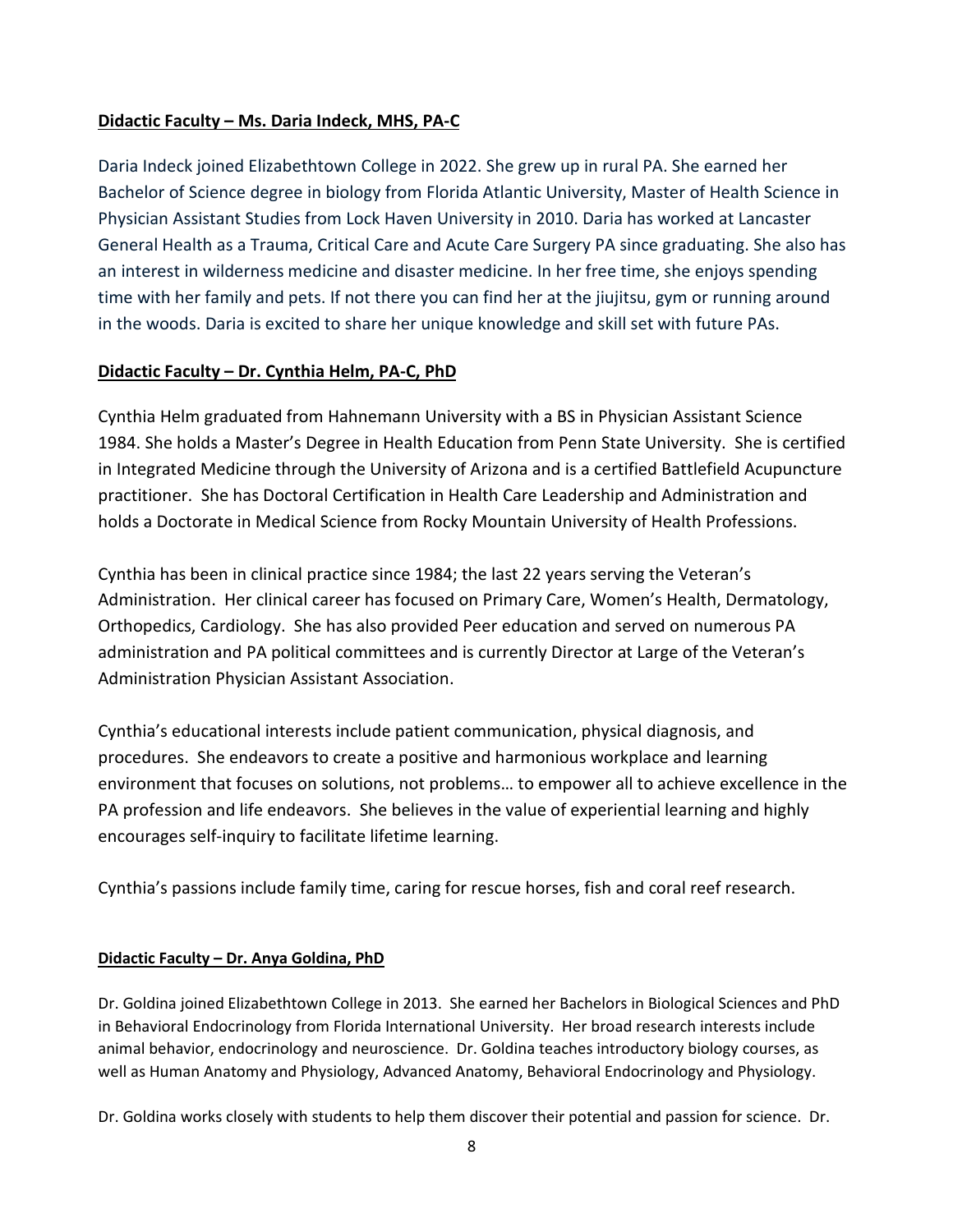Goldina is particularly interested in developing ways to integrate the arts, humanities and social justice in science courses as a way to empower students and inspire them to see beauty and real-life applications of science in their everyday lives.

#### **Didactic Facutly – Dr. Emmanuel Mbaku Ngu, PhD**

Emmanuel Mbaku Ngu, PhD., is a professor of biomedical sciences, including Pharmacology, Toxicology, Neuroscience and Medical Physiology at Touro College of Osteopathic Medicine; Previous Professor of Pharmacology and Theme Leader for the Principles of Drug Therapy, Pharmacology Course Director and Coordinator at Albany College of Medicine, Course Director and Professor of Pharmacology at Albany College of Pharmacy and Health Sciences.

Scientifically, Dr. Ngu is interested in understanding the role of microglia and other glial cells in CNS disorders and has conducted research into the behavior of microglia following crushing injuries to the CNS that severs nerves. The importance of his interest in this area of study is based on the fact that the normal functioning of the nervous system strictly depends o the glial cell support of neurons. Glial cells called oligodendrocytes, for example, provide myelin insulation of axons which enables fast conduction of action potentials. Astrocytes for their part provide housekeeping support by removing excess extra-cellular potassium ions and glutamate from synapses. Microglia, in their resting state, keep tabs on the health of surrounding neurons and are quickly transformed into phagocytic, disease-fighting immune cells when stimulated. Yet there are indications that these glial cell types may each have a dark side in which they can initiate, participate in or exacerbate existing disease conditions in the central nervous system. Thus, understanding the role of glial cells in CNS disease would be a step toward finding better treatments.

Administratively, Dr. Ngu has served on several committees including the interprofessional education steering committee (IPESC) at Albany College of Medicine, and Albany College of Pharmacy and Health Sciences; served on the Student Promotions Committee at Augusta University School of Medicine/University of Georgia Medical Partnerships; served on the Admissions Committee and Student Counseling at Lake Erie College of Osteopathic Medicine.

Dr. Ngu received his PhD in Pharmacology from Loma Linda University School of Medicine, Loma Linda California and completed a post-doctoral research fellowship in electrophysiology and Neuroscience at the Miller School of Medicine, University of Miami, in Florida.

A native of Cameroon, Dr. Ngu emigrated to the States where he obtained a Bachelor of Science degree in Analytical Chemistry from Weber State University in Ogden, Utah. He worked as a chemist for a while at the Kelatron Laboratories before taking on higher education in biomedical sciences at Loma Linda University in California. He likes soccer and jeep off-roading.

# **Mission and Goals**

<span id="page-8-0"></span>*Standard A1.11 The sponsoring institution must demonstrate its commitment to student, faculty and staff diversity and inclusion by*

*a) supporting the program in defining its goal(s) for diversity and inclusion*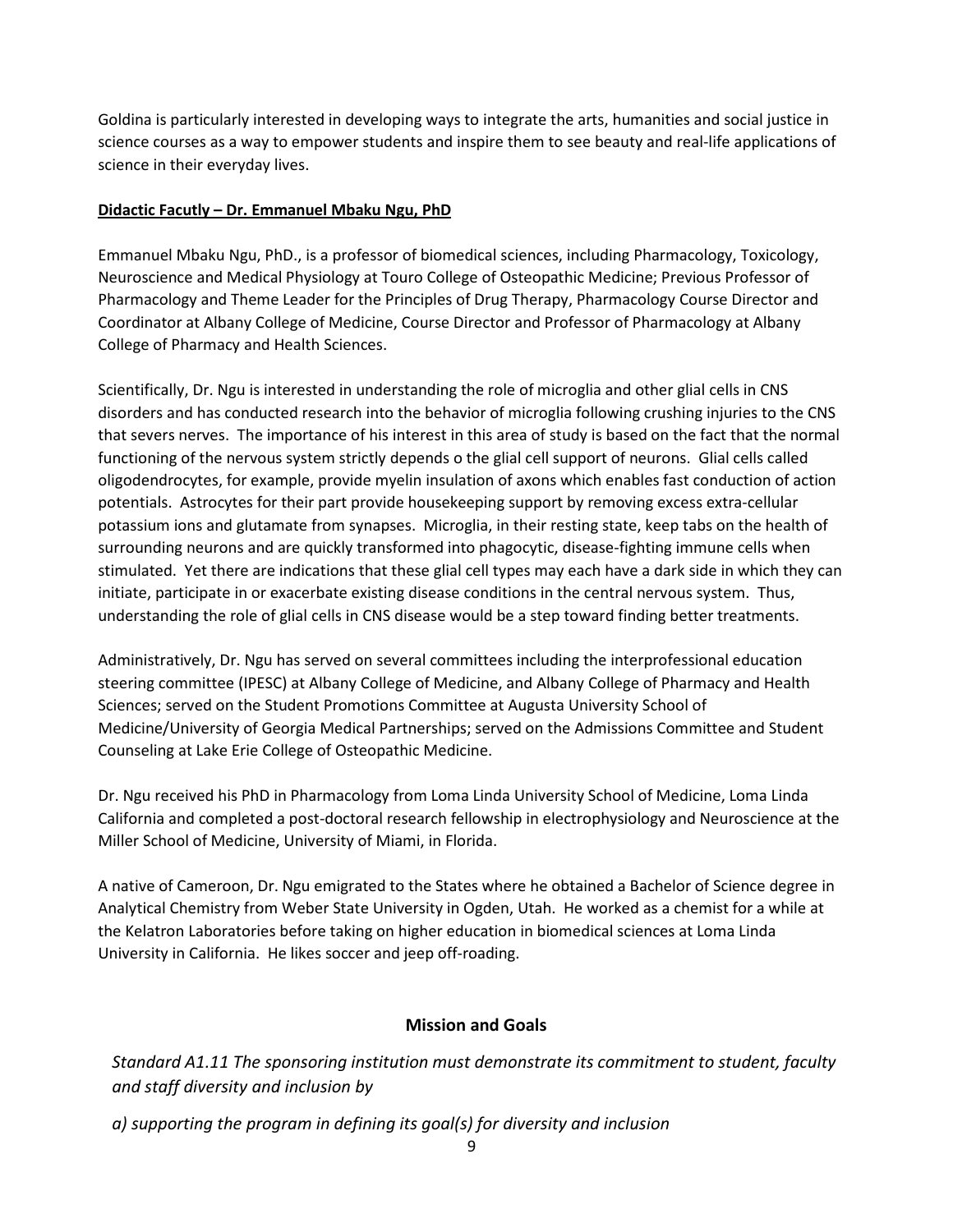#### **Vision Statement**

The vision of the Elizabethtown College Physician Assistant Program is to provide an innovative and supportive environment which elevates the standard of PA education through the utilization of an evidence-based curriculum that is continuously assessed and adapted to address emerging challenges in healthcare, while fostering a collegial environment amongst students and faculty.

#### **Mission Statement**

*College Mission Statement:* Elizabethtown College provides a transformative educational experience that cultivates personal strengths and develops a passion for lifelong learning and purposeful work.

*College Inclusive Excellence; A Commitment to Diversity:* Elizabethtown College is committed to valuing and fostering the diversity reflected in our life together and in the world beyond our campus. We strive to ensure that the members of the community—students, faculty, staff, and administrators—are diverse in race, ethnicity, sexual orientation, socioeconomic status, religion, ability, gender, gender identity and expression, age and national origin. We also seek to provide our community members, especially our students, with educational opportunities, programs, and services that are multicultural in content and expressive of a diverse life of experiences and worldviews that underrepresented groups bring to the learning environment.

*PA Program Mission:* The mission of the Elizabethtown College Physician Assistant Program is to educate and matriculate motivated students who will provide high quality healthcare as skilled Physician Assistants. Through a transformative educational experience and evidence-based curriculum that emphasizes purposeful work, cultivates personal strengths, and develops a passion for lifelong learning, students will be prepared to Educate for Service. Upon graduation, our students will provide individualized healthcare to diverse patient populations while simultaneously working as a member of an interdisciplinary care team.

# **Core Values:**

The Elizabethtown College Physician Assistant Program's core values include:

- **Service**
- **Scholarship**
- **Professionalism**
- **Diversity**
- **Inclusion**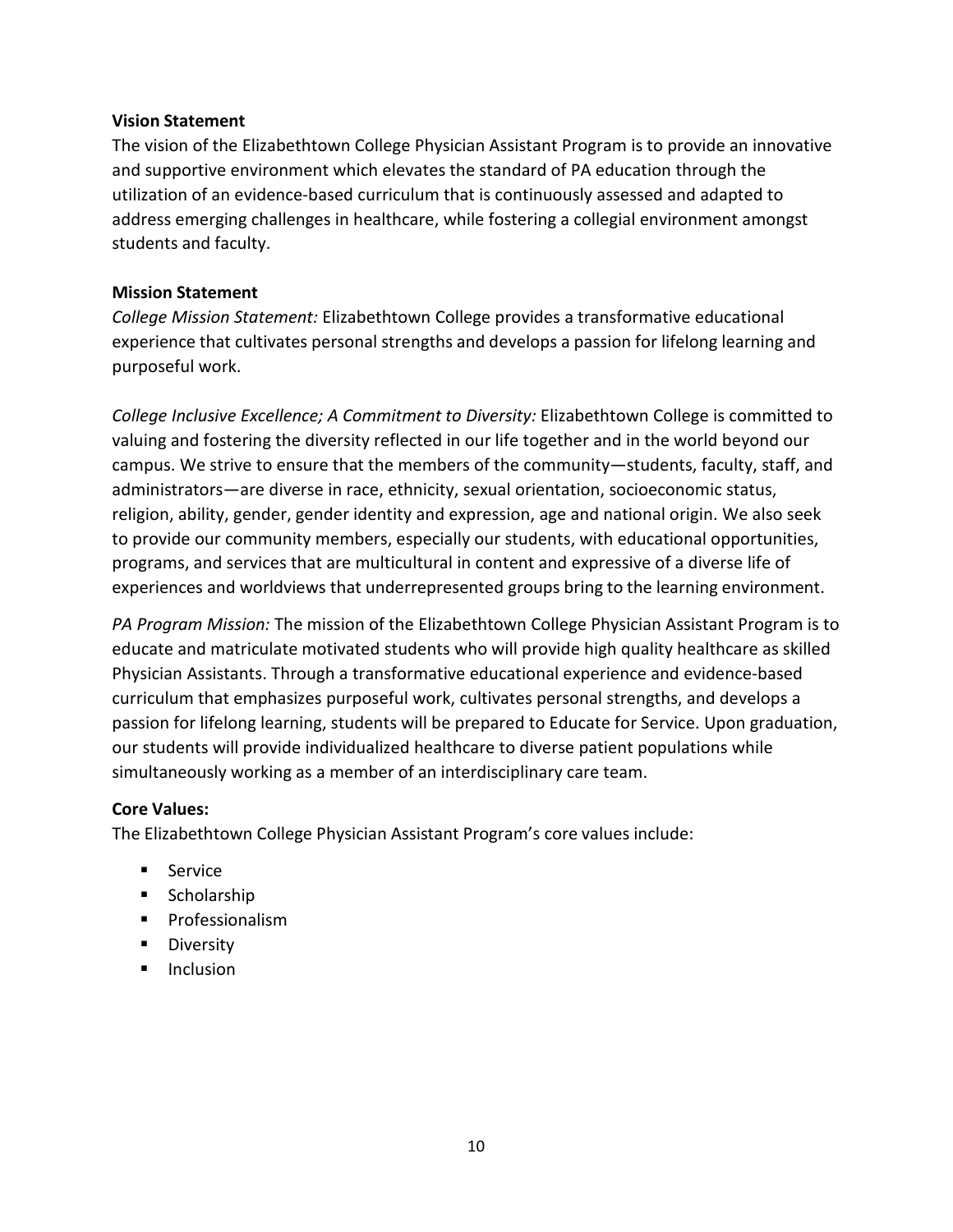- **EXECOUNTABILITY**
- **Excellence**
- **Integrity**
- **Advocacy**
- **E** Collaboration

#### **Core Values Expanded:**

- *Service—responsibility and accountability to patients, society, and profession by remaining actively involved in the community through volunteerism*
- *Scholarship—utilization of evidence based medicine*
- *Professionalism—respect, integrity, honesty, and ethical behavior in all circumstances*
- *Diversity – members of the PA program (students, faculty, and staff) are diverse in race, ethnicity, sexual orientation, socioeconomic status, religion, ability, gender, gender identity and expression, age, and national origin*
- *Inclusion – involvement and empowerment where the inherent worth and dignity of all people are recognized*
- *Accountability—responsibility to students, patients, college and surrounding community as well as the PA profession by utilizing a continuous self-assessment and process improvement system*
- *Excellence—prepare clinically competent Physician Assistants that excel in critical thinking and problem solving to provide comprehensive patient care*
- *Integrity—adherence to professional behavior and ethical conduct*
- *Advocacy—providing quality health care through patient advocacy and advocacy of the PA profession*
- *Collaboration—fostered by learning environment that centers around the utilization of interdisciplinary healthcare teams to promote excellence in patient-centered care*

# **Goals of the Physician Assistant Program**

- 1. Provide an environment for all students with multicultural educational opportunities inclusive of underrepresented groups and diversity in healthcare.
- 2. Achieve a first time PANCE pass rate at or above the national average.
- 3. Obtain a job placement rate of over 80% in a variety of clinical specialties at six months following graduation.
- 4. Provide all students with an opportunity to perform community service while in the didactic and clinical years of the program.
- 5. All faculty will maintain a professional development plan that addresses teaching, scholarship and service as well as diversity, equity, accessibility, and justice.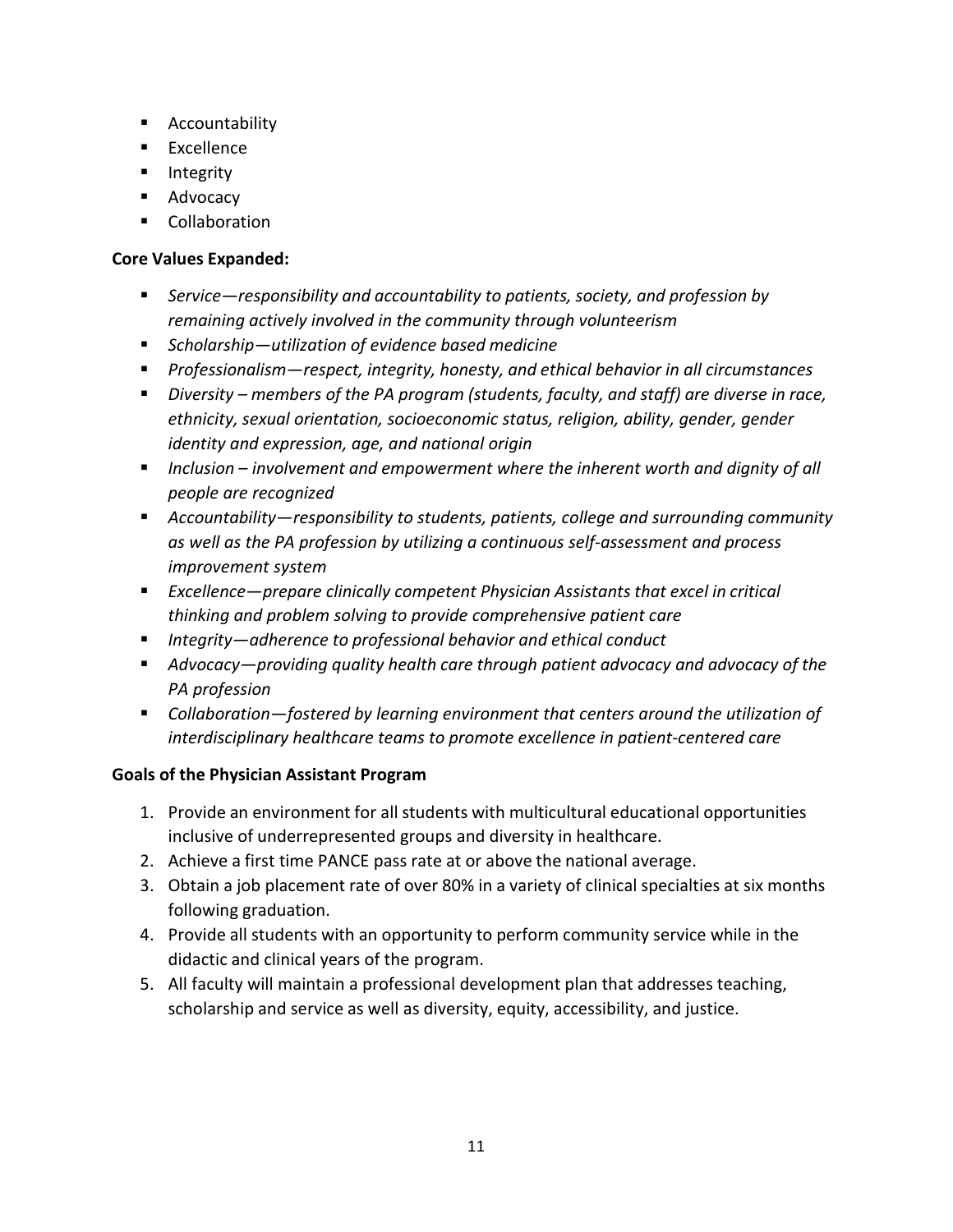# **Technical Standards**

<span id="page-11-0"></span>*Standard A3.13 The program must define, publish consistently apply and make readily available to prospective students, policies and procedures to include: e) any required technical standards for enrollment*

Successful candidates for completion of the Elizabethtown College Physician Program must have the abilities and attributes necessary to be able to perform the following skills required for integration into clinical practice, either with or without accommodation.

- **Behavior Attributes** 
	- $\circ$  Tolerate the emotional, mental, and physical stress associated with PA training and providing patient care
	- o Adaptable, flexible, and able to function within a team setting despite uncertainty or adversity
	- o Recognize, understand, and demonstrate professional behaviors
- **E** Communication Skills
	- o Obtain information from patients using speech, active listening, and observation of non-verbal communication
	- $\circ$  Utilize oral, written, and electronic forms of communication with patients, caregivers, and members of the healthcare team
	- $\circ$  Follow HIPAA guidelines, convey sensitivity and respect to all communication with patients, caregivers, and members of the healthcare team
- **Intellectual-Conceptual Abilities** 
	- o Apply knowledge learned and critical reasoning to solve problems as required by the program curriculum
	- $\circ$  In a variety of educational settings, students must be able to collect, prioritize, organize, analyze, integrate, and apply complex and detailed information in a time sensitive manner
	- $\circ$  Synthesize information appropriately for problem solving and decision making
- Motor Skills
	- $\circ$  Coordinate gross and fine muscular movements, equilibrium, and sensation to provide acute, chronic, preventive, and emergent care to patients
	- $\circ$  Apply skills learned to correctly utilize instruments and equipment to perform and interpret basic laboratory and medical procedures required to attain goals set forth by the program curriculum
- **Sensory Skills** 
	- $\circ$  Utilize vision, hearing, and somatic sensation to observe patients and their families closely and at a distance
	- o Utilize audiovisual and palpable sensation in a lecture and laboratory setting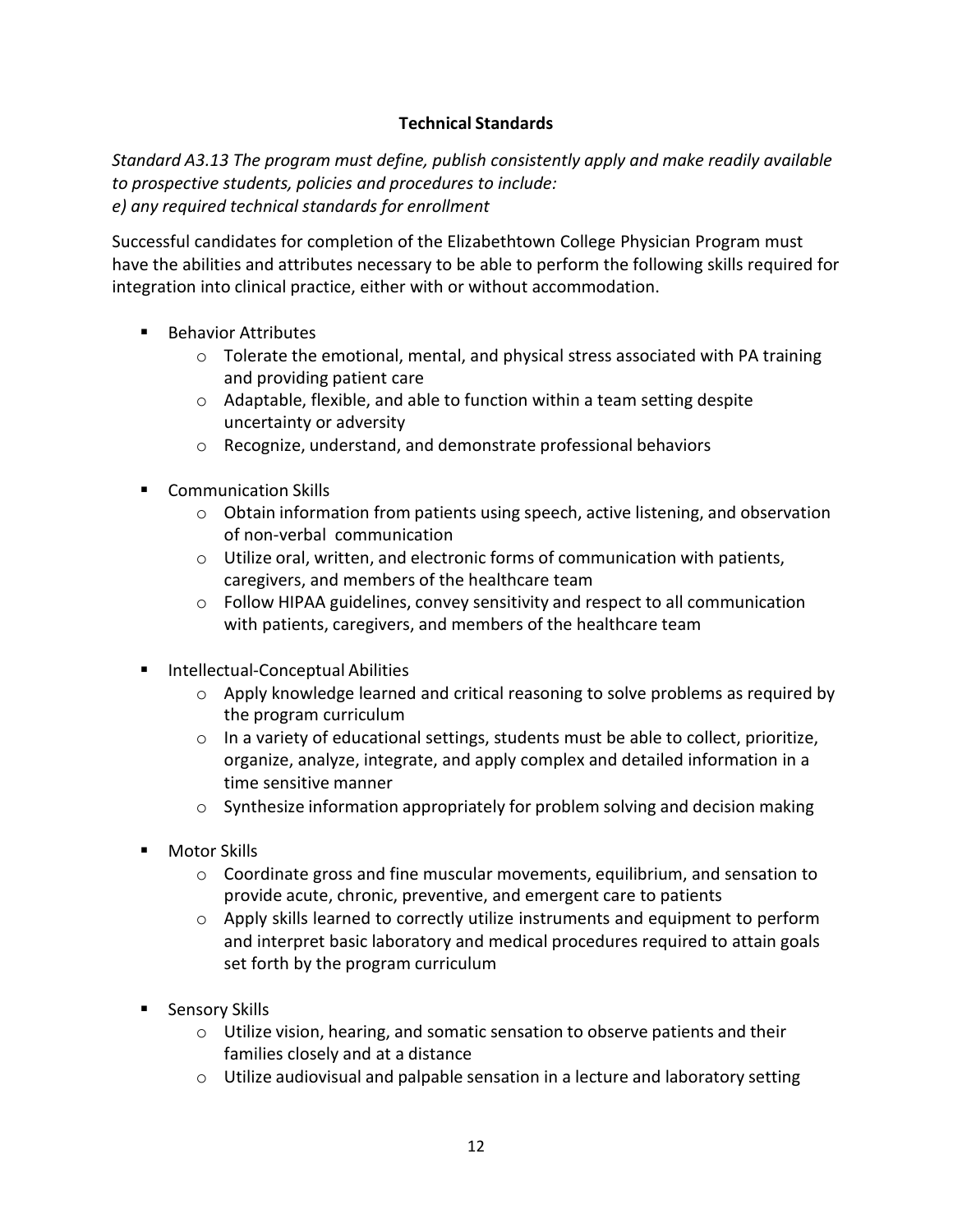- $\circ$  Apply skills learned to correctly perform a physical examination by palpation, auscultation, percussion, and other components as needed
- **Social Attributes** 
	- $\circ$  Accept constructive criticism and respond appropriately with behavior modification
	- o Display integrity, compassion for others, and motivation to serve
	- $\circ$  Possess the ability to participate in self-assessment processes and recognize implicit bias
	- $\circ$  Develop an appropriate interpersonal and interprofessional relationship with patients and colleagues.

The Physician Assistant Faculty Committee is responsible for adhering to all technical standards listed above during the selection of Physician Assistant students for admission and matriculation into the program.

# **Handbook Revision Policy**

<span id="page-12-0"></span>This student handbook is a summary of the current policies, standards and procedures contained for the E-town PA program. Students participating in E-town PA Program are subject to, and are responsible to be aware of, the policies and standards established by both PA program and Elizabethtown College. Elizabethtown College and the PA program reserve the right to make changes in the applicable regulations, procedures, policies, requirements, and other information contained on the websites at any time without notice.

# **Accreditation**

<span id="page-12-1"></span>*Standard A3.12 The program must define, publish and make readily available to enrolled and prospective students general program information to include: a) the program's ARC-PA accreditation status as provided to the program by the ARC-PA*

# The ARC-PA has granted **Accreditation-Provisional** status to the **Elizabethtown College Physician Assistant Program** sponsored by **Elizabethtown College**.

Accreditation-Provisional is an accreditation status granted when the plans and resource allocation, if fully implemented as planned, of a proposed program that has not yet enrolled students appear to demonstrate the program's ability to meet the ARC-PA *Standards* or when a program holding Accreditation-Provisional status appears to demonstrate continued progress in complying with the *Standards* as it prepares for the graduation of the first class (cohort) of students.

Accreditation-Provisional does not ensure any subsequent accreditation status. It is limited to no more than five years from matriculation of the first class.

The program's accreditation history can be viewed on the ARC-PA website at **[http://www.arc](http://www.arc-pa.org/accreditation-history-elizabethtown-college/)[pa.org/accreditation-history-elizabethtown-college/](http://www.arc-pa.org/accreditation-history-elizabethtown-college/)**.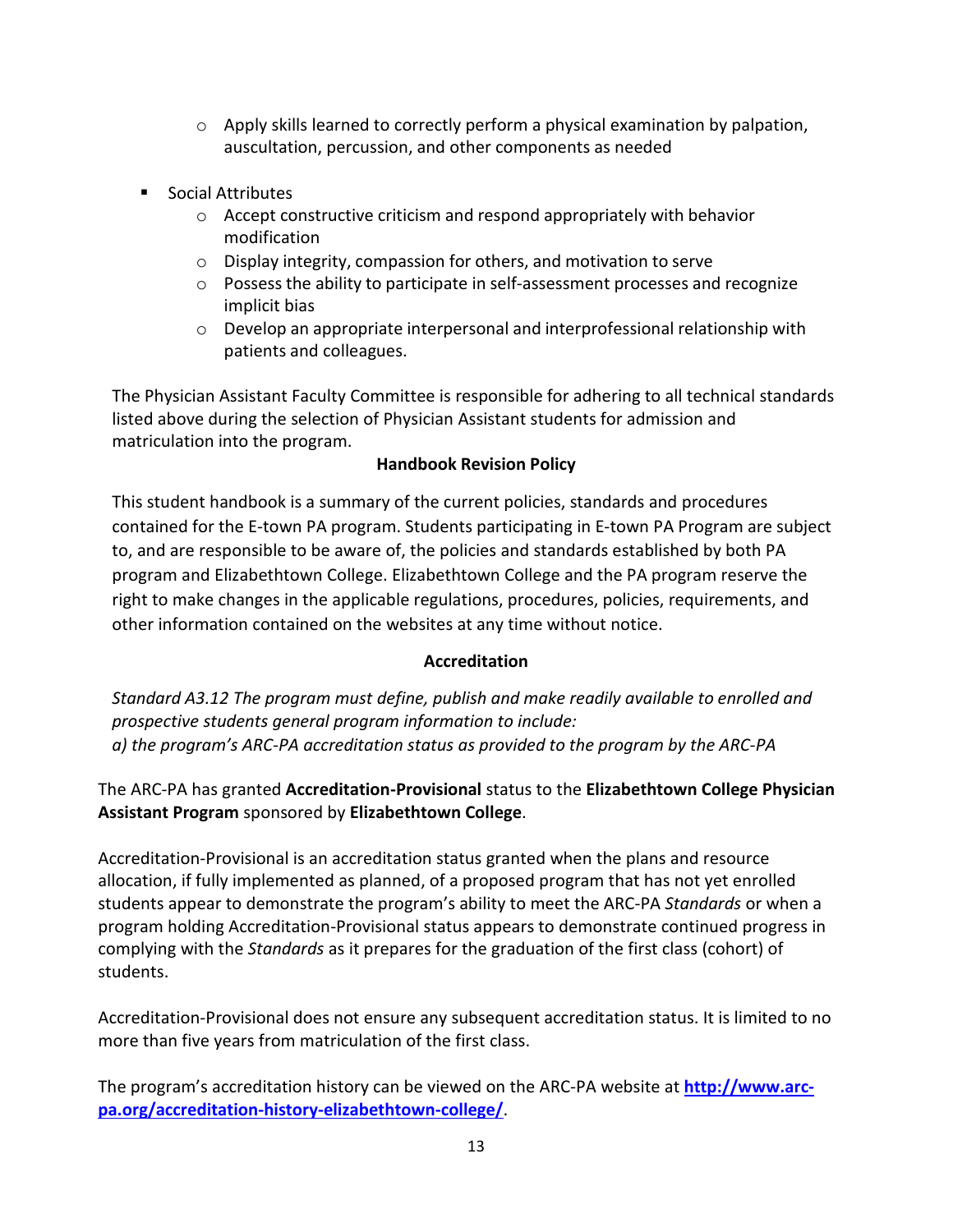# **Program Admission Requirements for Graduate Students**

*Standard A3.13 The program must define, publish, consistently apply and make readily available to prospective students, policies and procedures to include: b) admission requirements regarding prior education or work experience d) any required academic standards for enrollment*

Applications will be completed through the Elizabethtown College. The application cycle will run from April – December each year.

# **Academic Requirements needed to apply to the E-town PA Program:**

Course work (prerequisites):

- A minimum of 6 credits in General Biology with labs
- $\cdot$  A minimum of 6 credits in Anatomy and Physiology with labs
- $\cdot$  A minimum of 3 credits in Microbiology with a lab
- A minimum of 3 credits in General Chemistry with a lab
- A minimum of 3 credits in Organic Chemistry with a lab
- A minimum of 3 credits in Statistics
- A minimum of 3 credits in Psychology
- A Bachelor Degree from an Accreditation U.S. College or University is required.
- Pre-Requisite GPA must be at least a 3.0 with a desired overall GPA of a 3.0 and no course grade below a C.
- Students applying as a Graduate Student to the Physician Assistant program are required to submit GRE with an ideal composite score of 300. The MCAT can be submitted in place of the GRE, with an ideal score of 500.
- Students must complete a minimum of 200 healthcare exposure hours (including a minimum of 20 PA-C shadowing hours).

\*Due to the competitive nature of the Physician Assistant Program, not all candidates will be offered an interview or admission into the Elizabethtown program. Candidates that are offered an interview will be invited to campus.

*Standard A3.13 The program must define, publish, consistently apply and make readily available to prospective students, policies and procedures to include: a) admission and enrollment practices that favor specified individuals or groups*

Admission and enrollment practices favoring specified individuals or groups: **(A3.13a)**

- Students that are alumni from Elizabethtown College will receive an interview as long as all minimum criteria are met. An interview does not equate to nor guarantee admission to the Physician Assistant Program.
- The Elizabethtown Physician Assistant Program is dedicated to recruiting and accepting veterans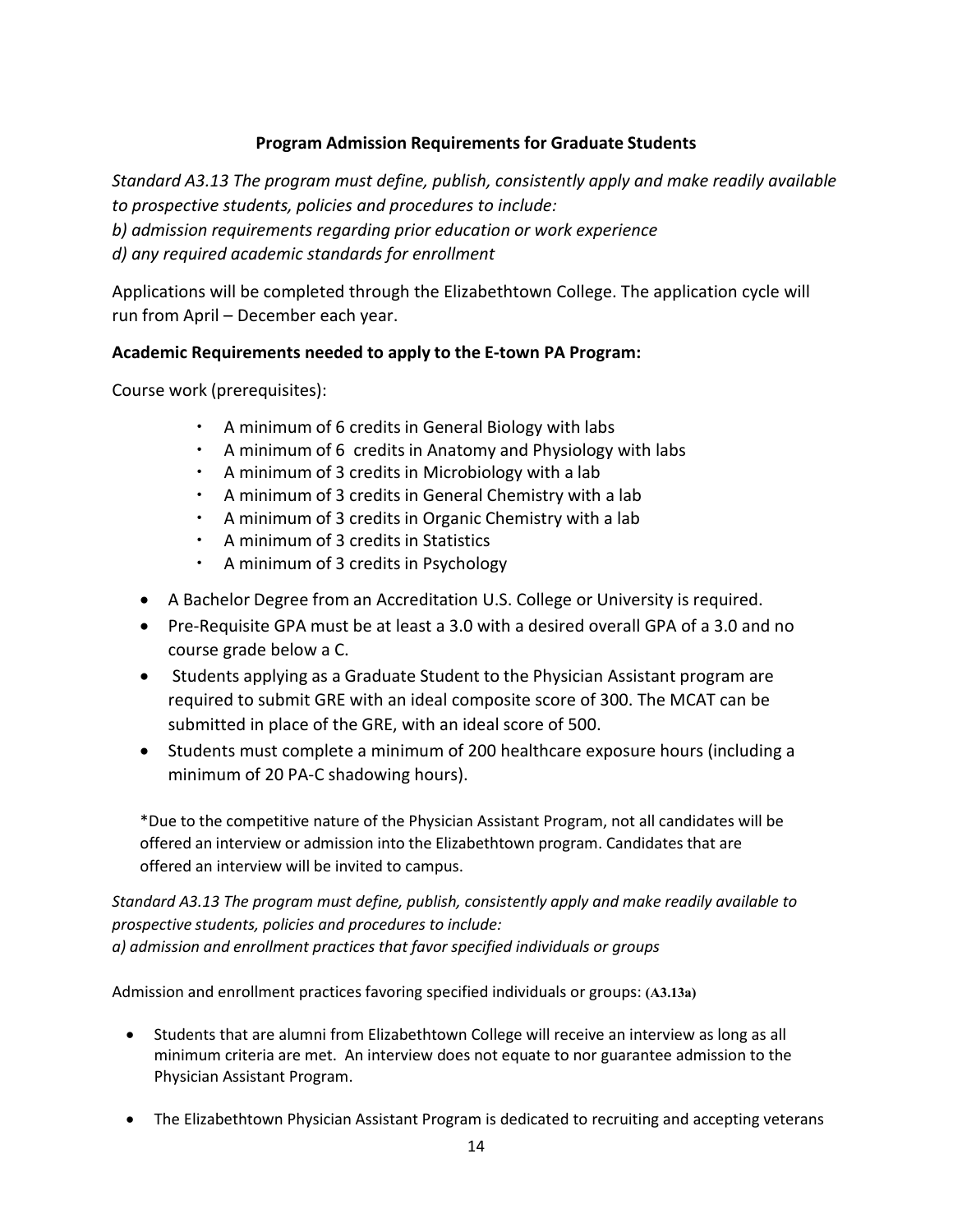into the program. Qualified veterans, who served in a medical capacity in the military, meet the minimum admission criteria and have applied to the program will be will be guaranteed an interview. All applicants, regardless of their military affiliation, must meet the admissions requirements outlined on our website.

Once offered a mandatory interview, all applicants will be evaluated in the same manner without preference provided to any specified individuals or groups.

#### <span id="page-14-0"></span>**Waiting List**

<span id="page-14-1"></span>Some applicants may be offered the option to be on a waitlist. As places in the accelerated program become available, students on the waitlist may be offered a place in the program. Once the program is full, we will communicate this with students on the waitlist.

#### **Technical Procedures to be Taught During the Program**

The rationale for each procedure as well as its technical explanation will be provided to all students during the didactic phase using task trainers and/or simulated patients. Program faculty will confirm all students have gained exposure to each task prior to entering the clinical phase. During the performance of supervised clinical experiences, preceptors will be encouraged to allow students to gain expertise in the procedures on patients when appropriate.

#### GENERAL

- Venipuncture
- Finger stick blood sugar testing
- Intradermal, Subcutaneous and intramuscular injections
- Rapid strep test
- Aseptic technique
- Performing a complete history and physical examination
- Urine pregnancy test
- Nasopharyngeal swab
- Incision and drainage

#### EMERGENCY MEDICINE

- Intubation
- Insertion of a laryngeal mask airway
- Insertion of a central venous catheter
- Insertion of a chest tube
- Insertion of an intraosseous needle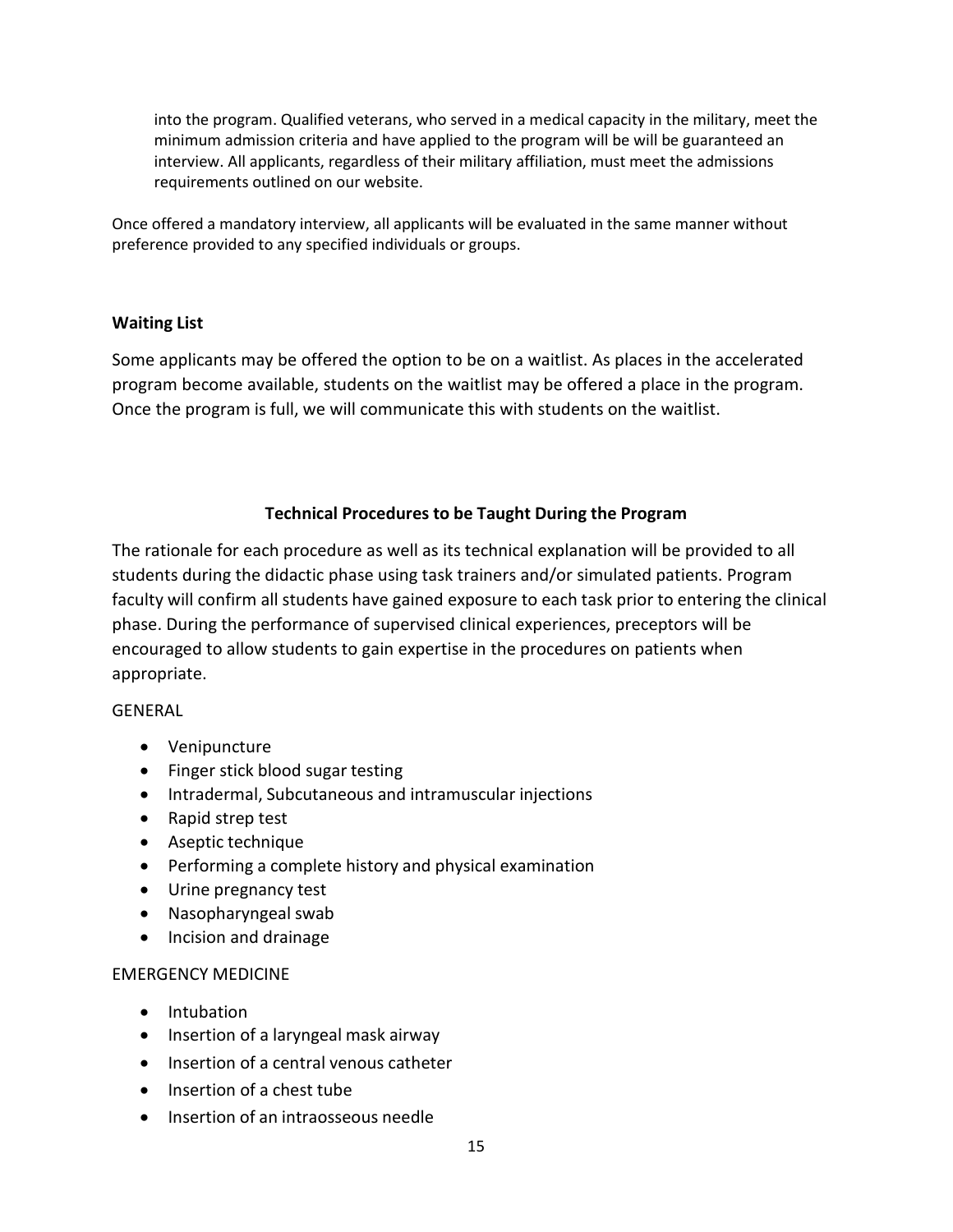- Needle decompression of the chest
- Focused assessment sonography for trauma (FAST) ultrasonography
- Lumbar puncture

#### GENITOURINARY

- Male and female urethral catheterization
- Urine dip/Urine analysis
- Urine pregnancy test

#### MUSCULOSKELETAL

- Applying splints to extremities
- Applying a thumb spica cast

# CARDIOPULMONARY

- Performing and interpreting electrocardiograms
- Performing and interpreting spirometry
- Use of a nebulizer
- Peak Flow
- Arterial blood gas

# EENT

- Fluorescein examination of the eye
- Jet wash of the auditory canal

# DERM

- Punch biopsy
- Suturing
	- o Simple interrupted
	- o Horizontal and vertical mattress
	- o Subcuticular suturing
	- o Running sutures
- <span id="page-15-0"></span>• Stapling/Staple removal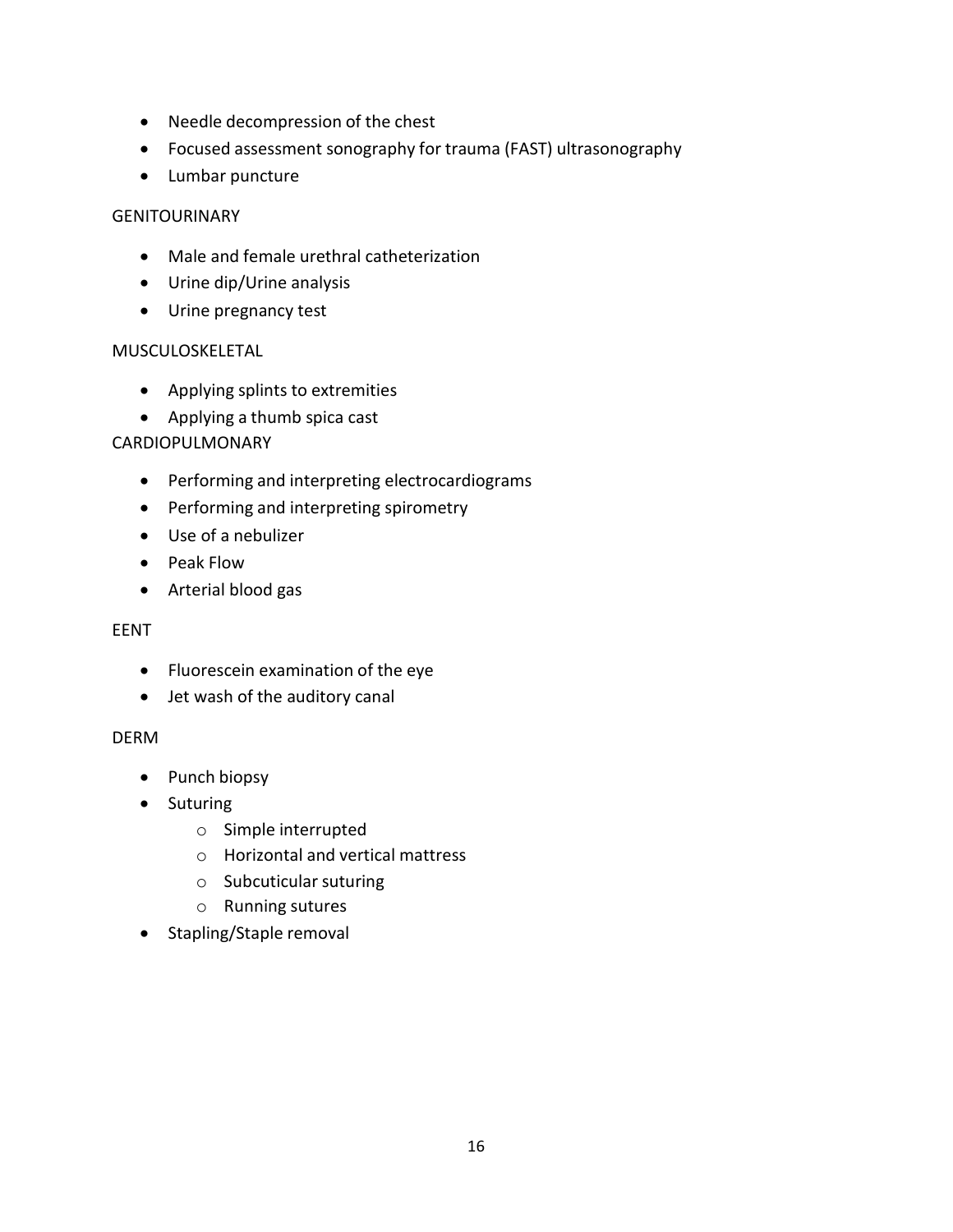#### **Graduate Essential Skills**

*Standard A3.12 The program must define, publish, consistently apply and make readily available to students upon admission: g) any required academic standards*

All students will be required to demonstrate the following clinical skills within the final 3 months of the clinical phase of the program:

- Surgical gowning/gloving
- Intramuscular and subcutaneous injection administration
- Suturing
- Splinting
- Knot tying
- Straight catheter insertion
- Intravenous catheter insertion
- Nasogastric tube insertion
- Gynecologic examination
- <span id="page-16-0"></span>• Obstetric examination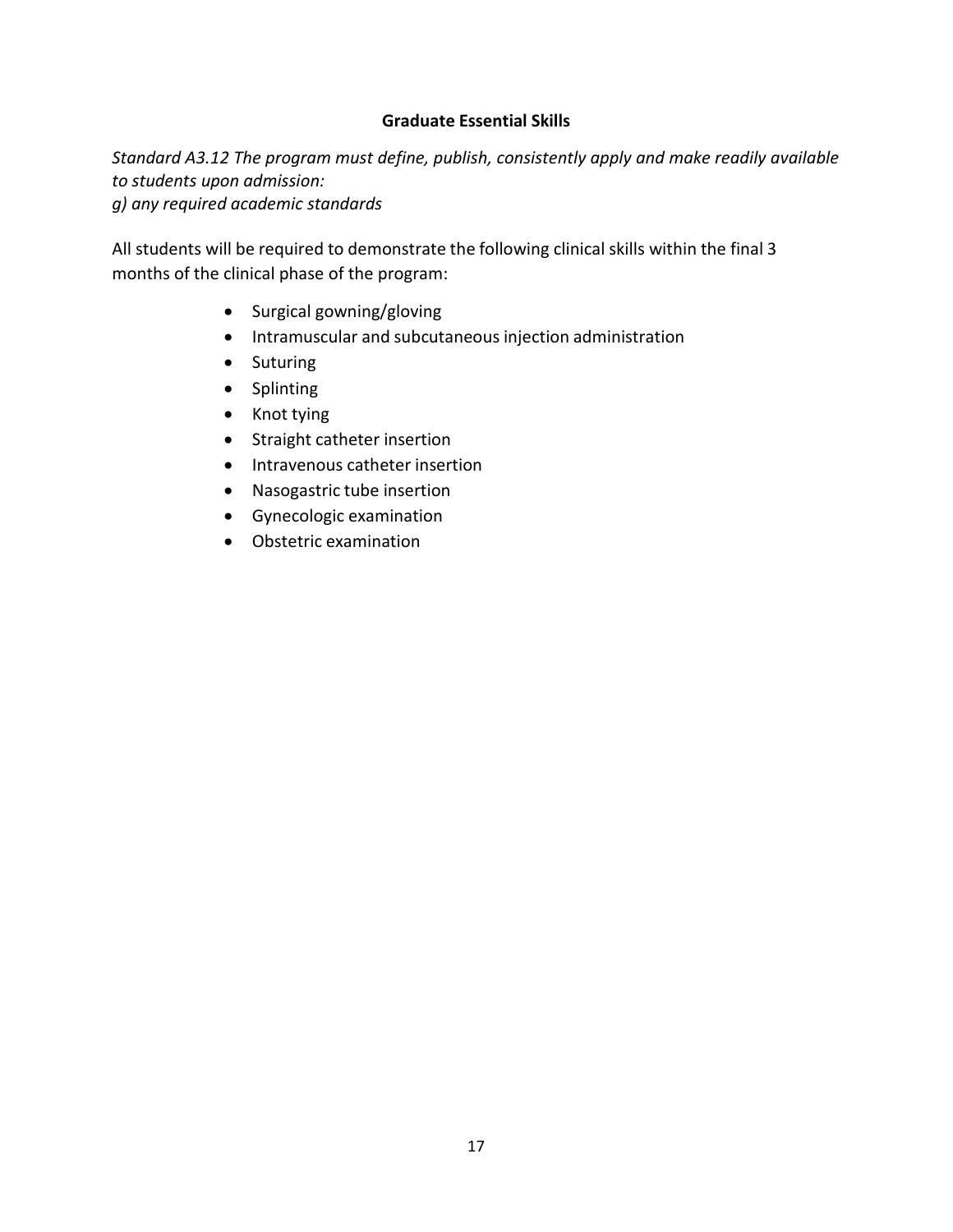#### **Financial Policies and Tuition Costs**

*Standard A3.12 The program must define, publish, and make readily available to enrolled and prospective students general program information to include: e) academic credit offered by the program f) estimates of all costs (tuition, fees, etc.) related to the program*

Tuition for the first 3 years of the accelerated, pre-physician assistant program can be found here: Etown [Tuition](https://www.etown.edu/admissions/tuition-cost.aspx) (https:[//www.etown.edu/admissions/tuition-cost.aspx\).](http://www.etown.edu/admissions/tuition-cost.aspx))

Elizabethtown PA program graduate tuition will be a total of \$105,000.

|                                       |                          | Year 1 - 66 credits Year 2 - 41 credits | <b>Total</b> |
|---------------------------------------|--------------------------|-----------------------------------------|--------------|
| Tuition                               | \$56,542                 | \$48,458                                | \$105,000    |
| Program Fee*                          | \$6,000                  | --                                      | \$6,000      |
|                                       |                          |                                         |              |
| Equipment                             |                          |                                         |              |
| Welch Allen Package***                | \$996                    |                                         | \$996        |
| Sim Vivo Suture Kit                   | \$60                     |                                         | \$60         |
| Sim Vivo Tie Kit                      | \$50                     | --                                      | \$50         |
| Laptop                                | \$800                    | --                                      | \$800        |
| Elizabethtown PA Patch x 2            | \$20                     |                                         | \$20         |
| White Coat - Long                     | $\overline{\phantom{a}}$ | \$40                                    | \$40         |
| Scrubs x 2                            | \$50                     |                                         | \$50         |
| Wrist Watch (with a second hand) \$50 |                          | --                                      | \$50         |
|                                       |                          |                                         |              |
| Books***                              | \$1,500                  | \$1,500                                 | \$3,000      |
| <b>TOTAL</b>                          | \$66,068                 | \$49,998                                | \$116,066    |
|                                       |                          |                                         |              |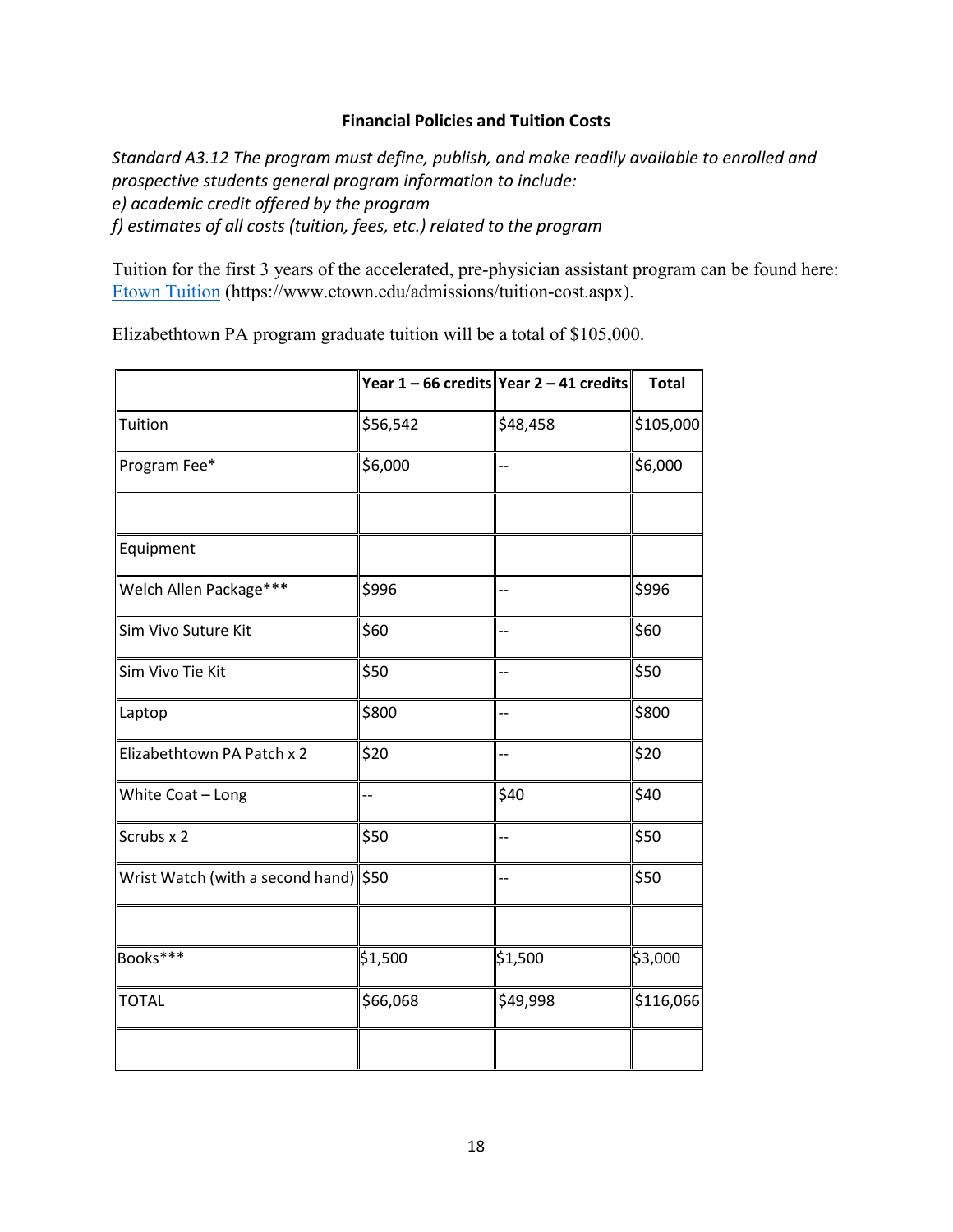\*Program Fee includes, but is not limited to: AAPA membership, PSPA membership, Clinical Placement Fees, SiteRegistration Fees, Exxat Student Fee, PAEA Exams, PA equipment/supplies, ACLS, PALS, Malpractice Insurance

|                                     | Year 1 – 14 months  Year 2 - 12 months |          | Total    |
|-------------------------------------|----------------------------------------|----------|----------|
| Housing (estimated)                 | \$33,600                               | \$28,800 | \$62,400 |
| Clinical Site Travel (estimated) -- |                                        | \$5,000  | \$5,000  |
| ***TOTAL                            | \$33,600                               | \$33,800 | \$67,400 |

\*\*Housing and clinical year travel is a responsibility of the student and is not included in tuition or the program fee.

# **Other costs not included in tuition:**

\*\*\*Equipment List: Students are encouraged to wait until orientation to purchase equipment (not including smart phone/PDA, laptop, or wrist watch). If students already own any of the medical equipment below (i.e. stethoscope or otoscope/ophthalmoscope), approval on the equipment must first be obtained from the PA program director.

Welch Allen Package through the Medical Store (included list below) – Total (estimated) \$996.00

- Welch Allyn 3.5V Diagnostic Set
- Welch Allen Adult and pediatric blood pressure cuff
- 3M Littmann Stethoscope
- Pocket Eye Card with Ruler
- Tuning Forks
- LED Penlight
- Reflex Hammer
- Dissection Kit
- Tape Measure
- Protective Eye Wear
- Lab Coats  $(2)$
- Medical Bag

# **Background Checks/Health Screenings:**

FBI Criminal Background Check and Child Abuse Clearance - \$63 each year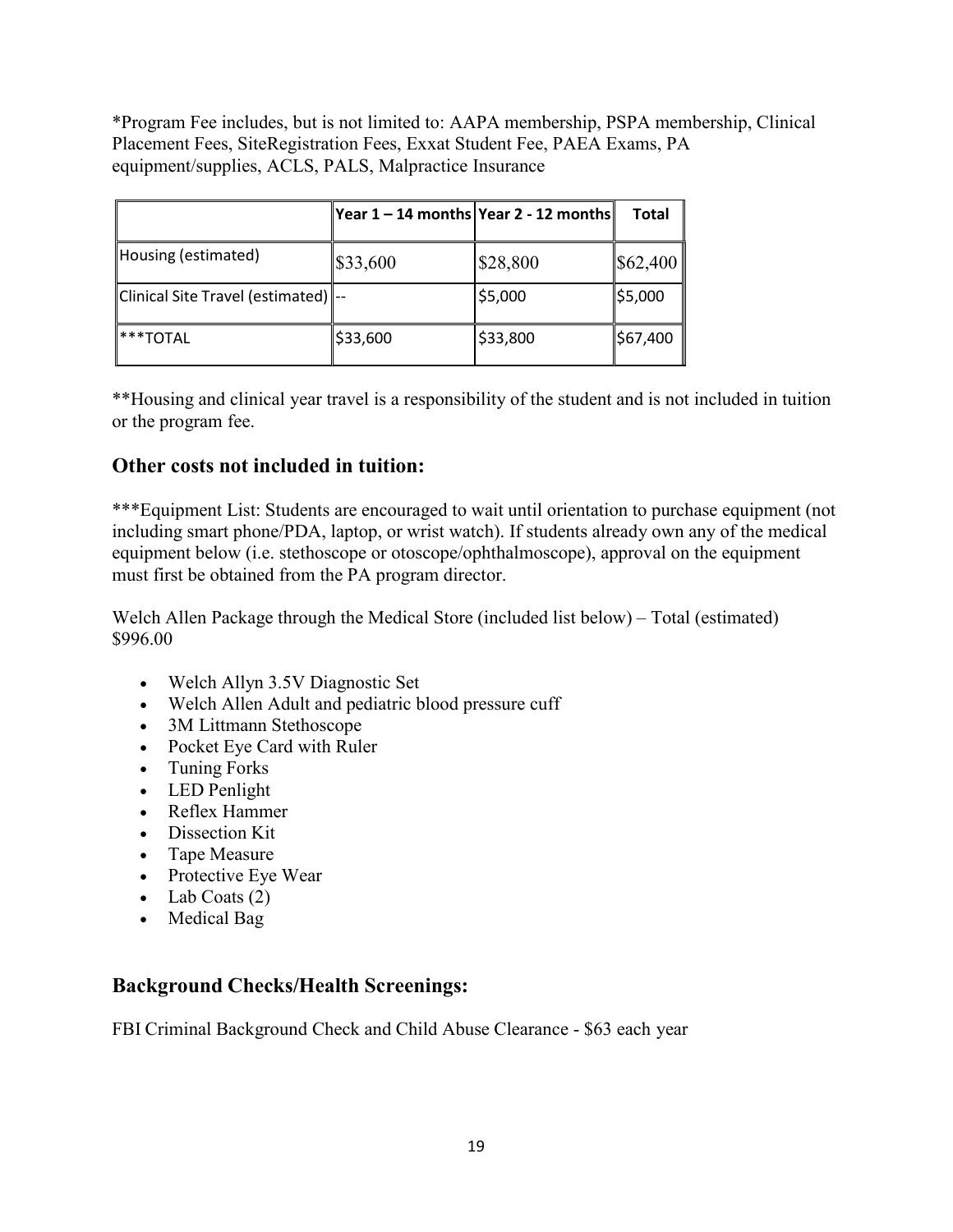Health Physical/Immunizations Titers/Drug Screen - varies by insurance carrier\*\*\*

\*\*\*\*All students are required to carry adequate health insurance throughout their enrollment in the PA program. Cost varies per insurance carrier.

Please refer to the [Business Office](https://www.etown.edu/offices/business-office/payment/refunds.aspx) [\(https://www.etown.edu/offices/business](https://www.etown.edu/offices/business-office/payment/refunds.aspx)[office/payment/refunds.aspx\)](https://www.etown.edu/offices/business-office/payment/refunds.aspx) to view policies and procedures for refunds of tuition and fees.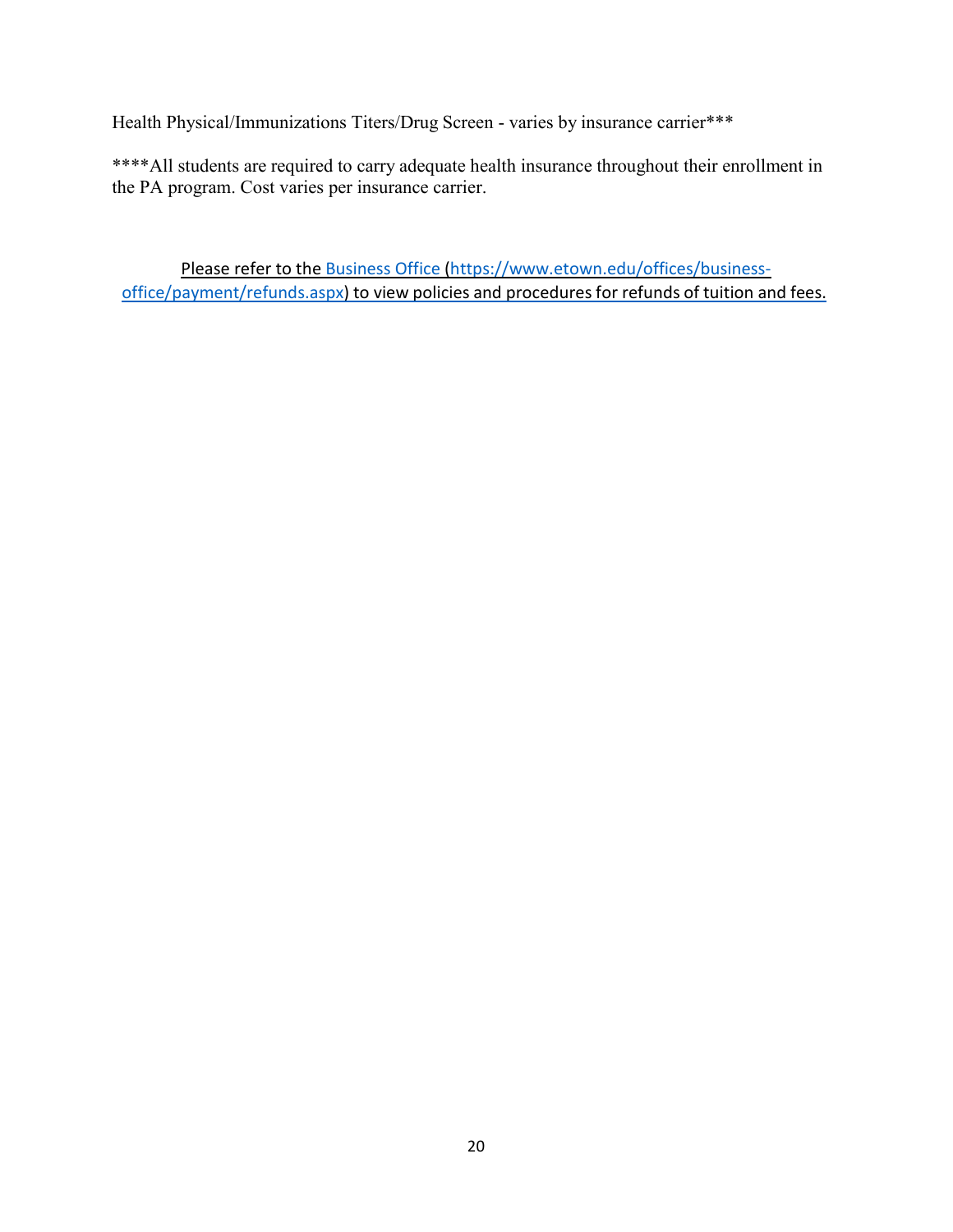#### **New Student Information**

<span id="page-20-0"></span>*Standard A3.01 Program policies must apply to all students, principal faculty and the program director regardless of location. A signed affiliation agreement or memorandum of understanding may specify that certain program policies will be superseded by those at the clinical site.*

*Standard A3.02 The program must define, publish, make readily available and consistently apply its policies and practices to all students.*

# <span id="page-20-1"></span>**Statement of Non-Discrimination**

Elizabethtown College does not discriminate on the basis of gender, race, color, religion, age, disability, marital status, veteran status, national or ethnic origin, ancestry, sex, sexual orientation, gender identity and expression, genetic information, possession of a general education development certificate as compared to a high school diploma, or any other legally protected status. This commitment applies but is not limited to decisions made with respect to hiring and promotion, the administration of educational programs and policies, scholarship and loan programs, and athletic or other College administered programs. Discriminatory acts of any kind are strictly forbidden.

Inquiries regarding the non-discrimination policies may be directed to Ms. Nichole Gonzalez, Director of Title IX/Compliance Programs and Intercultural Affairs, [gonzaleznichole@etown.edu,](mailto:gonzaleznichole@etown.edu) 717-361-1179, Baugher Student Center Room 207.

For further information on notice of non-discrimination, visit [Office for Civil Rights](http://wdcrobcolp01.ed.gov/CFAPPS/OCR/contactus.cfm) for the address and phone number of the office that serves your area, or call 1.800.421.3481.

# <span id="page-20-2"></span>**Elizabethtown College Pledge of Integrity**

"I pledge to respect all members of the Elizabethtown College community, and to act as a responsible member of the College community. I pledge to respect the free exchange of ideas both inside and outside the classroom. I pledge to represent as my work only that which is indeed my own, refraining from all forms of lying, plagiarizing, cheating, and academic dishonesty. As a member of the Elizabethtown College community, I am responsible to represent and uphold these values."

# <span id="page-20-3"></span>**Orientation**

Prior to the start of the first semester, new PA students are required to attend a new student orientation. This orientation give the student the opportunity to meet their peers, the faculty, and staff. Students are given an overview of the program including the curriculum, schedule, introduction to campus resources and student services, review of policies and procedures, and a tour of the program building and the campus. The orientation is mandatory for all students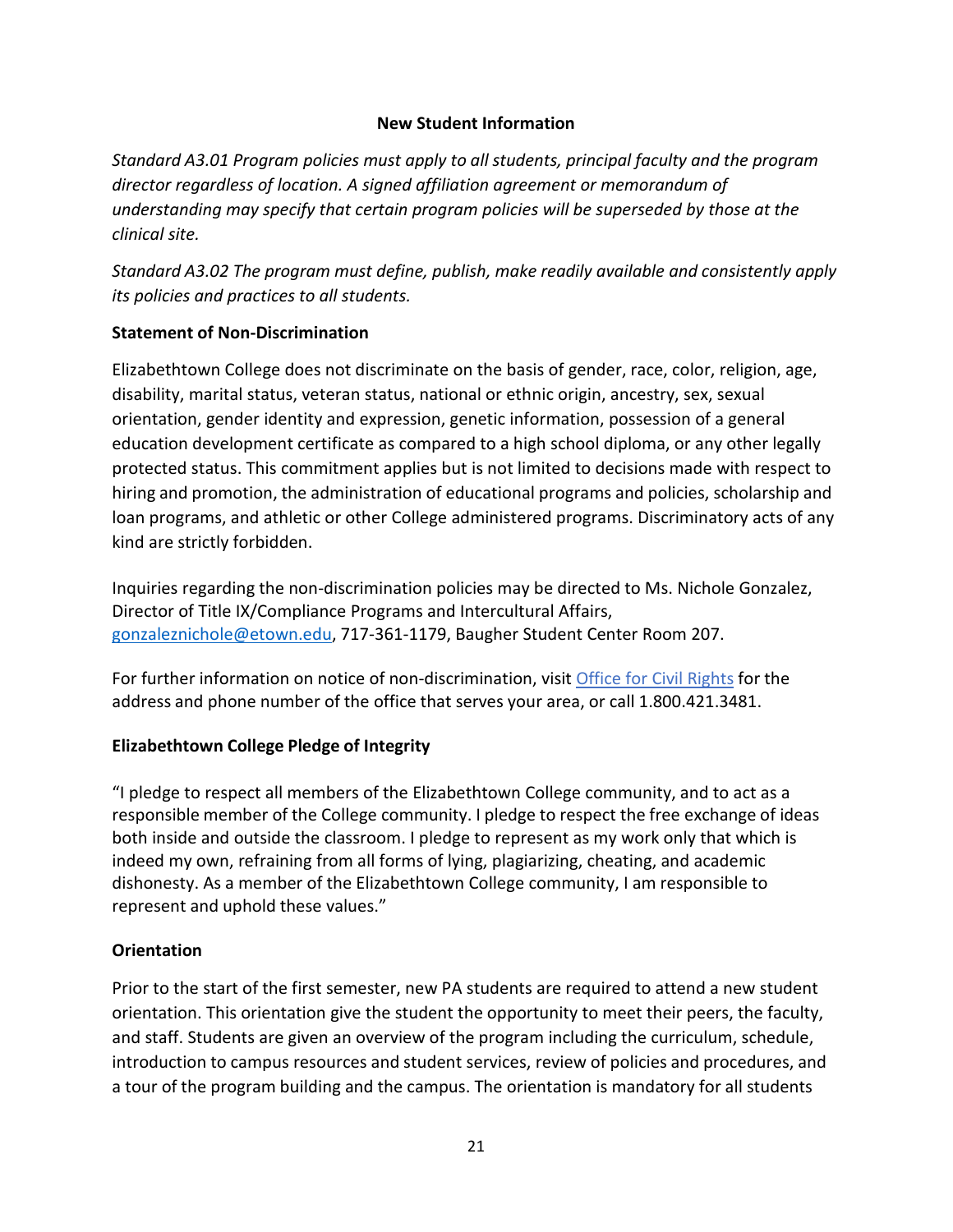entering the PA program (including those in the accelerated 3+ 2 program) and will be held prior to the start of the program. Due to the nature of the program, it is essential that all students beginning the program, fully understand the expectations. Students who are not able to attend the orientation may be withdrawn from the program, and any tuition/fees already paid will not be refunded, unless prior approval and arrangements are made with the Program Director.

# <span id="page-21-0"></span>**Background Checks and Drug Screens**

Prior to matriculation, all students offered a seat in the PA program must complete a criminal background check and drug screen. Students in the accelerated 3 + 2 program will complete this step prior the first semester the PA program. Students may be required to repeat a criminal background check and drug screen prior to beginning the clinical year. Students are responsible for all expenses related to completing the criminal background check, drug screen, student health requirements and background documentation. Students who at any point in the program delay or decline to participate in a requested alcohol and/or drug screen will have that action considered equivalent to taking and failing a drug/alcohol screen. Please also see the [Alcohol](https://catalog.etown.edu/content.php?catoid=19&navoid=958) [and Other](https://catalog.etown.edu/content.php?catoid=19&navoid=958) Drug Policies.

Applicants accepted into the Elizabethtown College PA Program who answered "no" to questions relating to criminal background on their application and who are found to have a subsequent positive criminal background check may be dismissed from the program on the basis of misrepresentation. In the event of a reported incident, a determination about the applicant's/student's continued progress in the PA program will be made by Elizabethtown College in accordance with the College's Student Code of Conduct and related College Policies and Procedures.

Applicants are advised that results of criminal background checks, drug screen, and other required background screening will be released to third parties (affiliated clinical sites) in their clinical education. Criminal offenses occurring after the student matriculates may result in the student's dismissal from the program; if this occurs, tuition and fees will not be refunded. For more information, please refer to **[Student Code](https://catalog.etown.edu/content.php?catoid=19&navoid=954&violation-of-law-and-college-conduct) of Conduct**.

# **Health Insurance Requirement**

*Standard A3.08 The program must define, publish, make readily available and consistently apply policies addressing student exposure to infectious and environmental hazards before students undertake any educational activities which would place them at risk. Those policies must: c) clearly define financial responsibility*

All students of the Elizabethtown PA program are required to maintain personal health insurance for the entire duration of the program. Proof of insurance coverage must be provided prior to orientation. Students are responsible for all personal health care costs incurred while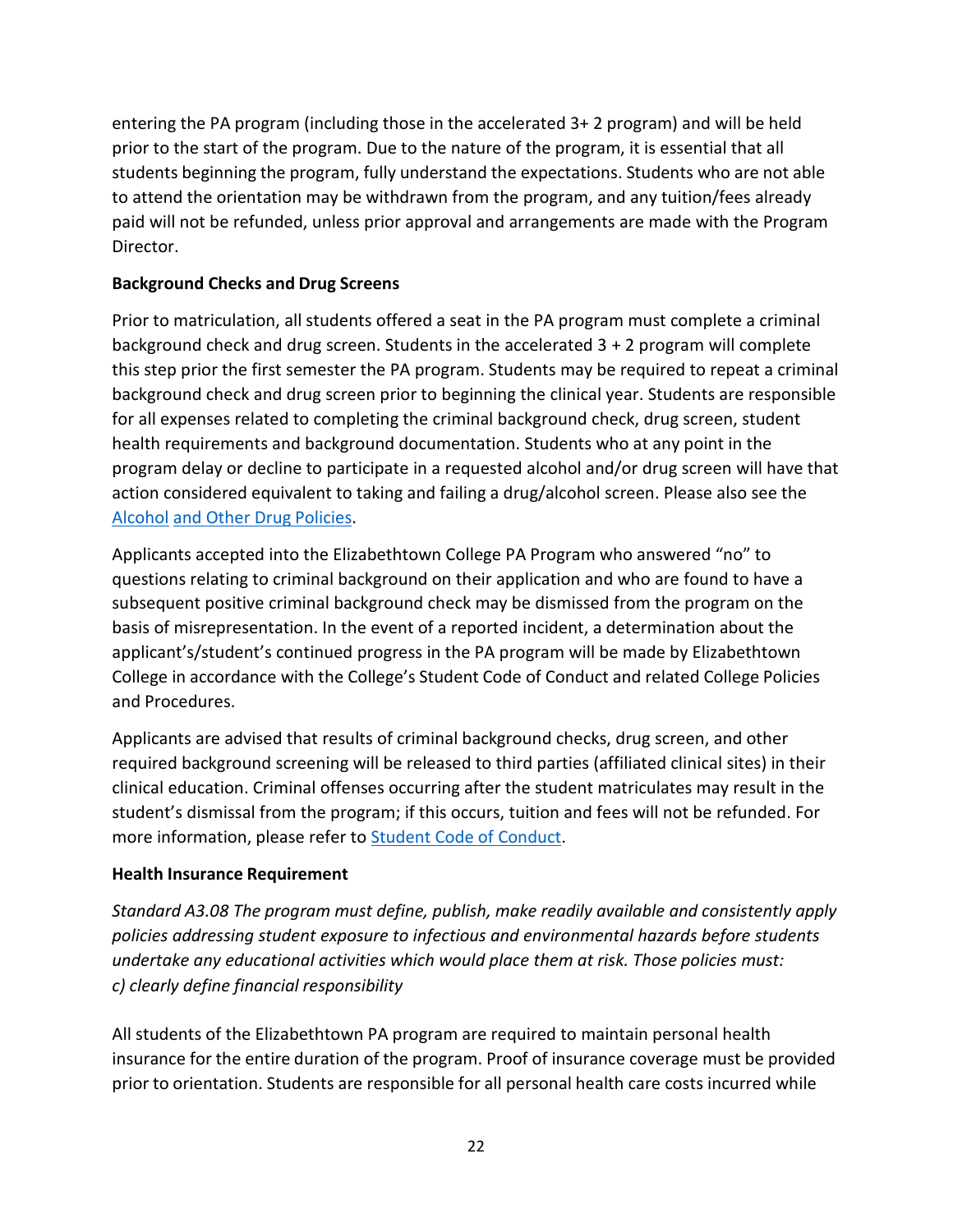enrolled in the PA program, including any costs incurred in the event of exposure from a contaminated needle stick, puncture wound, or contamination of any obviously open wound or the mucous membranes by saliva, blood, or other body fluids.

Due to the potential risk for exposure to potentially infectious materials, insurance should cover screenings, diagnostic testing, treatments, and short and long term disability compensation that may result from any potential exposure.

#### <span id="page-22-0"></span>**Health Requirements**

*Standard A3.07 The program must define, publish, make readily available and consistently apply:*

*a) a policy on immunization and health screening for students. Such policy must be based on then current Center for Disease Control and Prevention recommendations for health professionals and state specific mandates.*

Provision of Student Health Care to Students: The program director, principal program faculty, staff, medical director, and program guests *will not* participate as health care providers for students enrolled in the program and *will not* have access to any student health information provided to Student Health Services other than defined in this policy.

Health Insurance: Prior to matriculation into the Physician Assistant Program *all* students must provide proof of health insurance, which must remain active throughout the entire duration of the program. Students are responsible for all costs associated with the evaluation and treatment of any injuries (needle stick, bodily fluid exposure, TB testing, immunizations, etc.) or illnesses that occur while in the Physician Assistant Program.

Health Screening: Prior to matriculation into the Physician Assistant Program *all* students are required to submit an updated physical examination to student health services which includes a current physical examination, vision/color blindness screening and current TB screening.

Health screenings must be submitted to Student Health Services.

Immunization Requirements: Students are required to meet the immunization requirements of the College, Clinical Rotation sites, and CDC prior to engagement in any clinical activities.

Immunization Records and TB screenings must be submitted to Student Health Services and the PA program (will be uploaded into EXXAT by the students).

- 1. Tuberculosis Screening: One of the following must have been completed within the past 12 months:
	- 2 step TB skin test (administered 1-3 weeks apart)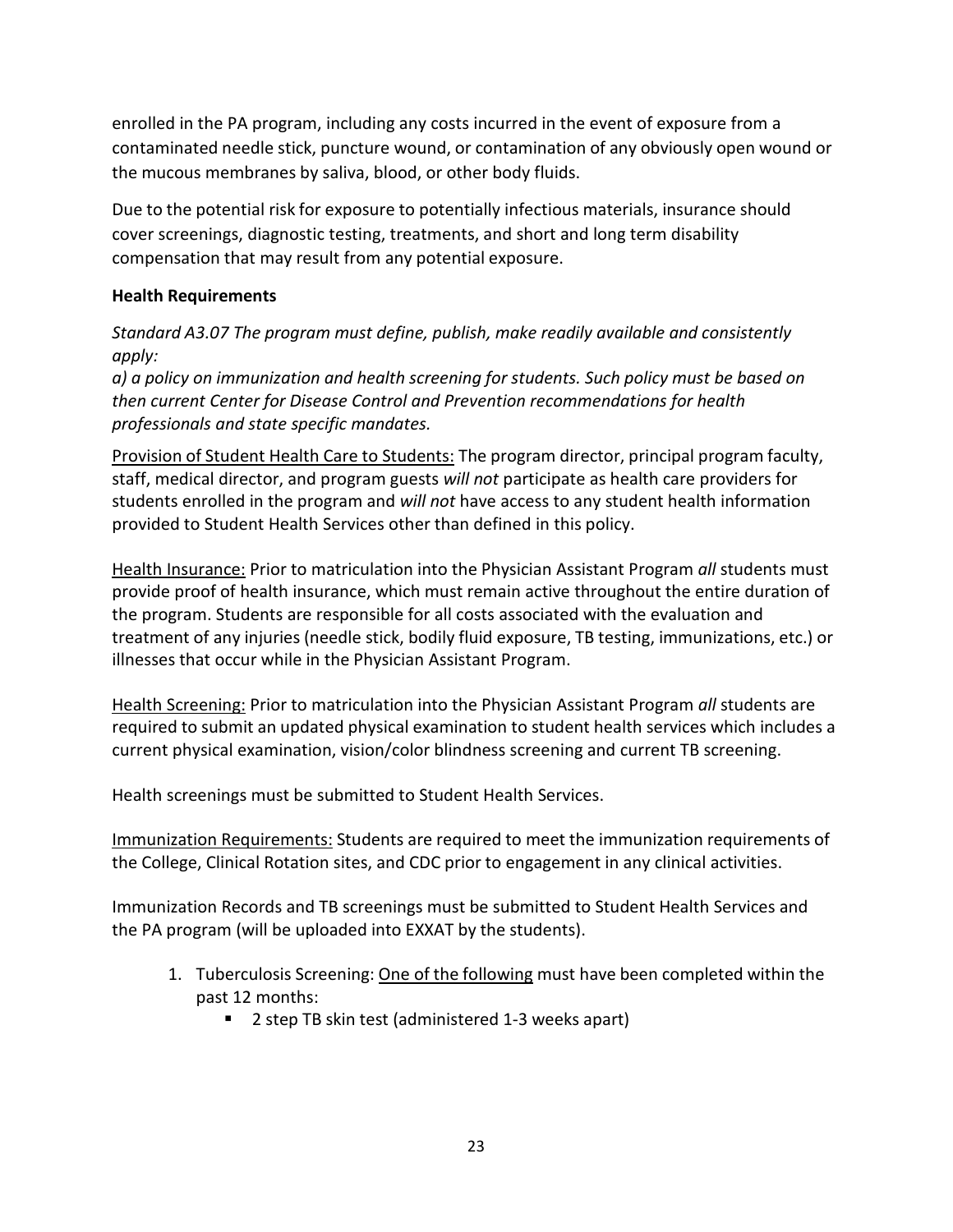- QuantiFERON Gold blood test (lab report required)
- Clear chest x-ray if positive results obtained (lab/imaging reports required)
- 2. Hepatitis B Series: One of the following are required:
	- Completion of the three vaccine Hepatitis B series OR
	- Proof of protective titer with hepatitis B immune status (lab report required)
- 3. Measles, Mumps, & Rubella (MMR): One of the following is required:
	- **Two vaccinations: (immunization record required)** 
		- oFirst vaccination must be administered after the age of 1 regardless of vaccination type and must be performed following CDC recommended vaccination schedule.
			- 1. Vaccination may be the combined MMR vaccine or individual vaccines (2 mumps and measles, 1 rubella)
		- Positive antibody titer for all three components (lab report required)  $\circ$  If titer is negative or equivocal, students must receive a booster vaccine (administered after titer) and provide proof of immune status in 2nd titer
- 4. Varicella: One of the following is required:
	- Two step vaccination series (immunization record required) four weeks apart with repeated IgG titer
	- **Positive antibody titer (lab report required)** o If titer is negative or equivocal, vaccine series must be repeated
- 5. Tetanus/Diphtheria/Pertussis(Tdap):
	- Tdap vaccination within the past 10 years (immunization record required)
- 6. Influenza:
	- Students must obtain influenza immunization annually while enrolled in the Physician Assistant Program (immunization record required)
- 7. Polio:
	- Immunization record with date of last dose administered per Elizabethtown College admission requirements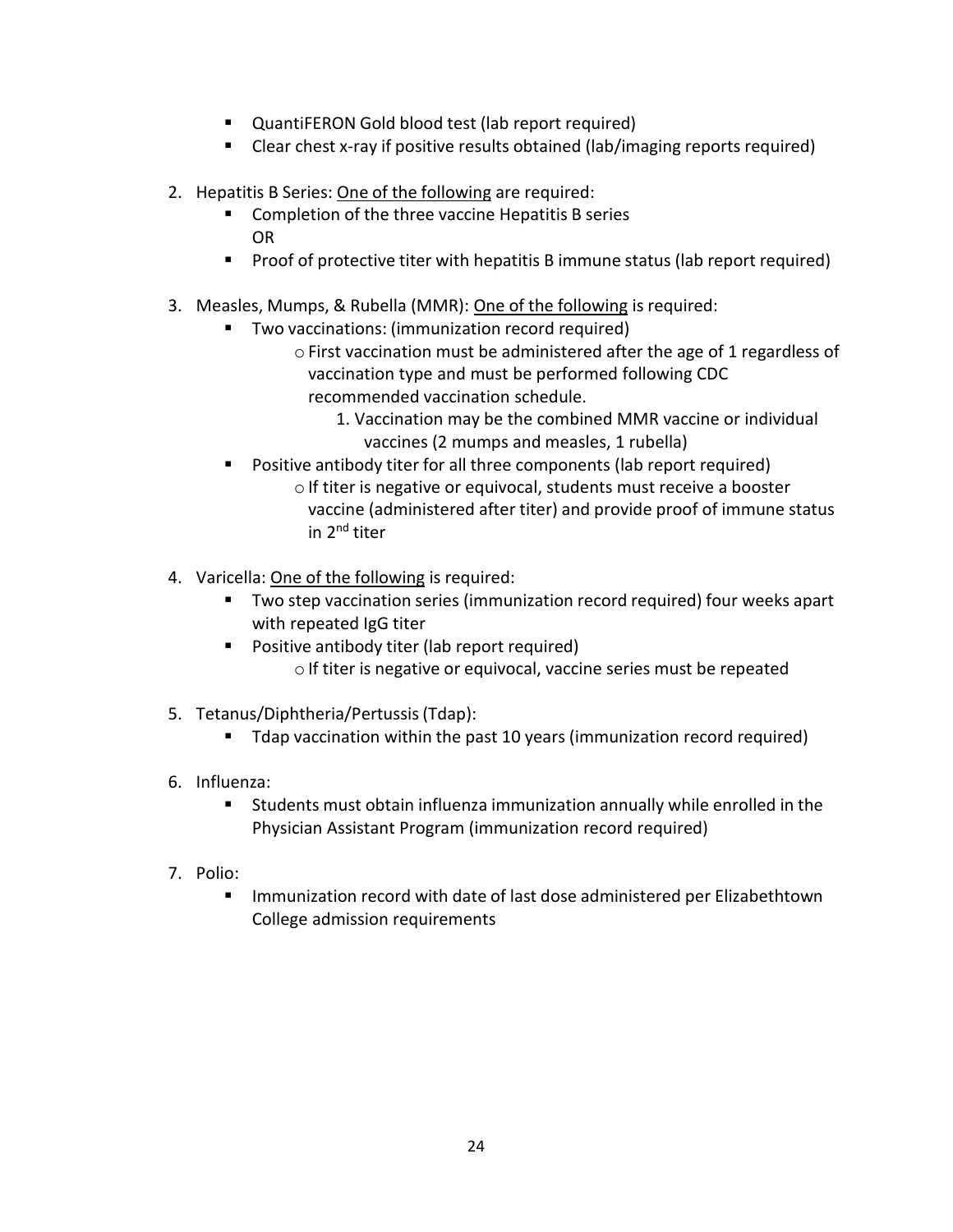- 8. Meningitis:
	- Immunization record with date of meningitis vaccination and proof of booster if initial dose was given prior to student's 16th birthday per Elizabethtown College admission requirements
- 9. Covid:
	- A completed covid vaccination series is required for the Physician Assistant Program as it is required for clinical rotation sites.

*CLINICAL YEAR STUDENTS:* Please note that clinical sites may require additional physical examination, vaccinations, and/or documentation prior to completion of clinical rotations. Students who fail to submit these documents *will not* be permitted to begin clinical experiences, which will result in the inability to complete the clinical rotation opportunity, therefore delaying graduation. Each clinical partner determines its own process for accepting requests for exemptions. A request for an exemption is not a guarantee that it will be granted. Alternative placement sites are limited and not guaranteed. The program will not be responsible for finding additional alternative placement sites. The cost of all testing is the responsibility of the student.

# <span id="page-24-0"></span>**Malpractice Insurance**

The College will maintain insurance in the amount of \$1,000,000 per claim and \$3,000,000 per year and will provide a copy of its Certificate of Insurance to all clinical sites prior to the student starting their clinical experience at the site. Students who wish to purchase additional malpractice insurance may do so at his/her own expense. A copy of any additional malpractice insurance that is purchased must be provided to the PA program and will be shared with clinical sites.

# <span id="page-24-1"></span>**Attendance Policy**

Attendance at all classroom, laboratory, and other program related activities is mandatory. The PA program will attempt to hold all program related material during regular hours; however due to unforeseen circumstances, the PA program reserves the right to schedule activities outside of regular hours, including evenings and weekends.

The faculty and staff of the PA program understand that life can present unavoidable and unplanned emergencies. In order to maintain the integrity of the program, any and all unplanned absences should be reported to the PA program as soon as possible. Failure to notify the program in a timely manner will result in receiving an unexcused absence. More than two unexcused absences within each semester may result in disciplinary action including, but not limited to, a professionalism remediation plan, review by the Academic Standing Committee, course failure, or dismissal from the program.

# <span id="page-24-2"></span>**Professionalism and Behavior Policy**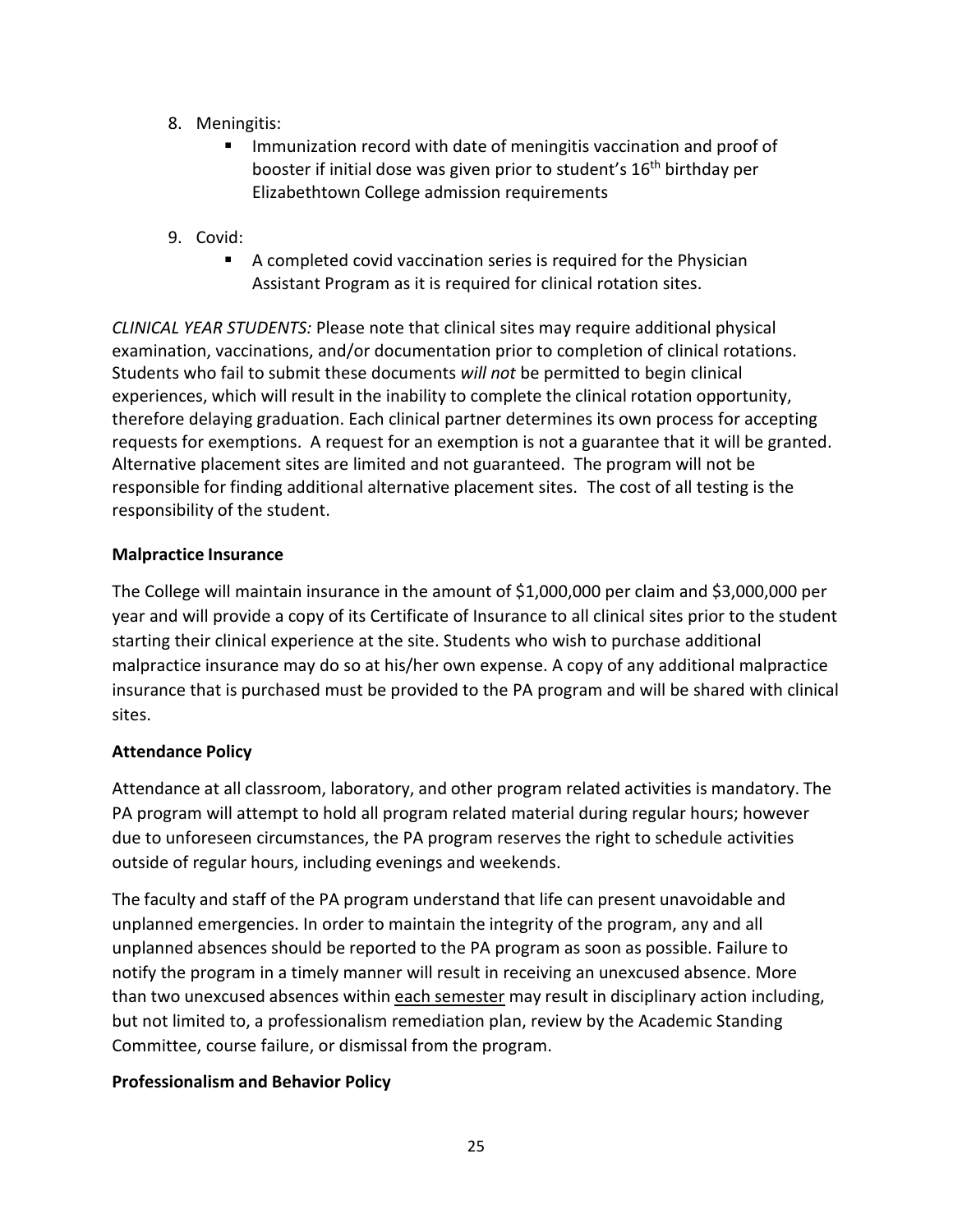Students must perform professionally in the program's classroom and demonstrate collegiality with students, faculty, staff, and guest lectures at all time.

- Consistently complete class assignments with all required components and by the academic deadlines provided by the course instructor.
- Meet classroom attendance requirements and arrive to class on time and ready to learn.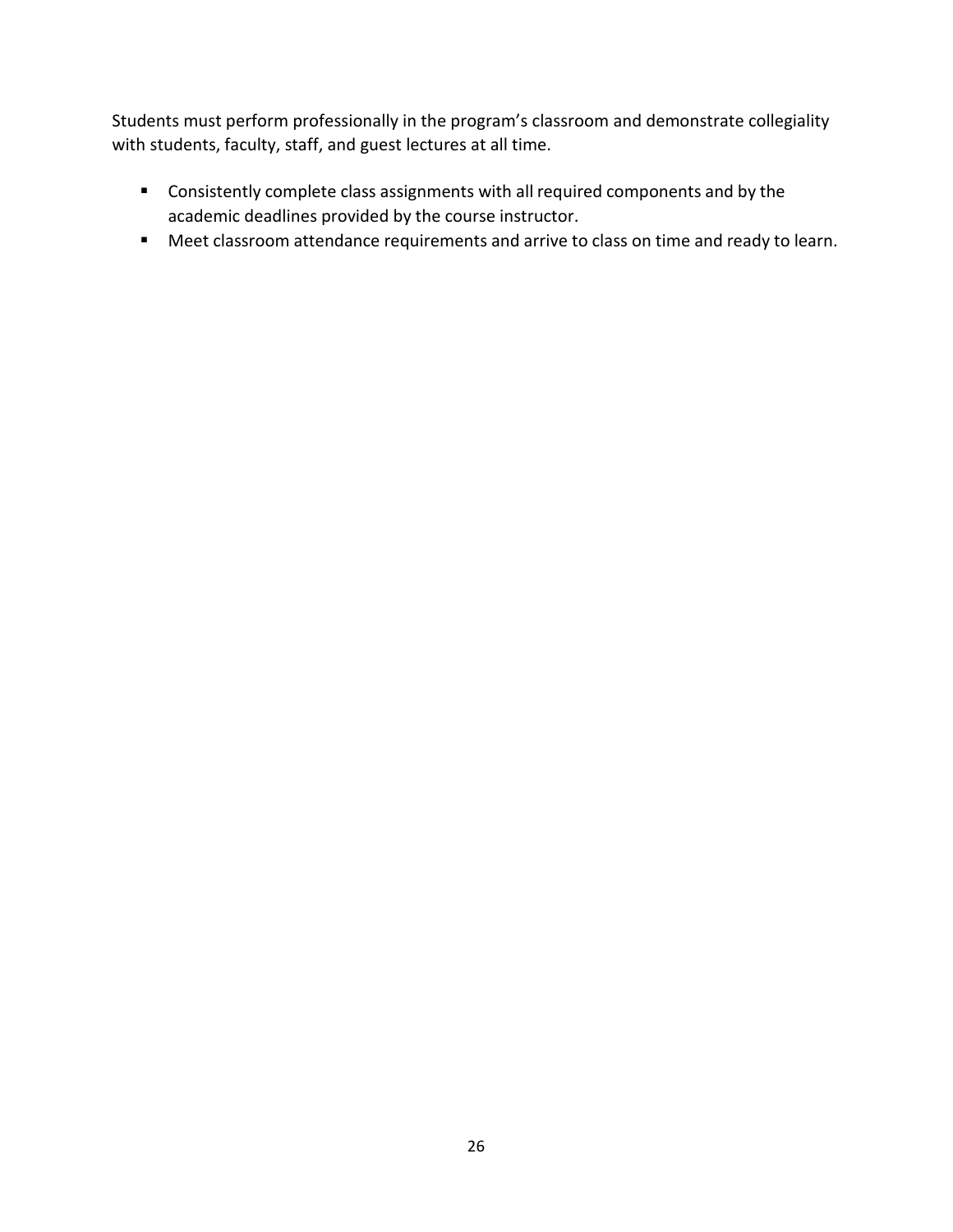- Respect the opinions of other students, faculty, staff, and guest lecturers at all times.
- Maintain a level of respect for all faculty, staff, and guest lectures both in and out of the classroom setting.
- Maintain professional standards both in and out of the classroom setting.
- Cell phones are to be turned off or silenced unless instructed to utilize during classroom activities.

Repetitive instances of inappropriate classroom behavior will be taken to the Academic and Professionals Affairs Committee (APAC). Failure to meet classroom behavior expectations may result in dismissal of the student from the Physician Assistant Program.

Utilization of appropriate interpersonal behaviors will facilitate a respectful and collegial environment for student learners.

- Maintain positive and constructive interpersonal relations to resolve conflict.
- **Demonstrate emotional maturity and stability through challenges while forming** professional work relationships with faculty, staff, preceptorship personnel, and peers.
- Avoid engaging in acts that may be construed as physically or verbally abusive, relational impropriety, and/or criminal violation of personal property.
- Appropriately function as a member of the health care team.

Repetitive instances of inappropriate interpersonal behavior will be taken to the Academic and Professionals Affairs Committee (APAC). Failure to meet interpersonal behavior expectations may result in dismissal of the student from the Physician Assistant Program.

# <span id="page-26-0"></span>**Academic Honesty Policy**

Students are expected to review and follow the Elizabethtown College "Standards of Academic Integrity" as published in the Elizabethtown College Catalog.

# [Academic](http://catalog.etown.edu/content.php?catoid=12&navoid=610%23Academic_Judicial_System) Judicial System and Student Academic Integrity [Handbook.](https://www.etown.edu/offices/dean-ofstudents/files/academic-integrity-handbook.pdf)

Any instance classified as academic dishonesty, including falsification of evaluation forms, calendars, patient or time logs, forgery of signatures, tampering with or destruction of evaluation material may result in the immediate dismissal of the student from the Physician Assistant Program as determined by the Academic and Professional Affairs Committee (APAC).

# <span id="page-26-1"></span>**Academic Accommodations**

*Standard A3.10 The program must define, publish, make readily available and consistently apply written procedures that provide for timely access and/or referral of students to services addressing personal issues which may impact their progress in the PA program.*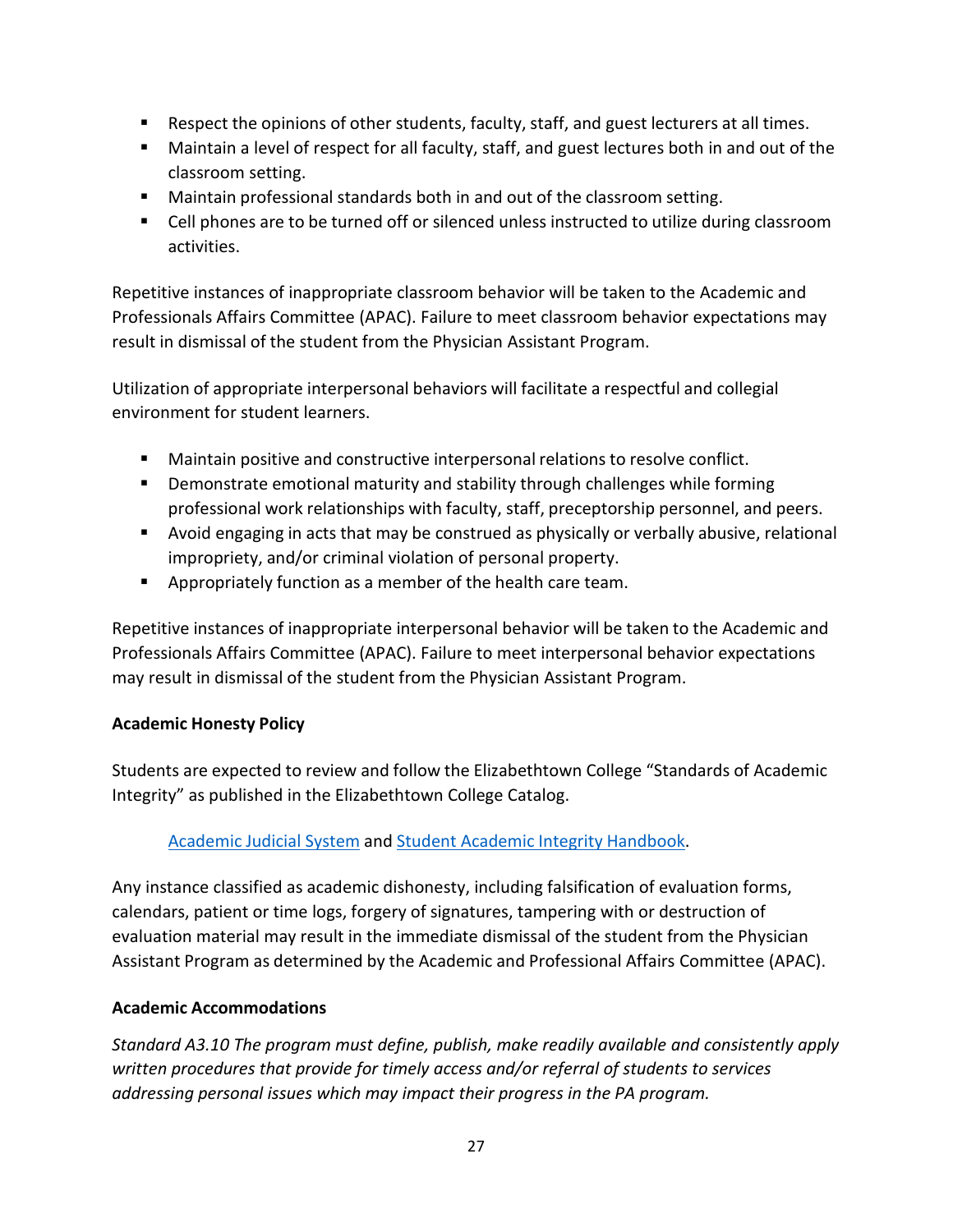Students requestin[g Academic Accommodations](https://www.etown.edu/offices/disability/accommodations.aspx) should submit the [Academic Accommodations](https://www.etown.edu/offices/disability/Academic%20Accommodation%20Form.2017.docx) [Request](https://www.etown.edu/offices/disability/Academic%20Accommodation%20Form.2017.docx) Form along with supporting documentation from their treating health care provider Disability [Documentation](https://www.etown.edu/offices/disability/Academic%20Disability%20Documentation%202019.doc) to Disability Services.

After this appropriate documentation has been submitted, requesting students should arrange a meeting with the Director of Disability Services. At this meeting the Director and student will discuss reasonable accommodation based on the submitted documentation and how the student will implement the accommodation(s).

Students' whose requests are denied or who are dissatisfied with the process or its outcome have the option to file a petition using the Grievance [Procedure.](https://www.etown.edu/offices/disability/Grievance_Procedure.aspx)

#### **Student Concerns**

Students should follow the PA program hierarchy with concerns. Students should first discuss his/her concern with the course instructor. If there is no resolution, the student should then bring her/his concern to the Program Director. The Program Director will discuss the concern with all parties involved prior to making a decision and offering a resolution. If the student's concern remains and he/she feels as though an appropriate resolution has not been met, the student can request that his/her concern be brought to the Academic and Professional Affairs Committee (APAC). If additional action is required,

# **Advisor**

*Standard A2.05e Principal faculty and the program director must actively participate in the process of academic counseling of students.*

*Standard A3.09 Principal faculty, the program director and the medical director must not participate as health care providers for students in the program, except in an emergency situation.*

All students will be assigned an advisor. This advisor will be a principal faculty member of the physician assistant program. Advisors will meet with each of their advisees on a regularly scheduled basis, but students are also encouraged to request a meeting with their advisor, as the need arises. If a student has a specific question or concern with a lecture, laboratory activity, quiz, exam, or other graded item, the student should first discuss their concern with the course instructor. Advisors are available for guidance regarding study habits, interview preparation, contract negotiations, obtaining a state's medical license, etc. Advisors are not to participate as health care providers in any capacity to the student.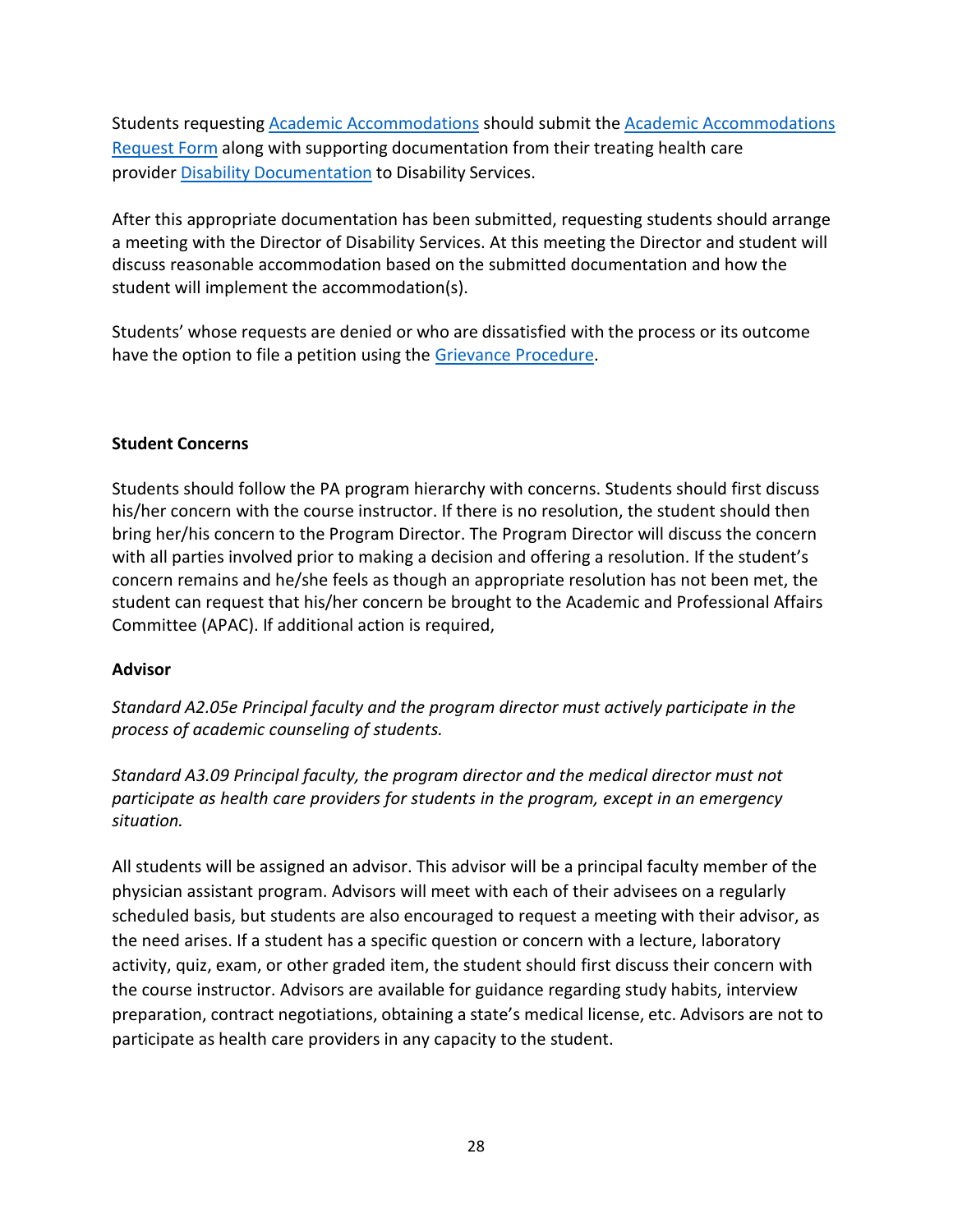# **Grade Appeals**

Questions concerning a course grade should be brought to the attention of the course instructor immediately upon the student's receipt of the official grade report. Formal grade appeals must be submitted by the student within 30 days of the date on which the grade was issued by the College. A grade appeal must have a valid basis in order to be brought forward, such as the following:

- 1. A mathematical error in calculation of the grade
- 2. A clerical/technical error in recording of the grade (for example, Canvas and Jayweb grades are inconsistent)
- 3. Harsher grading standards were applied to one student when compared with other students in the course
- 4. The assigned grade was not calculated using the standards stated in the syllabus

The grade appeal process consists of the following steps:

- 1. The student requests a meeting with the course facilitator to identify the concern, provide evidence to support position, and seek resolution. This meeting can occur faceto-face, over the phone, or virtually. If the facilitator determines there is a need to change the grade, the facilitator may submit the Change of Grade form.
- 2. If the student-facilitator meeting does not resolve the issue to the student's satisfaction, the student may submit a Level 1 Grade Appeal Form to the Program Director. The Program Director will review the evidence provided by the student and seek to resolve the concern with the facilitator. A decision will be communicated to the student, advisor, and course instructor within 10 business days. If the decision is to change the grade, the Program Director will submit the Change of Grade form.
- 3. If the issues remain unresolved to the student's satisfaction, the student may submit a Level 2 Grade Appeal Form to the Dean for Curriculum and Assessment, where is gets reviewed.

# **Dress Code**

*Standard A3.06 The program must define, publish, make readily available and consistently apply a policy that PA students must be clearly identified in the clinical setting to distinguish them from other health profession students and practitioners.*

Adherence to standards of professional appearance including personal hygiene, dress, and safety projects competence and credibility during interactions with patients, colleagues, and members of the general public. Students are allowed to wear comfortable clothing to classroom and laboratory activities, while maintaining dignity and professionalism. Students should wear closed-toed shoes during any laboratory activities. Scrubs should be worn in cadaver lab, along with disposable protective clothing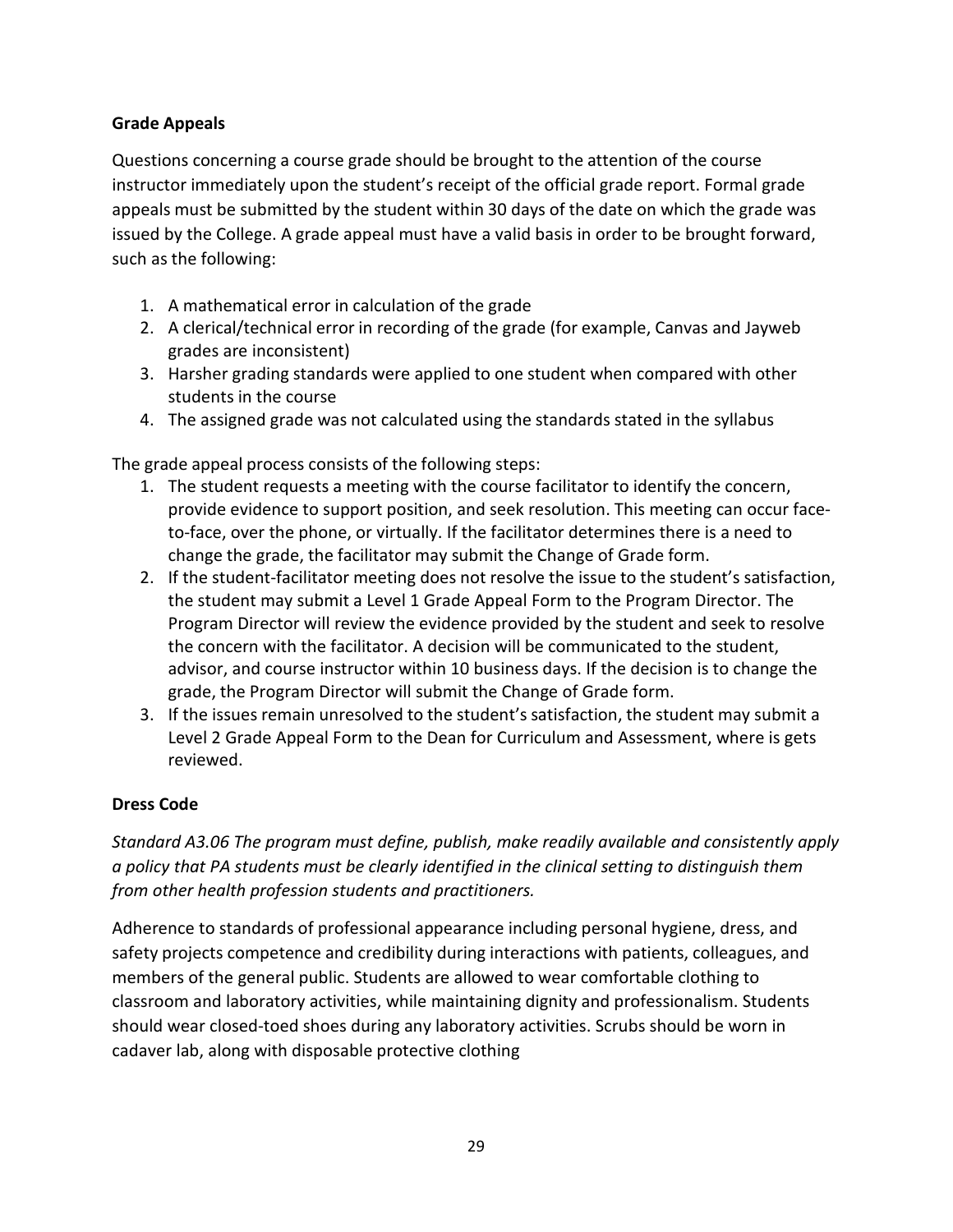Repetitive demonstration of unprofessional image will be taken to the Academic and Professional Affairs Committee (APAC). Failure to meet interpersonal behavior expectations may result in dismissal of the student from the Physician Assistant Program.

Students are expected to wear their Elizabethtown College student ID tags, which must be **clearly displayed at all times on their short white lab coat, unless specifically requested not to** do so by the preceptor. Students must have an Elizabethtown College patch on the left shoulder of their white coat.

# **COVID-19 Precautions:**

Students will follow the most recent CDC and Etown guidelines regarding masks and social distancing. Students should self-monitor for COVID-19 symptoms regularly. Please visit the CDC website for a list of current symptoms [https://www.cdc.gov/coronavirus/2019](https://www.cdc.gov/coronavirus/2019-ncov/symptoms-testing/symptoms.html) [ncov/symptoms-testing/symptoms.html.](https://www.cdc.gov/coronavirus/2019-ncov/symptoms-testing/symptoms.html)

Development of COVID-19 Symptoms: Students that develop symptoms of COVID-19 must notify the program immediately.

# **Didactic Year**

*Standard A3.15 The program must define, publish, and consistently apply and make readily available to students upon admission: a) any required academic standards*

# **Required Academic Standards**

Grades are reported as A, B, C, and F with plus and minus distinctions made. Designations ofI, W, WF, P, NP, and AUD are used in appropriate situations.

Grade definitions are:

- A Distinguished
- B Above Average
- C Average
- F Failure
- I Work Incomplete
- W Withdrawal from Course
- WF Withdrawal Failing from Course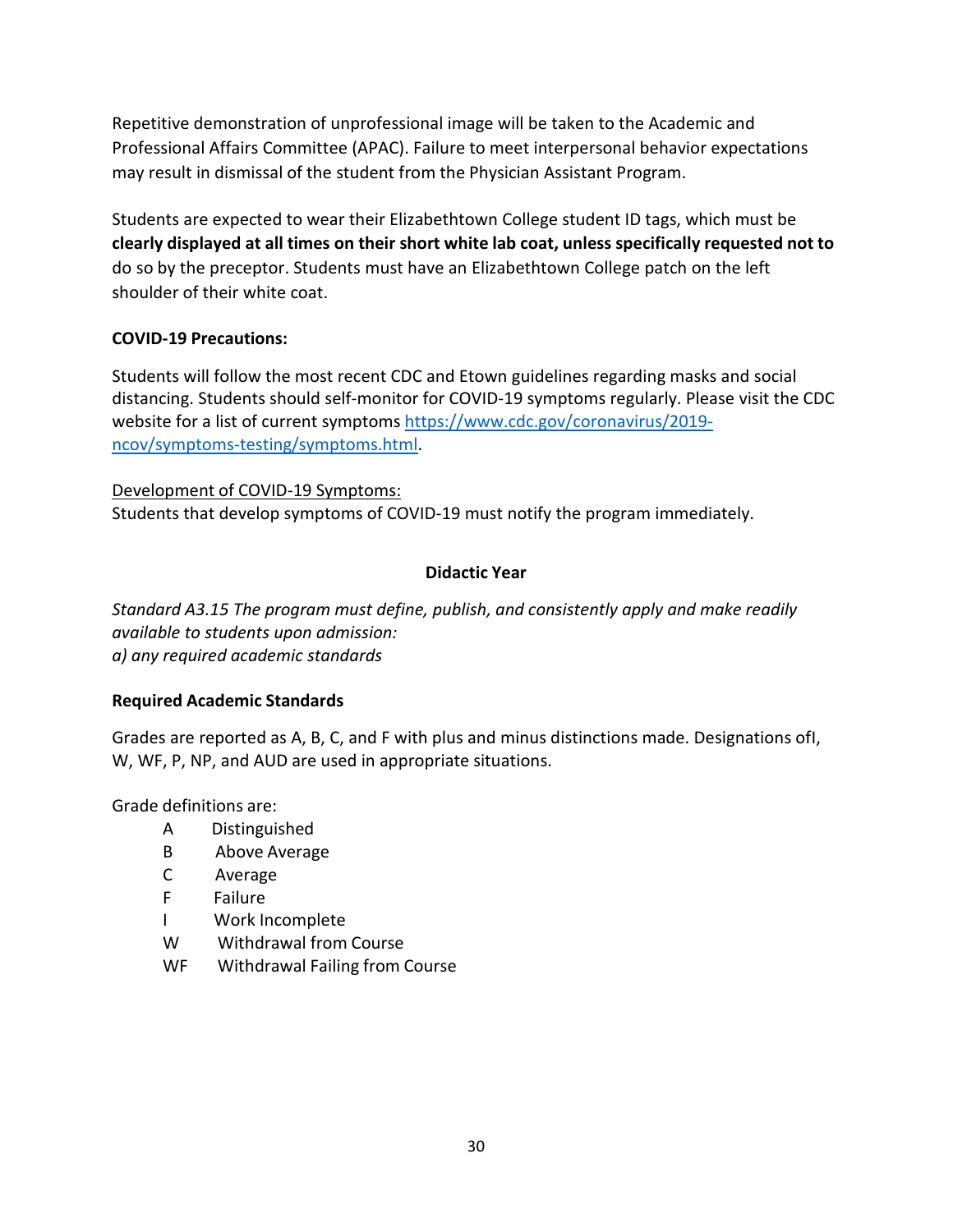P Pass

NP No pass (Failure)

**Grading Scale.** Didactic year grading scale utilizes a 4.00 quality point system. Quality points are assigned per semester hour of credit as follows:

| <b>Letter Grade</b> | Percentage | <b>Quality Points</b> |
|---------------------|------------|-----------------------|
| А                   | 94-100%    | 4.00                  |
| А-                  | 90-93%     | 3.70                  |
| B+                  | 87-89%     | 3.30                  |
| В                   | 84-86 %    | 3.00                  |
| B-                  | 80-83%     | 2.70                  |
| $C+$                | 77-79%     | 2.30                  |
| C                   | 74-76%     | 2.00                  |
| F, WF               | < 74%      | 0.00                  |

Students in the Physician Assistant Program must obtain  $\geq$  74% in all courses for successful completion of the course.

The pass/no pass (P/NP) grading option may be utilized throughout the year for completion of competencies and assessment skills, as well as for courses that are not included in the calculation of the student's overall grade point average. Students may be expected to complete one course per semester that is graded in this manner.

#### **Requirements for Progression**

*Standard A3.15 The program must define, publish, and consistently apply and make readily available to students upon admission:*

*b) requirements and deadlines for progression in and completion of the program*

Didactic semesters:

A student may not earn a grade below a C during didactic year in order to progress to the next semester.

Didactic year to Clinical year:

- A student may not earn a grade below a C in order to progress from didactic year to clinical year. AND

-A student must maintain a minimum of 3.0 GPA. AND

-Successfully complete the didactic summative exam with a 74% or higher.

# **Remediation Policy for Didactic Year**

*Standard A3.15 The program must define, publish, and consistently apply and make readily available to students upon admission: c) policies and procedures for remediation and deceleration*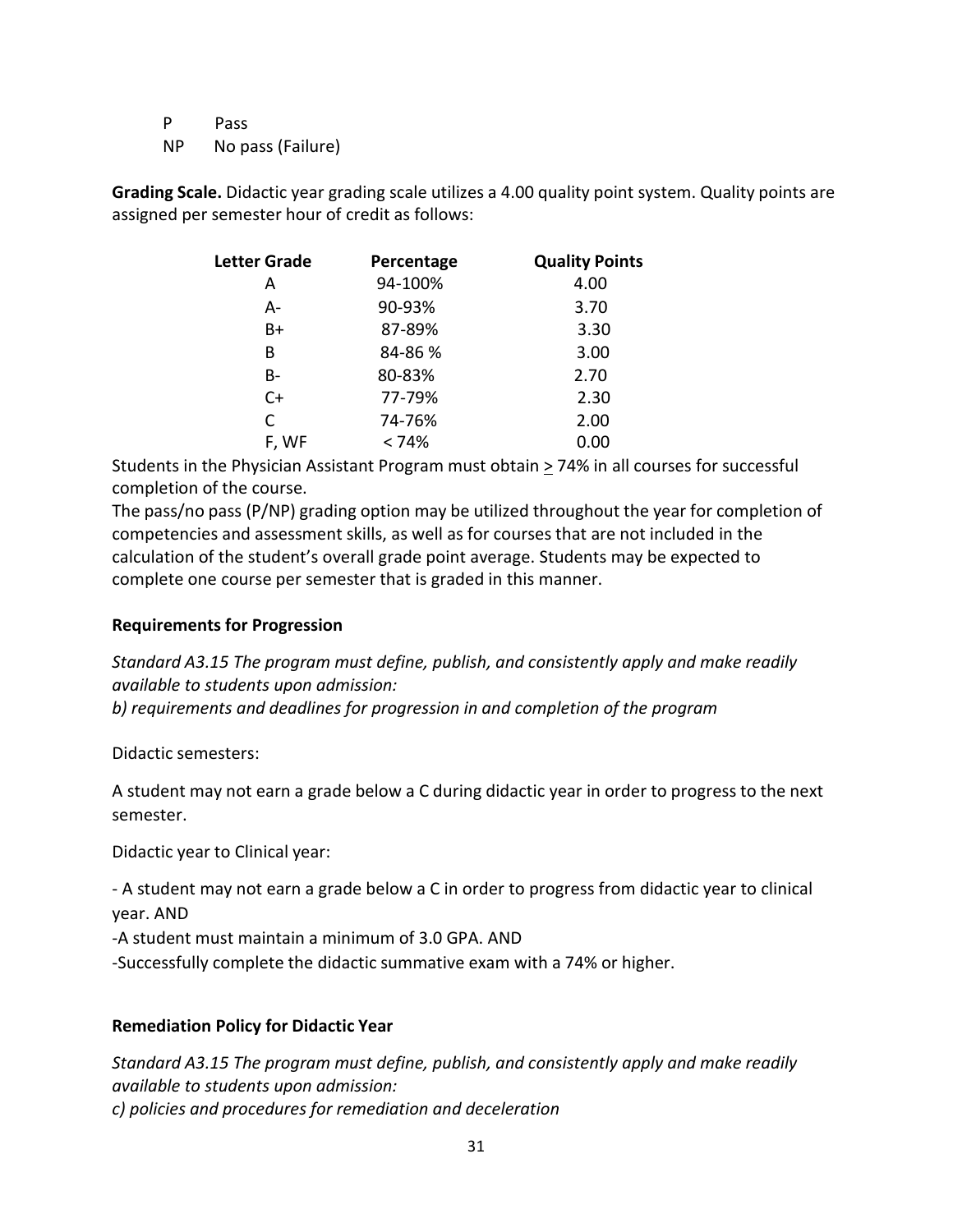Assessments will be done on a module system (1 module represents an organ system) with evaluations in a multitude of approaches (written exam, observed skills, oral presentations, etc.) completed at the end of each module.

**Students that fail a module will be assigned an individualized action plan that may include meeting with the course instructor, written assignments, case studies and/or reflective papers.**

**Students may not fail more than 2 modules per term to avoid program dismissal.**

**Students obtaining a B- or below, though passing, at the end of a module evaluation, will be put on a pre-remediation plan which may include written assignments, case studies, research, etc.** The purpose is to further increase knowledge and understanding of the lower scoring area(s) and promote success in the program.

**Any student that fails the end of term final that previously passed the correlating module(s), will retake the test within 1 week with further studying.**

**Any student that fails the end of term final without previously passing the correlating module(s), will result in a meeting with the Academic and Professional Affairs Committee to discuss a potential remediation plan which may include a combination of the above tasks or, if appropriate, program dismissal.**

**Remediation of Didactic Summative Exam:**

Students with an overall failing score (< 74%) for any component of the program summative examination must complete a personalized remediation plan developed by the program faculty to meet student deficiencies. Students must retest and score a grade of 74% or higher to progress to graduation. Students will be dismissed from the program if unable to pass the summative examination on the second attempt.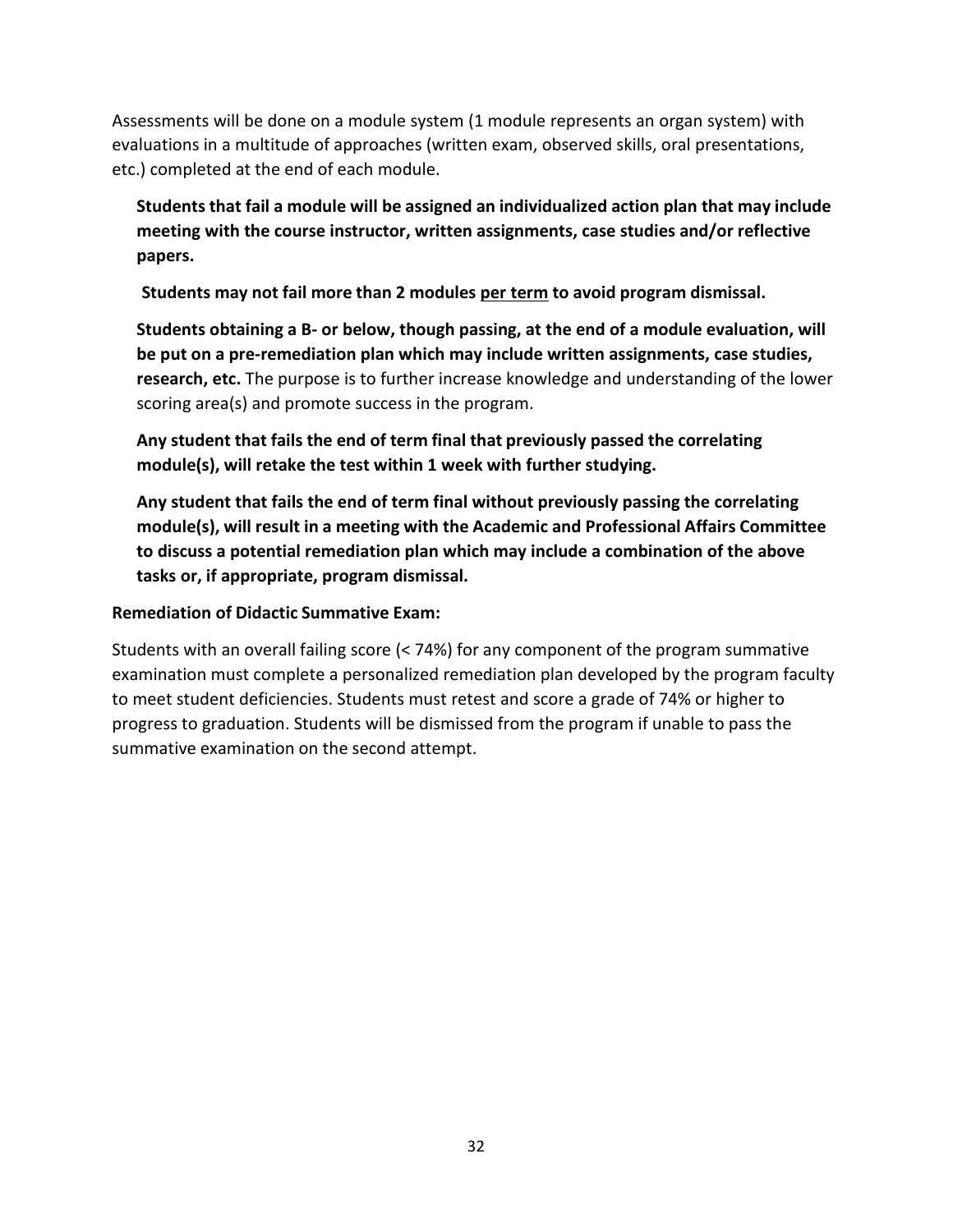#### **Cadaver Use and Handling Policies**

The donors generously and selflessly donate their bodies to advance research and education. To respect the donors' wishes and maintain their anonymity, their identity and medical history are not released. We have no identifying information about the cadavers we work with, except their age and cause of death. Working with cadavers is a privilege that comes with responsibility. To show our respect and gratitude to the people who so generously donated their bodies, we will strictly follow the rules listed below.

1. To protect the anonymity of the cadavers, taking photographs or videos of any part of the cadaver is **strictly prohibited**. Failure to comply with these rules may result in the college's ability to further work with cadavers, impacting the quality of our program. Therefore, if you are found taking pictures of the cadaver at any point, your phone (i.e. pictures) will be confiscated, you will automatically get an F for the lab portion of the course, and a letter will be placed in your academic file.

2. Always address the cadaver and anatomical characteristics in a respectful manner. For instance, do not use derogatory language or make fun of any aspect of the cadaver anatomy.

3. The cadavers are embalmed in a solution that preserves the tissue and allows us to learn from it for many years. The embalming solution might have a strong odor, but coming in contact with it will not harm you. However, you should NOT ingest it. Do not touch the cadaver with bare hands. Wear gloves and wash your hands with soap after you are done. You are welcome to wear goggles, nose clips, masks (available in the lab), and a lab coat. Always wear closed-toe shoes.

4. When working with the cadavers, be very gentle. Use blunt probes or forceps to gently point at or lift structures. Do NOT use sharp, pointed probes or forceps to stab various parts of the cadaver. This is especially important while handling soft structures like the brain. Do NOT pull forcefully on structures (vessels and nerves are easily torn).

5. When you are done working with the cadavers, spray them liberally with the hydrating solution and cover them with the available sheets. Depending on the specimen you are working with, special care instructions might be provided.

6. Always clean up after yourself. Use the instructions in the back of the lab to clean and put away any instruments you use. Throw away gloves and paper towels in the garbage.

*Standard A3.08 The program must inform students of written policies addressing student exposure to infection and environmental hazards before students undertake any educational activities that would place them at risk.*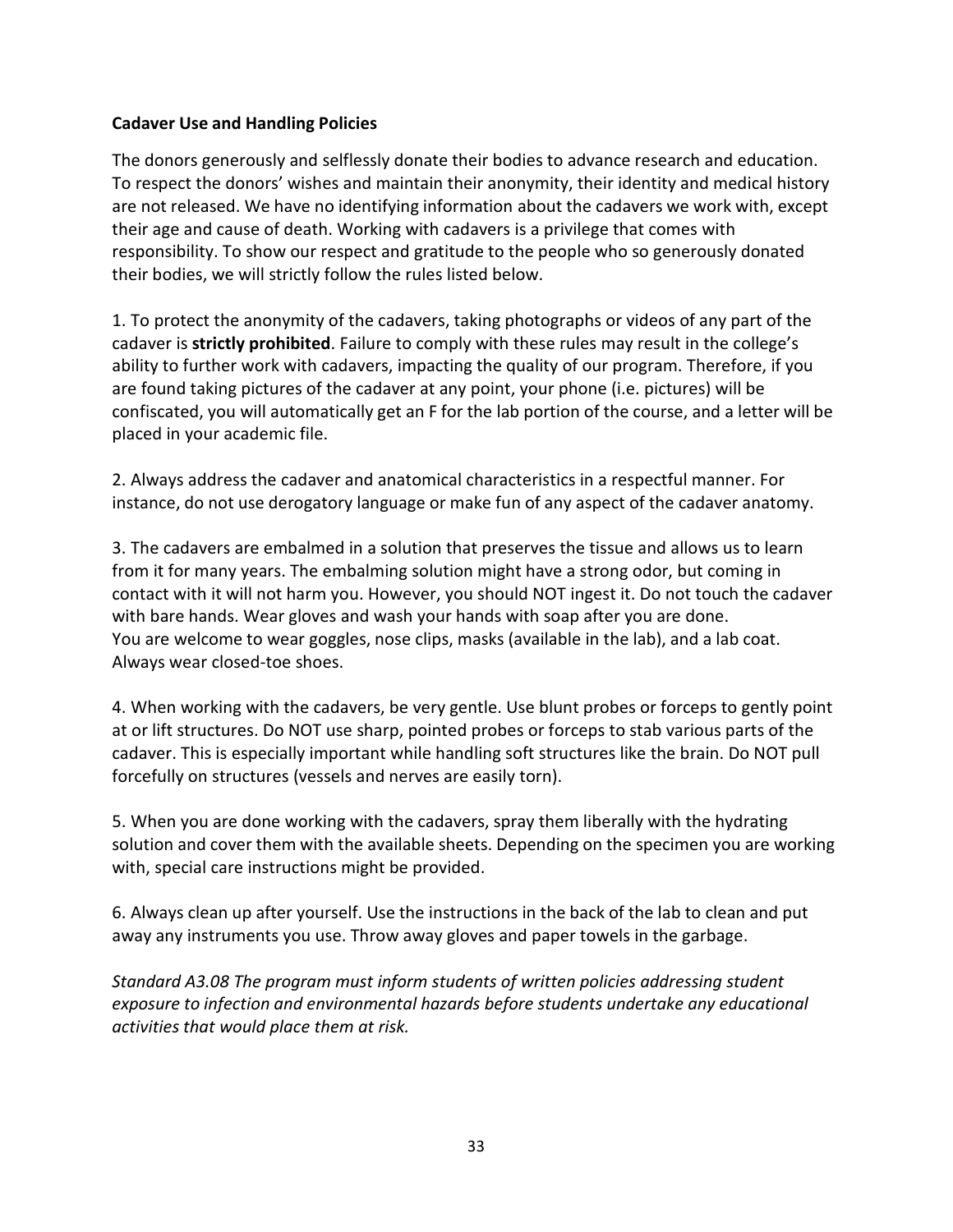#### **Clinical Year**

#### **\*Please also refer to the Clinical Year Handbook**

*Standard A3.15 The program must define, publish, and consistently apply and make readily available to students upon admission: a) any required academic standards*

#### **Required Academic Standards**

Grades are reported as A, B, C, and F with plus and minus distinctions made. Designations ofI, W, WF, P, NP, and AUD are used in appropriate situations.

Grade definitions are:

- A Distinguished
- B Above Average
- C Average
- F Failure
- I Work Incomplete
- W Withdrawal from Course
- WF Withdrawal Failing from Course
- P Pass
- NP No pass (Failure)
- AUD Audit

**Grading Scale.** Clinical year grading scale utilizes a 4.00 quality point system. Quality points are assigned per semester hour of credit as follows:

| <b>Letter Grade</b> | Percentage | <b>Quality Points</b> |
|---------------------|------------|-----------------------|
| A                   | 94-100%    | 4.00                  |
| А-                  | 90-93%     | 3.70                  |
| B+                  | 87-89%     | 3.30                  |
| В                   | 84-86 %    | 3.00                  |
| B-                  | 80-83%     | 2.70                  |
| $C+$                | 77-79%     | 2.30                  |
| С                   | 74-76%     | 2.00                  |
| F, WF               | < 74%      | 0.00                  |

Students in the Physician Assistant Program must obtain  $\geq$  74% in all courses for successful completion of the course. For continuation from semester to semester in the clinical year, students may have no grades less than a C. For successful completion of the clinical year, students may have no grade less than a C.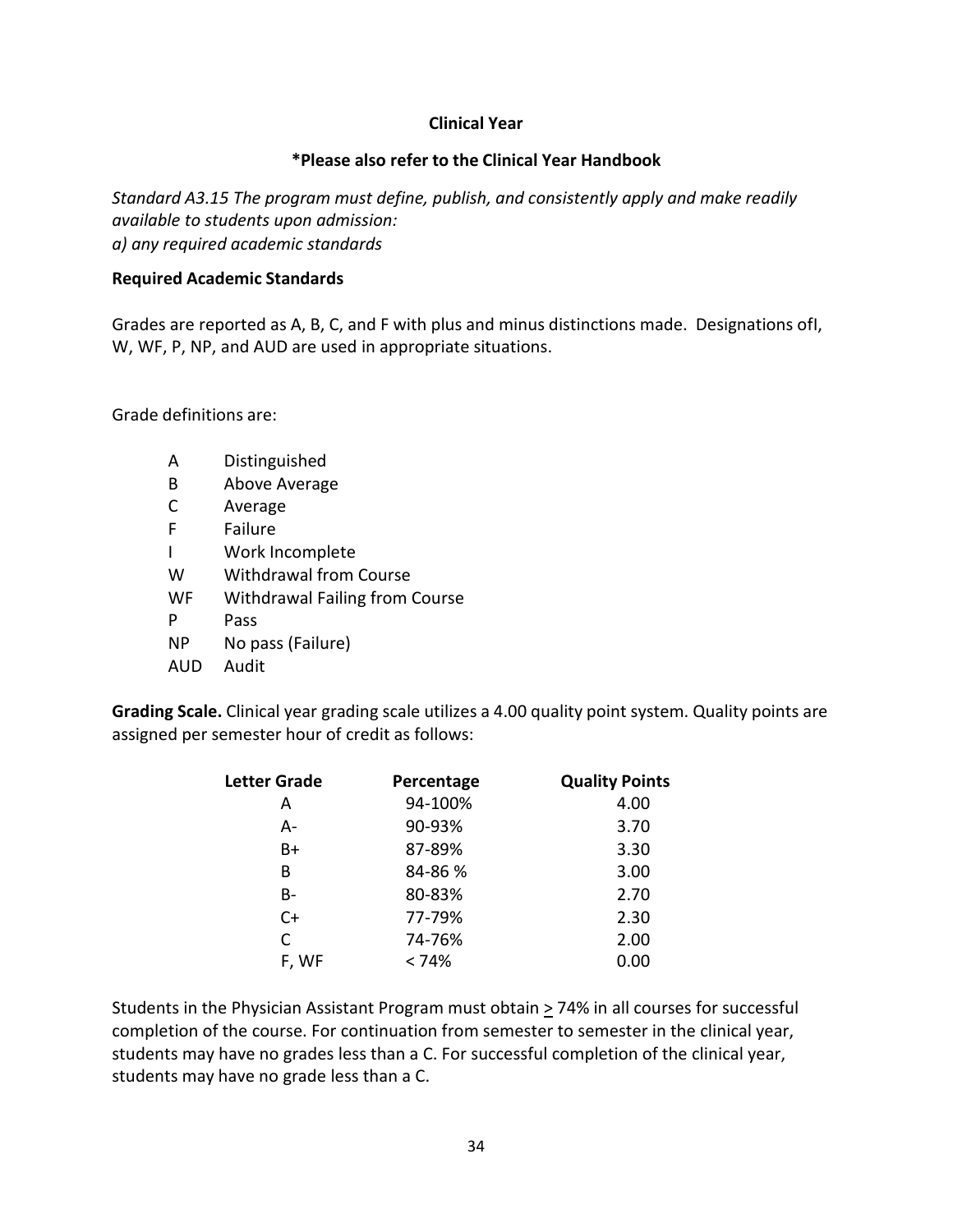The pass/no pass (P/NP) grading option may be utilized throughout the clinical year for completion of competencies and assessment skills, as well as for courses that are not included in the calculation of the student's overall grade point average. Students may be expected to complete one course per semester that is graded in this manner.

**Clinical Preceptorship Grading.** Grades for clinical preceptorships are derived from the following list. The final grade for each **core** clinical preceptorship will be calculated using the following percentages for each module:

| End of Preceptorship Examination    | 40% |
|-------------------------------------|-----|
| <b>Preceptor Evaluation</b>         | 25% |
| Quizzes                             | 10% |
| Written Assignments                 | 10% |
| <b>Patient Database Maintenance</b> | 5%  |
| Mid-Preceptorship Evaluation        | 5%  |
| Self-Reflection                     | 5%  |
|                                     |     |

The criterion for a failing grade for a clinical preceptorship is **any one** of the following items:

- **EXCESSIVE UNEXCUSED ASSESS** from the clinical site
- **Failing evaluation by the clinical preceptor**
- Failure to submit written assignments to meet program standards
- **Failure to successfully remediate end of preceptorship examinations**
- **Failure to obtain an overall grade of 74% or higher for the clinical preceptorship**

Student progress is continually monitored and documented in a manner that will promptly identify knowledge and skill deficiencies for students with the Elizabethtown College Physician Assistant Program.

All students must perform according to the academic standards set forth by the PA program. The following standards are regarded as the minimum acceptable standards for students within the clinical year in each subject area for which a grade is earned.

- **End of preceptorship examination 74%**
- **Quizzes 74%**
- **Written assignments 74%**
- **Directed Practical 74%**
- Objective Structured Clinical Examination (OSCE) 74%

#### **Remediation Policy for Clinical Year**

*Standard A3.15 The program must define, publish, and consistently apply and make readily available to students upon admission:*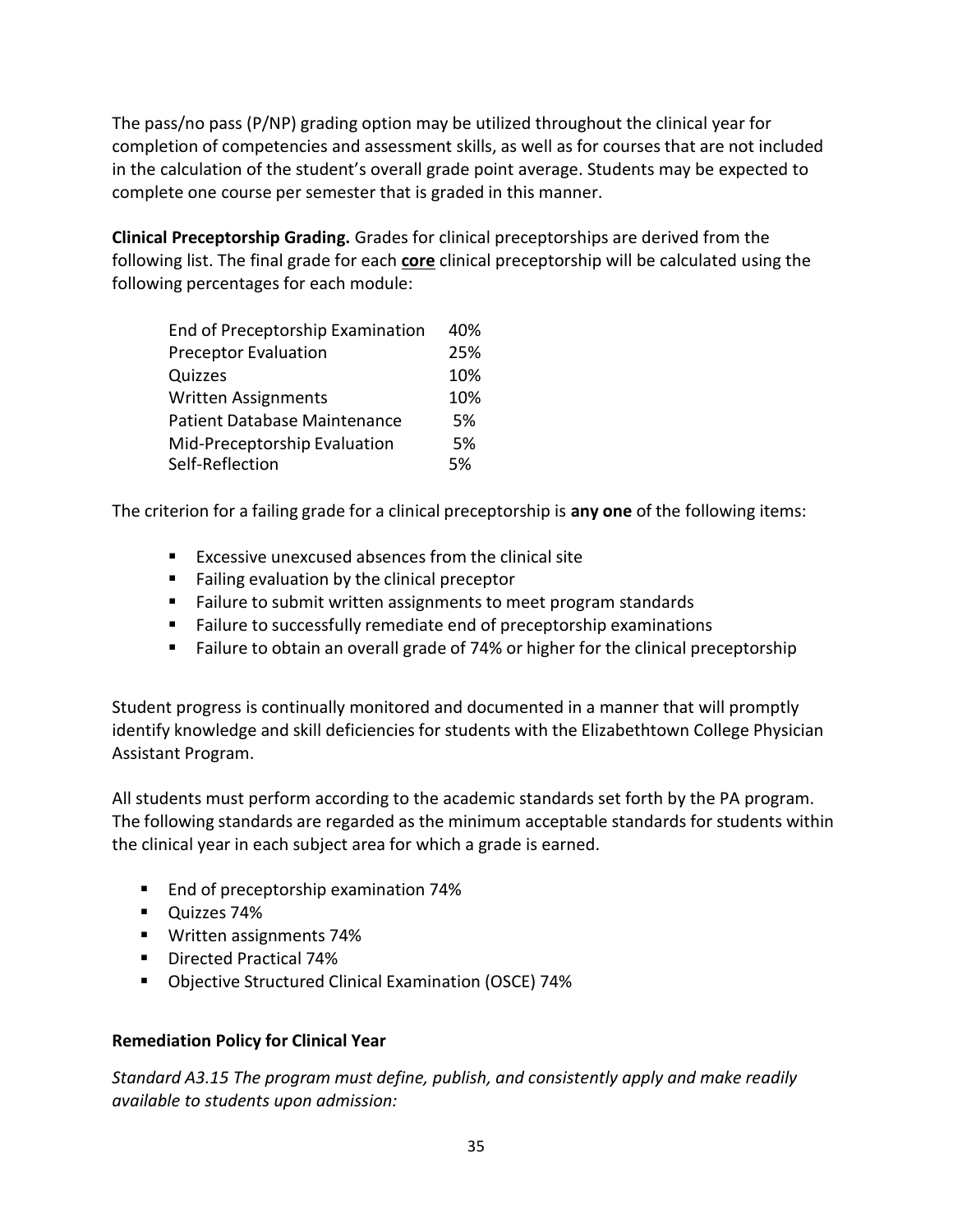# *c) policies and procedures for remediation and deceleration*

Multiple methodologies for remediation during the clinical year will be employed and monitored by student faculty advisors and the clinical coordinator. Completion of student remediation will allow the program to document that the student has met the professional, clinical, and academic expectations of the Physician Assistant Program, which is a requirement for program completion and graduation.

No changes will be made to the initial grade earned and recorded in the gradebook upon completion of the remediation assignments. Students must successfully complete all required remediation assignments in order to graduate from the Physician Assistant Program.

 Failure of Adjusted PACKRAT Score: Students with a PACKRAT score below benchmark (one standard deviation below national average) will be offered individualized remediation to provide them with the resources necessary to enhance the likelihood of success on their PANCE upon graduation.

Completion of the PACKRAT is required for all students in the clinical year of the PA program. Results from the PACKRAT will be utilized as a self-assessment tool for students to gauge further preparation needs for completion of the PANCE upon graduation. Although remediation opportunities will be provided and highly encouraged to students depending on their PACKRAT scores, the PACKRAT examination will not be utilized to determine successful academic progression within the PA Program.

- **Failure of Written Examinations: Students with a failing score on written examinations** must meet with the Clinical Coordinator to review areas of concern and deficiency as well as complete a critical evaluation of learning objectives sent to the student utilizing evidence-based journal articles or medical text. Students will have one month to submitthe remediation assignment and will then schedule a retest examination to ensure competence on course materials. A passing grade must be attained on the retest or course failure will result.
- **Eailure of Quizzes:** Students with a failing score on a quiz will be sent a list of deficiency areas by email from the Clinical Coordinator. Students are expected to independently review these areas and seek assistance as needed. No retest is required for quizzes.
- Failure of Written Assignments: Students with a failing score on written assignments related to preceptorships are submitted to their faculty advisors for evaluation. The faculty advisor will counsel the student regarding the quality of work and assist with any needed corrections. Resubmission of the assignment will be completed as directed by the Clinical Coordinator. A passing grade must be attained on the retest or course failure will result.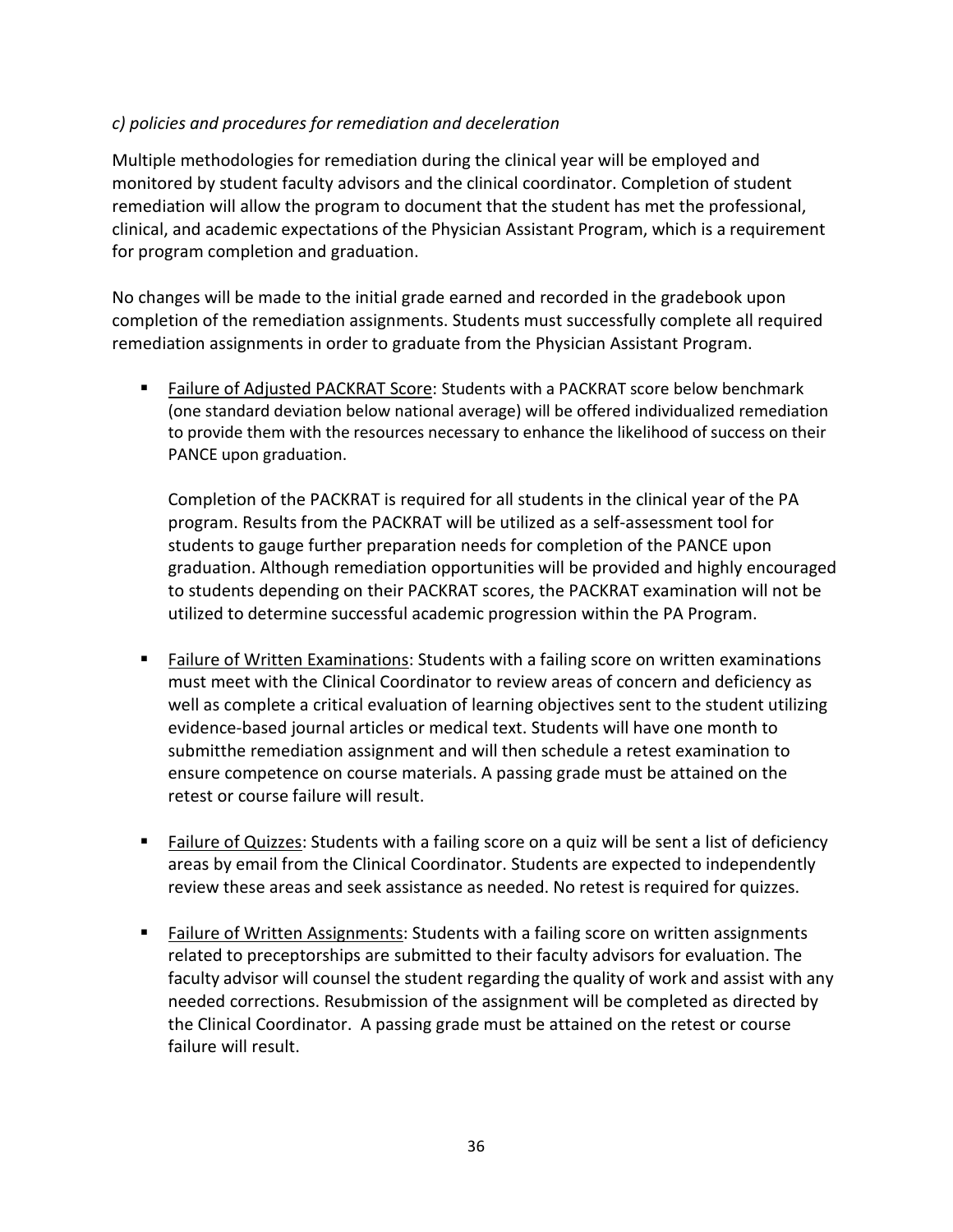- **Failure of Directed Practicals: Students with a failing score on directed practicals must** meet with the clinical coordinator or faculty grading the practical for feedback on their performance and recommendations for improvement in practical skills. The student must repeat the directed practical and achieve a passing score. Failure to pass a directed practical after three attempts will result in failure to progress through the Physician Assistant Program.
- **Failure of OSCEs: Students with a failing score on an OSCE must meet with the clinical** coordinator or faculty grading the OSCE for feedback on their performance and recommendations for improvement in practical skills. The student must repeat the OSCE and achieve a passing score. Failure to pass an OSCE after three attempts will result in failure of the course.
- Failure of a Clinical Preceptorship: Students with an overall failing score for a clinical preceptorship must repeat the clinical preceptorship successfully at the end of clinical year, resulting in a delay of graduation. Students will not be permitted to repeat more than one clinical preceptorship.
- Failure of Summative Examination: Students with an overall failing score (< 74%) for any component of the program summative examination must complete a personalized remediation plan developed by the program faculty to meet student deficiencies. Students must retest and score a grade of 74% or higher to progress to graduation. Students will be dismissed from the program if unable to pass the summative examination on the second attempt.

# **Requirements for Progression**

*Standard A3.15 The program must define, publish, and consistently apply and make readily available to students upon admission: b) requirements and deadlines for progression in and completion of the program*

Clinical Year to Graduation:

-A student may not earn a grade below C during the entire clinical year in order to progress to the next clinical rotation. AND

-At the completion of clinical year, a student must have earned a minimum of 3.0 GPA. AND -Successfully complete the summative exam with a 74% or higher.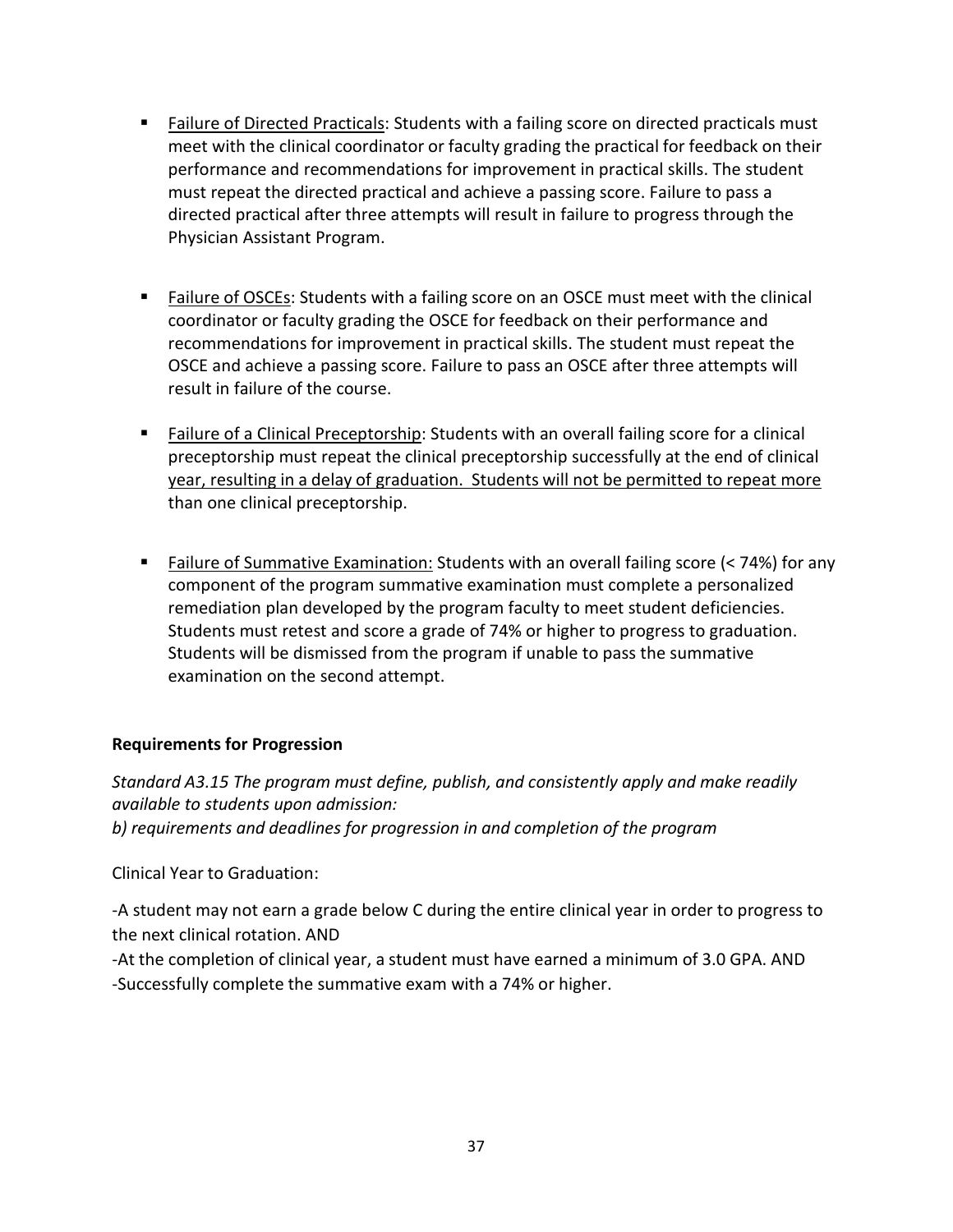# **Clinical Rotation Professionalism**

To promote optimal learning during clinical preceptorships, students are to maintain professional and respectful interactions with other students, preceptors, site staff, program and instructional faculty, and their colleagues.

- **Comply with all program policies as outlined in the clinical year/student manual.**
- **Maintain required GPA expectations.**
- **Understand the role of the student in the learning process.**
- Attend clinical preceptorships as submitted on your schedule to the clinical coordinator.
- Meet all requirements for the end of preceptorship examinations.
- **Complete all assignments in a timely manner.**
- **Comply with local, state, and national laws at all times.**

Repetitive instances of inappropriate clinical year behavior will be taken to the Academic and Professionals Affairs Committee (APAC). Failure to meet clinical year behavior expectations may result in dismissal of the student from the Physician Assistant Program.

# **Requirements for Graduation**

*Standard A3.12 The program must define, publish, and make readily available to enrolled and prospective students general program information to include: g) program required competencies for entry level practice, consistent with the competencies as defined by the PA profession*

The competencies expected of Physician Assistant graduates from Elizabethtown College align with ten competency domains developed from review of literature published by the Physician Assistant Education Association (PAEA) in the 2019 *Core Competencies for New Physician Assistant Graduates* and the 2012 *Competencies for the Physician Assistant Profession* document published by the four national PA organizations.

- **Medical Knowledge** 
	- $\circ$  Competent graduates will possess the medical knowledge deemed essential by the program for optimal patient care.
	- $\circ$  Competent graduates will gather accurate and essential patient information, determine differential diagnoses, order and interpret diagnostic studies, perform necessary procedures, diagnose, treat, and manage illness.
	- $\circ$  Competent graduates will recognize healthy versus ill patients throughout various stages of acute and chronic diseases, as well as those at risk for emerging illnesses.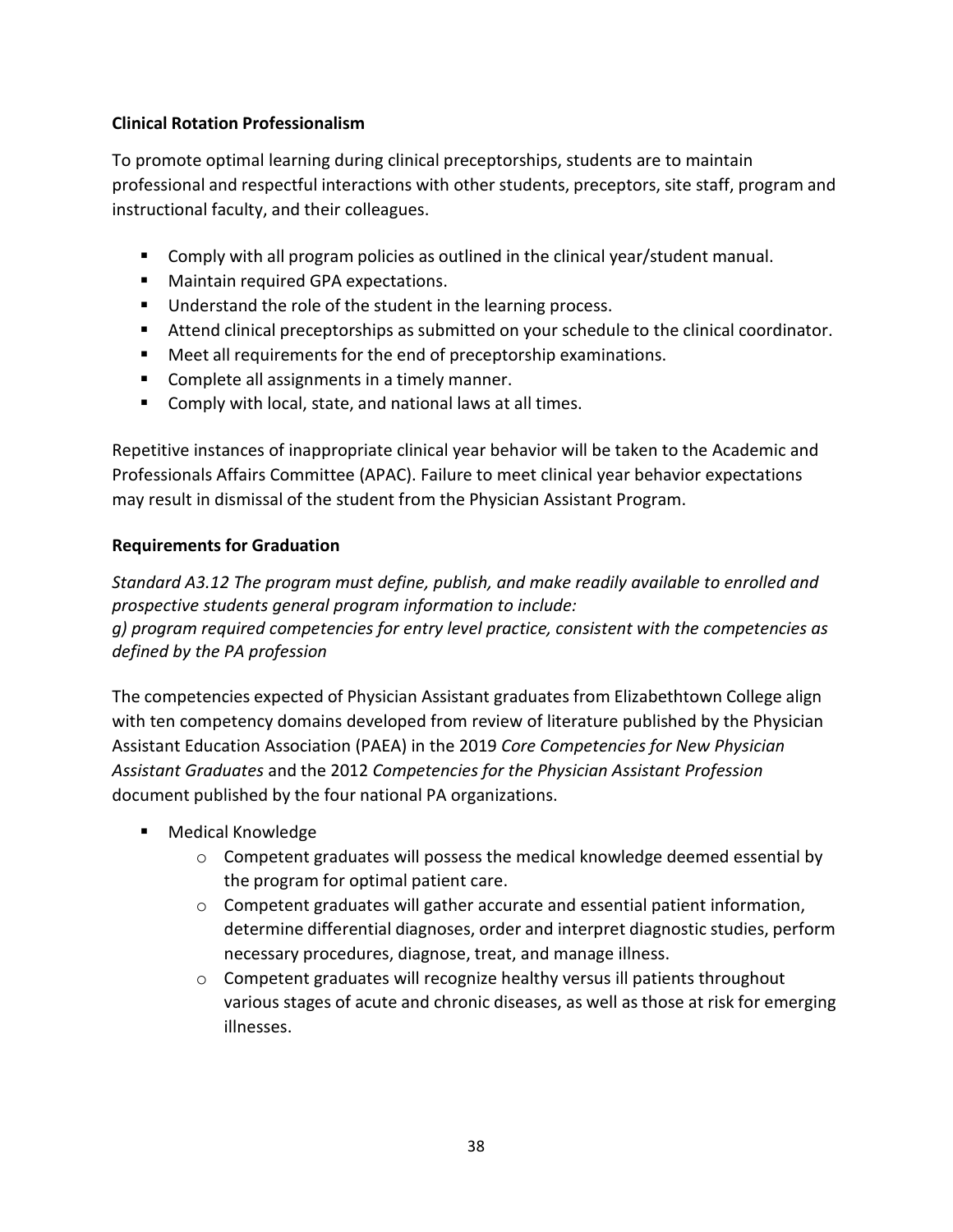- Patient Centered Care
	- $\circ$  Competent graduates will establish rapport and communicate effectively with patients, families, and the public to appropriately address the patients' health needs.
	- o Competent graduates will demonstrate the ability to listen to and demonstrate sensitivity to patients' beliefs and attitudes towards health and health care while having an awareness of one's own implicit biases.
	- $\circ$  Competent graduates will use an evidence-based approach while using clinical judgment and reasoning during shared medical decision making.
- **Society and Population Health** 
	- o Competent graduates will recognize and understand potential impacts of biology, immunology, epidemiology, genetics
	- o Competent graduates will recognize and understand patient barriers surrounding motivation, accessibility, and structural disparities in health care.
	- $\circ$  Competent graduates will recognize and understand psychosocial influences that may affect patient and population health while integrating knowledge of social determinants into medical decision making.
- **Health Literacy** 
	- $\circ$  Competent graduates will understand the health literacy of the patients they serve, interpret information so patients and their families can understand the information conveyed to them, and use unbiased and professional interpreters when barriers to communication arise.
	- o Competent graduates will understand how different perspectives and expectations about health and healthcare can impact the therapeutic relationship and health motivation and outcomes.
- **Professional Practice** 
	- o Competent graduates work collaboratively in teams and developing interprofessional relationships to ensure that the goals of patients remain the focus of the health care team.
	- $\circ$  Competent graduates will understand the roles of various team members and their various contributions to greater health outcomes.
- **Legal, Fiscal, and System Based Healthcare** 
	- $\circ$  Competent graduates will provide quality care in a safe and efficient manner.
	- o Competent graduates will know the bylaws and regulations of various practice settings.
	- $\circ$  Competent graduates will understand various types of healthcare systems, funding, and insurance; including the role of Medicare and Medicaid.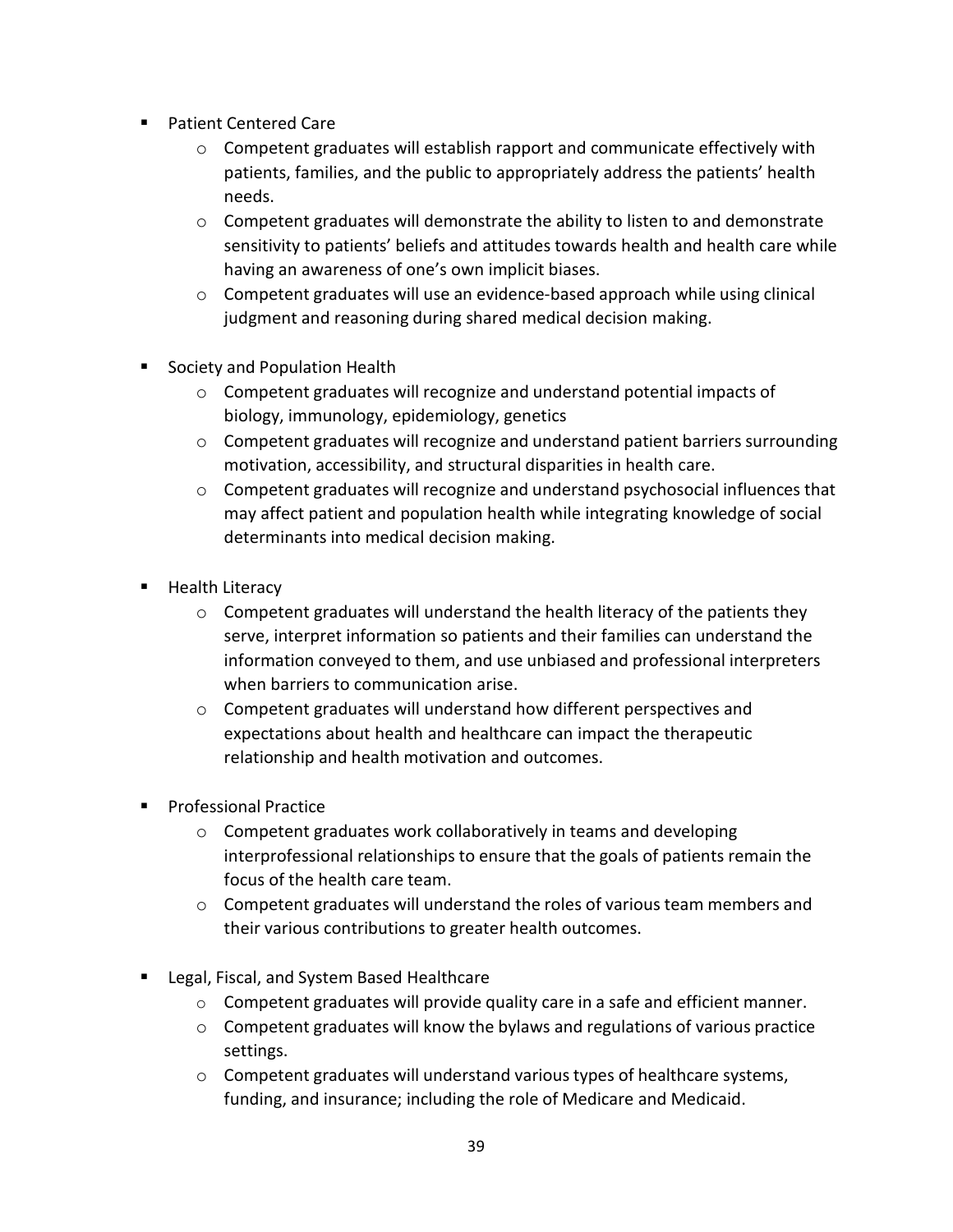- Self-Reflection and Assessment
	- $\circ$  Competent graduates will demonstrate the ability to self-evaluate one's personal and professional limitations, implicit biases and develop a strategic plan for addressing gaps.

# **Administrative Policies and Procedures**

# **Deceleration Policy**

*Standard A3.15 The program must define, publish, and consistently apply and make readily available to students upon admission: c) policies and procedures for remediation and deceleration*

Deceleration is defined by ARC-PA as "the loss of a student from the entering cohort, who remains matriculated in the physician assistant program." The Elizabethtown College Physician Assistant Program is designed to be delivered on a full-time basis to students in a cohort and therefore does not decelerate students for academic, professionalism, or behavioral conduct issues. The only students who are eligible to decelerate are those who have been granted a formal leave of absence by the PA program for personal, military, or medical reasons.

Students must typically complete the PA program in 25 months. If a leave of absence for personal, military, or medical reasons has been granted, the time to completion of the program should not exceed 37 months (25 month program and up to 12 months for leave of absence). Requests for leave of absence greater than one year will be considered on a case-by-case basis. While on a leave of absence, students are not allowed to enroll in any PA program courses.

# **Dismissal**

*Standard A3.15 The program must define, publish, consistently apply and make readily available to students upon admission: d) policies and procedures for withdrawal and dismissal*

Terms of Dismissal:

Students will be dismissed from the PA program in the following circumstances:

- Student does not maintain a minimum 3.0 GPA at end of each year of PA program
- Student fails more than two (2) blocks per term during the didactic phase of the PA program.
- Student earns a final course grade below a "C" in any course during the didactic or clinical phases of the PA program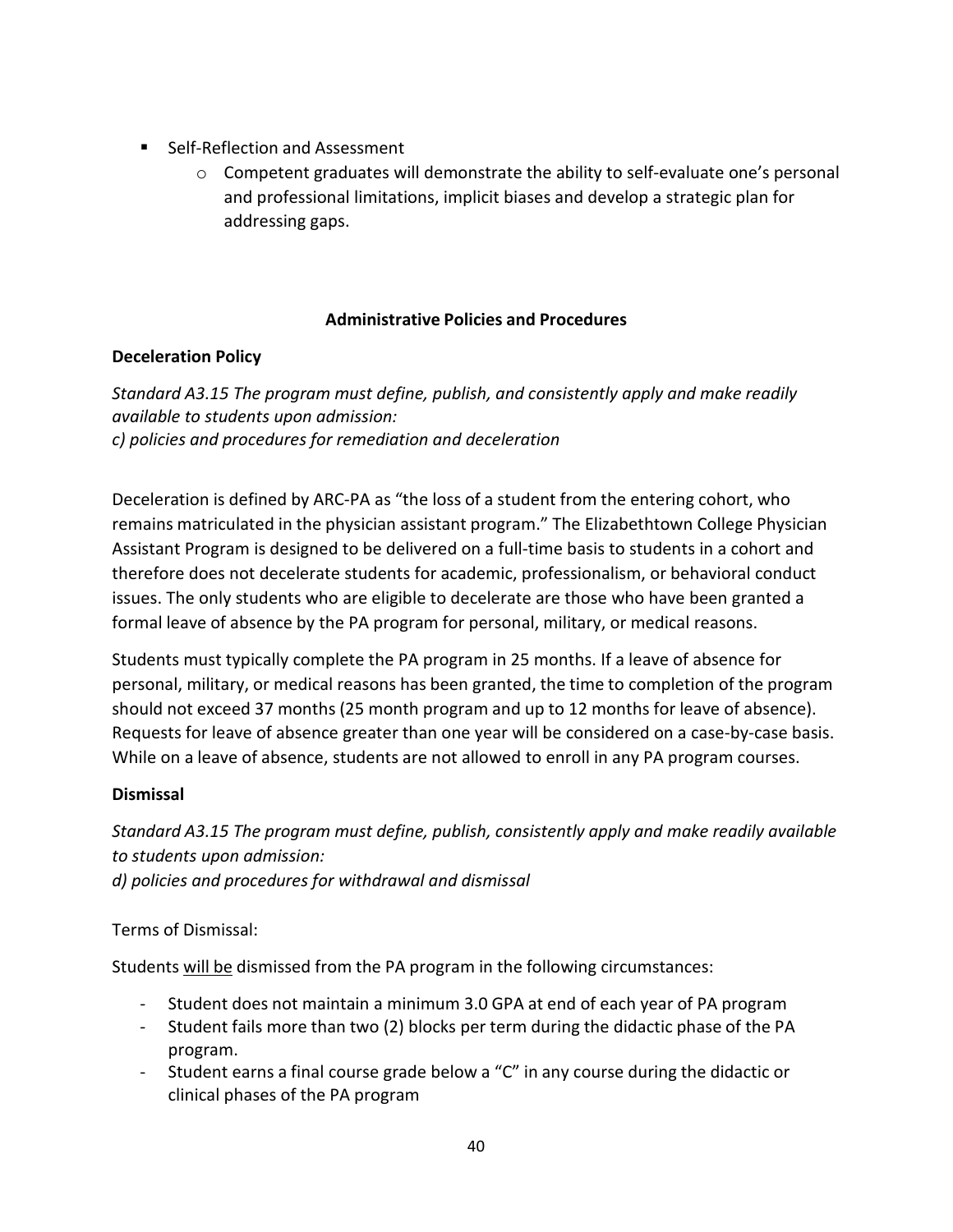- Student is unable to meet the minimum technical standards necessary to achieve the knowledge, skills, and competencies of an entry-level physician assistant.
- Student is unable to complete agreed upon remediation plan for any course, including summative examinations.

The Academic and Professional Affairs Committee (APAC) may recommend dismissal from the PA program in the following circumstances:

- Student violates professionalism standards or poses a threat to the Program and College operations, scholarship, and service.
- Student behavior poses a threat to the mental or physical safety of students, faculty, preceptors, and/or patients.
- Student violates the principles related to the Elizabethtown College Student Handbook and Code of Conduct.

# **Computer Policy and Social Media Policy**

It must be understood that the [Student Code of Conduct](https://catalog.etown.edu/content.php?catoid=22&navoid=1086) and other Elizabethtown College policies apply to network usage and electronic postings. While the College does not as a matter of practice monitor posts for content, the College will investigate and take appropriate action if College officials learn of questionable content (e.g., depictions of illegal alcohol consumption, hazing, property damage, acts of violence, defamation of character, etc.). That is, students will be held responsible for the content and character of electronic postings in the public domain (e.g., Facebook, Twitter, etc.). If questionable material is brought to the attention of a college official, then an investigation will follow to determine appropriate interventions, if any. If the investigation so warrants, a student may be charged under the Student Code of Conduct and proceed to a Formal Resolution. Appropriate sanctions will be imposed if a student(s) is found in violation of the Student Code of Conduct. The College may be required to report results of its investigation to third parties, such as the Borough or State Police.

In some cases an electronic posting may give rise to concerns about the safety and well-being of a student or the campus community (e.g. depictions of self-injury, suicidal ideation, acute depressive state, etc.). These situations may be referred to the [Campus Wellness Network o](https://www.etown.edu/offices/student-success/campus-wellness-network.aspx)r the VP for [Student](https://www.etown.edu/offices/vp-student-life/about.aspx) Life.

#### **Use of Electronic Devices in the Classroom**

Technology use in the classroom is to enhance the learning environment for all students. Any technology that promotes dishonesty or is used for illegal activities is prohibited. The use of laptop computers or tablets in class is at the discretion of the instructor. The instructor may restrict the use of laptops and tablets to specific purposes and may prohibit other uses such as messaging, game playing, social media, and internet surfing during class time. Mobile phones can be disruptive; therefore ringtones must be turned off and set to vibrate. If there is a need to receive or make a call, in the event of an emergency, during class,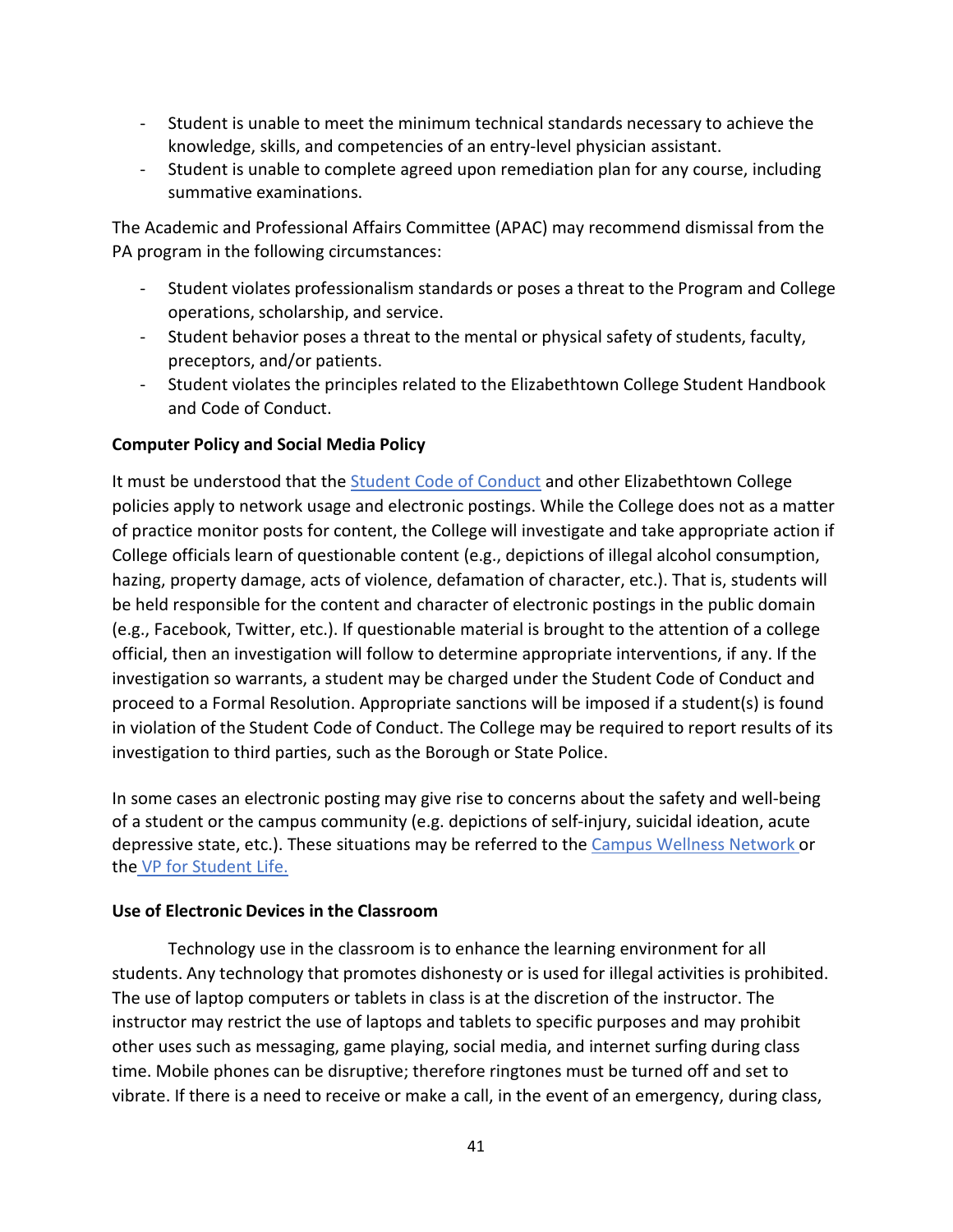the student should inform the instructor of the possibility prior to the start of class. Students are not to be texting or on social media during class. The recording of class or laboratory lectures or activities (video or voice recording) is prohibited.

# **Student Employment**

*Standard A3.04 The program must define, publish, make readily available and consistently apply a policy that PA students must not be required to work for the program.*

*Standard A3.05 The program must define, publish, make readily available and consistently apply a policy that PA students must not substitute for or function as: a) instructional faculty and b) clinical or administrative staff*

PA students are not required to work for the program. Students must not substitute or function as instructional faculty. Students must not substitute for clinical or administrative staff.

*Standard A3.15 The program must define, publish consistently apply and make readily available to students upon admission: e) policy for student employment while enrolled in the program*

Due to the extensive training and time commitments within the program, it is recommended that students do not be employed during the PA program. If a student does choose to work during either the didactic or clinical year of the program, the following must be taken into consideration:

- Students may not identify themselves as a physician assistant student associated with Elizabethtown College during their employment hours, including not wearing their name badge or program patch.
- No special concessions will be made for missed classes, assignments, exams, or clinical rotation requirements.
- The liability insurance offered for clinical work that is associated with the education experience at Elizabethtown College does not cover a student during outside employment.

# **Significant Exposure Guidelines**

*Standard A3.08 The program must define, publish, make readily available and consistently apply policies addressing student exposure to infectious and environmental hazards before students undertake any educational activities which would place them at risk. Those policies must: a) address methods of prevention,*

*b) address procedures for care and treatment after exposure, and*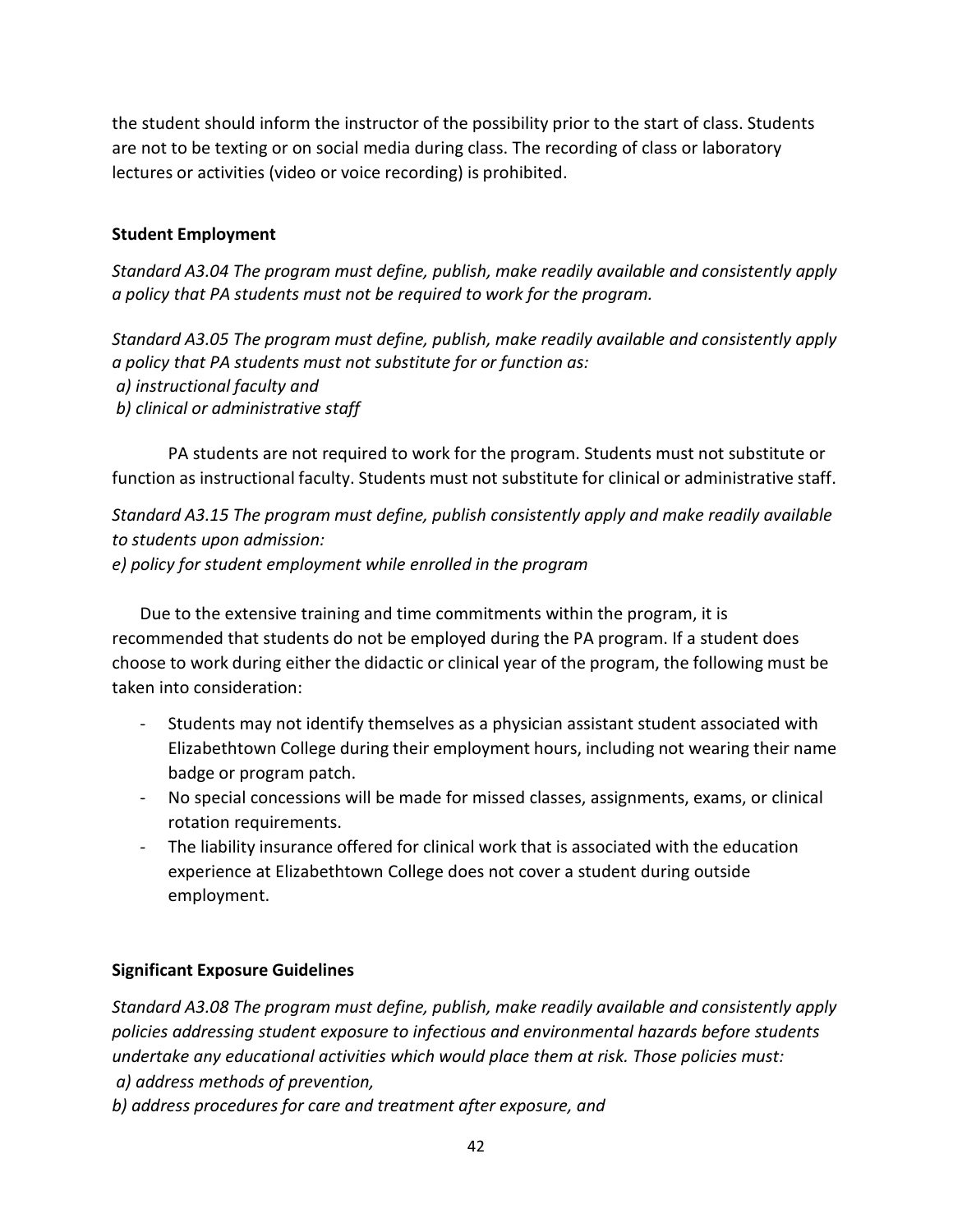# *c) clearly define financial responsibility*

Any needle stick or exposure to bodily fluids constitutes as a health and safety concern for the student.

Students must notify their course instructor, preceptor or supervisor **immediately** if an exposure occurs. At the expense of the student and his/her personal health insurance, immediate medical care and lab work will be done at either the nearest appropriate emergency department or the clinical site. Additional care and follow-up may be completed by the student's primary care provider.

The protocols set forth by the clinical site will supersede those set forth by the College and must be followed as directed. Clinical sites are under no obligation to provide the student with free medical care and students will be held responsible for all costs related to care and treatment. Students must also notify the Clinical Coordinator within two hours of the exposure and complete the Student Exposure Form on Exxat.

# **Email Account**

Students enrolled in Elizabethtown College will receive an email account. This account is the one that should be used to correspond with the PA program faculty or staff. Please do not correspond using other emails (including Hotmail, Gmail, etc.) as PA program faculty and staff are not required to respond to student emails received from an alternative account. Students are expected to check their email on a daily basis (including weekends and when the College is closed for holidays or weather cancellations). The program is not responsible if a student has inaccurate or missed information due to failure to routinely check and read his/her email. Email accounts are closed one year after graduation.

# **Inclement Weather Policy**

During snow and extreme weather, the College will follow established procedures regarding classes and other scheduled on-campus events. It is important for students to be aware of the following:

- In inclement weather, classes at Elizabethtown College typically will meet as scheduled. On an individual basis, classes may be canceled or postponed if a faculty member is unable to safely travel to campus. If this occurs, faculty members will notify their students and Campus Security.
- If the normal schedule of classes and work is delayed or if campus is closed and classes are cancelled, a decision is made, if possible, by 5:30am.
- Delay: Students are expected to report once the delay is complete and follow the remainder of the day's schedule (unless otherwise notified).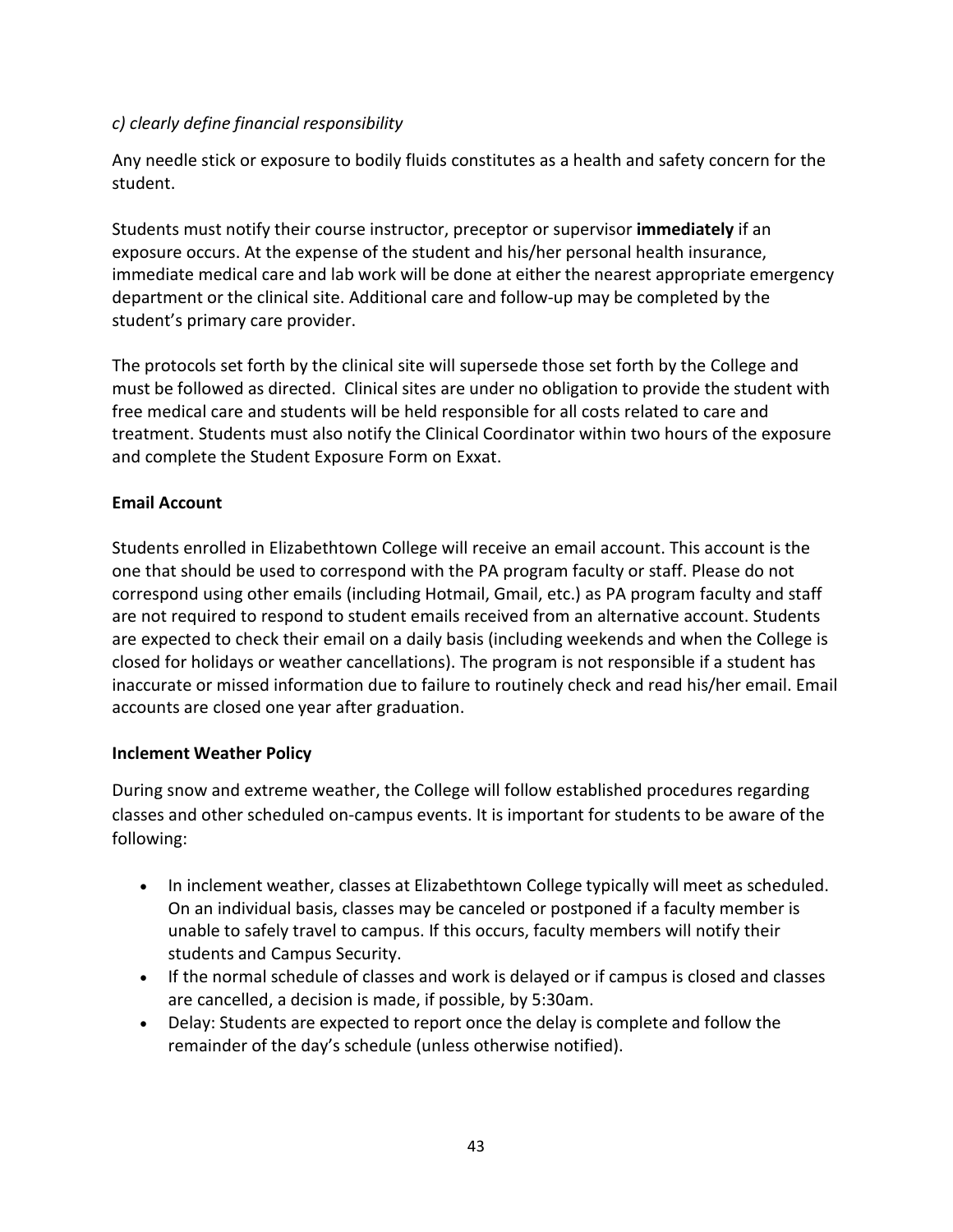- Closing: No classes will be held; campus events and home athletic events are cancelled; and all administrative and department offices are closed (with the exceptions outlined below).
- Announcements regarding changes in the overall class schedule resulting from inclement weather will be made electronically through an EC-Alert outreach text, through social media outlets and by a campus-wide Headline News e-mail, and/or on the College website. Additionally, local media outlets may be notified, but members of the campus community are encouraged to first check text, social media, College e-mail, the College website, or to call the College Hotline at 717.361.1988 or ext. 1988 for updated information.
- Dining Services, Campus Security, and other essential campus services will remain open regardless of the weather.

# **Additional Elizabethtown College Policies, Procedures, and Resources**

# **Student Handbook and Student Code of Conduct**

The Student Handbook is your official introduction to important resources and is your guide to Elizabethtown College policies, community standards and expectations for individual student conduct. The policies and procedures of the Student Handbook will reviewed periodically and are subject to change. Students are encouraged to check the [Student Handbook](https://catalog.etown.edu/index.php?catoid=19) for notifications of important revisions. Information regarding the [Student Code of Conduct,](https://www.etown.edu/offices/student-rights/processes.aspx) including the appeal process, can be found in the Student Handbook.

# <span id="page-43-0"></span>**Student Confidentiality and Privacy**

When seeking help or support from individuals at Elizabethtown College, students should refer to the [Confidentiality Chart](https://www.etown.edu/offices/diversity/titleix/students/confidentiality.aspx) to understand which individuals can keep their and which are required to report information to the Title IX or Deputy Title IX Coordinator.

# <span id="page-43-1"></span>**Emergency Response and Personal Safety**

The purpose of the **Emergency Action Plan** is to protect the students and employees of Elizabethtown College from serious injury, property loss, or loss of life, should there be an actual major disaster on campus. There are many types of emergencies that may result in the implementation of this plan. These include natural and manmade events. Specific examples are described below. Since an emergency often occurs suddenly and without warning, these procedures are designed to be flexible in order to accommodate response contingencies of varying magnitude.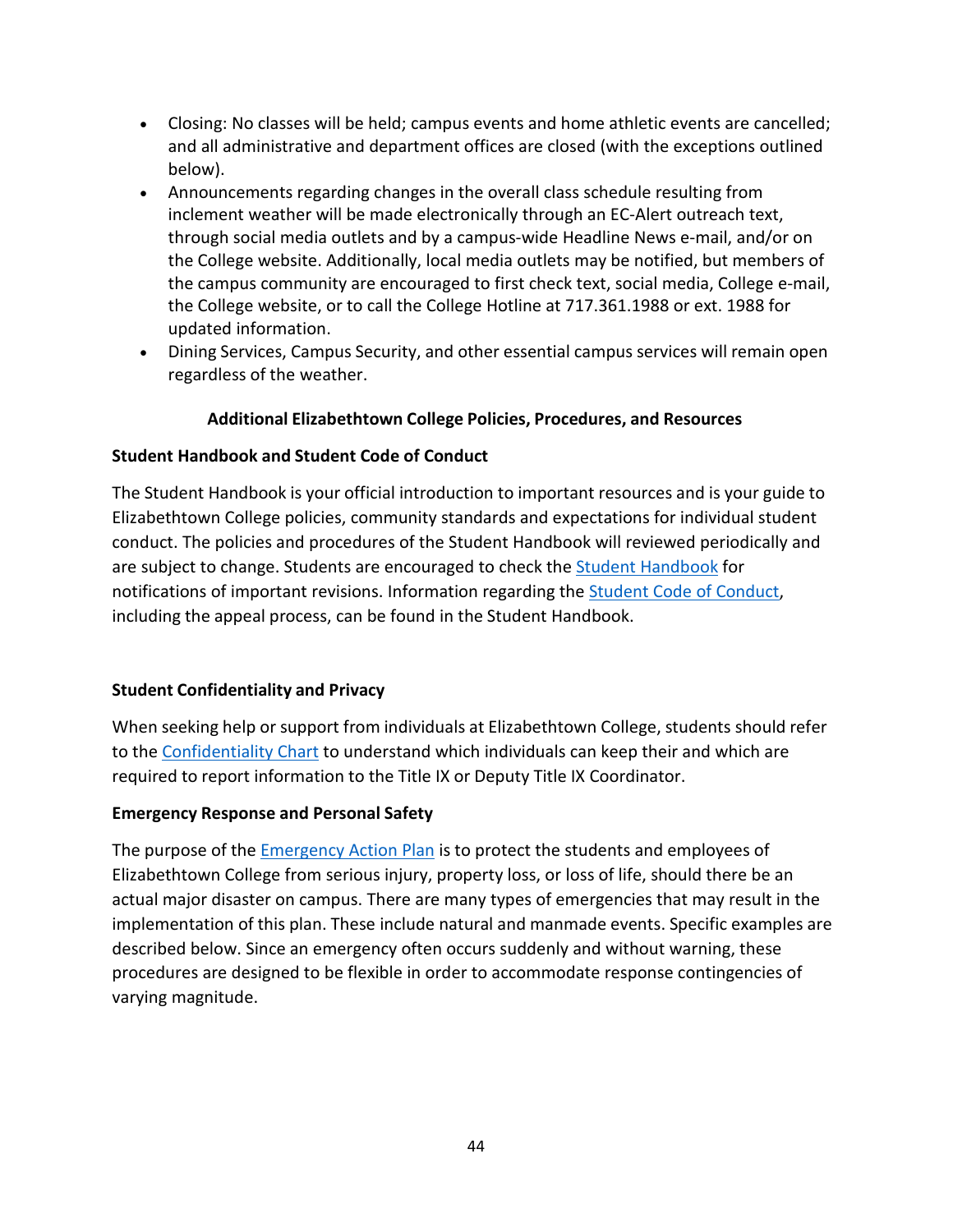#### <span id="page-44-0"></span>**Student Wellness**

*Standard A1.04 The sponsoring institution must provide academic support and student health services to PA students that are equivalent to those services provided to other comparable students of the institution.*

*Standard A3.09 The program must define, publish, make readily available and consistently apply policies that preclude any principal faculty, the program director and the medical director from participating as health care providers for students in the program, except in an emergency situation.*

[Student Health,](https://www.etown.edu/offices/health/index.aspx) a Division of Student Wellness, provides medical care and resources to Elizabethtown College students. Elizabethtown College, in collaboration with Penn Med Lancaster General Health, provides comprehensive clinical health services for our students. The office of [Student Wellness](https://www.etown.edu/offices/wellness/index.aspx) provides services and programs to foster the physical, emotional, and psychological well-being and development of students in order to facilitate student's personal, social, and academic success. Our staff is committed to meeting the needsof people of diverse racial, ethnic and national backgrounds, gender, sexual/affectional orientations, mental and physical abilities, religious/spiritual beliefs, and socioeconomic backgrounds as well as other types of diversity. Student Wellness is comprised of three collaborative service areas (Counseling Services, Student Health, and Health Promotion) and uses a team and holistic approach to helping students.

The program director, medical director, and the principal faculty do not act in the capacity of a health care provider for students in the physician assistant program. In the event of a medical emergency with a student, the program faculty follow College processes and procedures regarding sick or injured students or employees. Upon hire, physician assistant program faculty and staff are informed that acting in the capacity of health care providers for students is not within the scope of their duties and responsibilities. Students are responsible for purchasing and maintaining personal health insurance, and the College provides services to students through its student health services.

# <span id="page-44-1"></span>**Referral of Students for Services**

*Standard A3.10 The program must define, publish, make readily available and consistently apply written procedures that provide for timely access and/or referral of students to services addressing personal issues which may impact their progress in the PA program.*

Counseling Services provides a broad range of counseling and mental health support services that facilities students' personal, social, and academic development. Counseling services are provided in a confidential and diversity affirming environment to help students address a variety of mental health, situational, and development concerns. A student can approach any faculty or staff member in the event they require counseling services. Faculty or staff can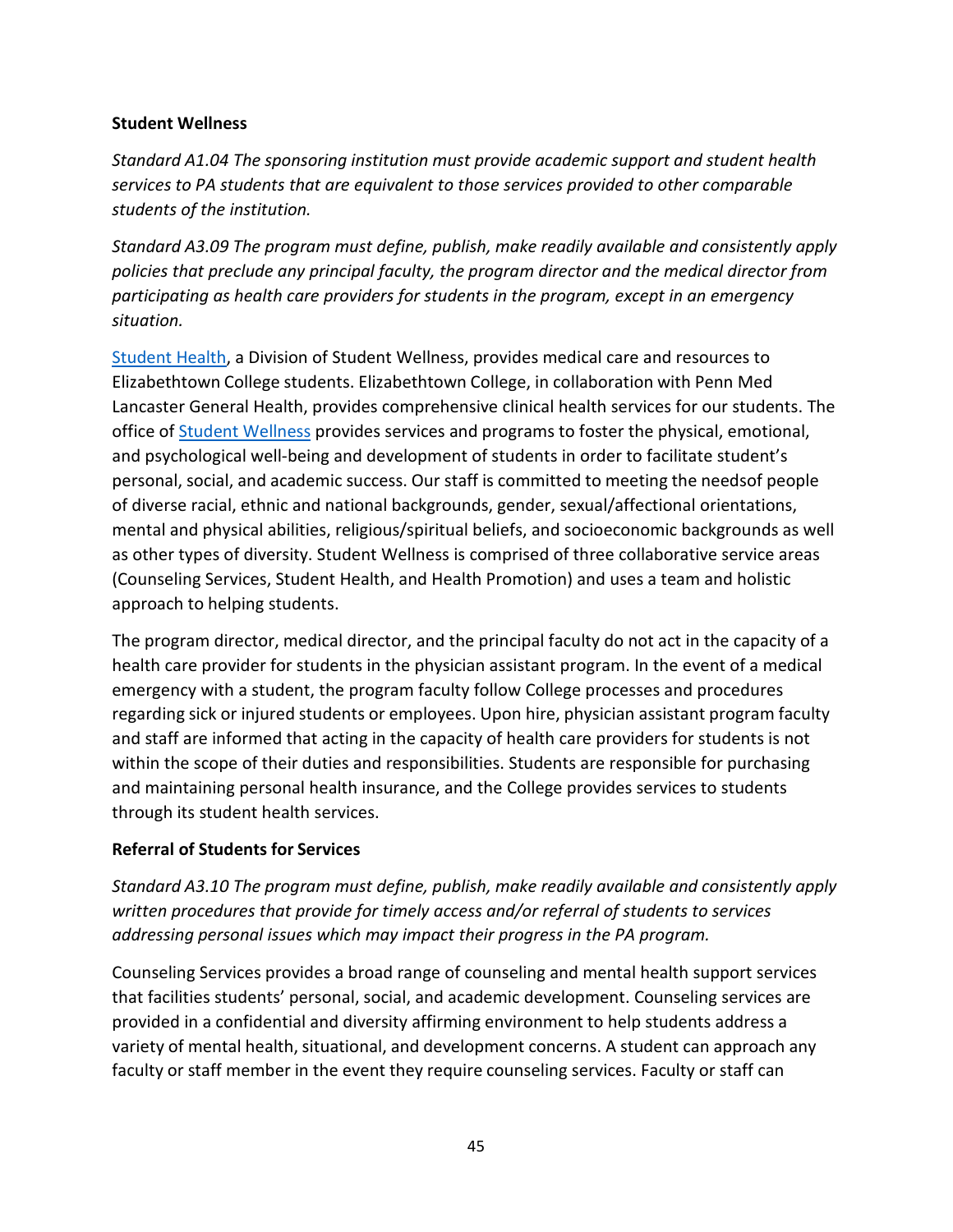contact Counseling Services for urgent and crisis services, and Campus Security is available for immediate assistance after 5:00pm daily and on the weekends.

Referrals made be made to counseling services on behalf of the students through Starfish

#### **Counseling Services.**

*Standard A3.10 The program must have written policies that provide for timely access and/or referral of students to services addressing personal issues which may impact their progress in the PA program.*

Elizabethtown College offers counseling services to all students. Students have access to services in the following ways:

- Call Counseling Services directly at 717.361.1405 during school hours
- Go to BSC 216 for assistance from a counselor during school hours.
- Contact Campus Security at 717.361.1111 for the on-call Counselor after school hours.
- **Utilize Community 24-Hour Help Lines** 
	- o Suicide Prevention Lifeline: 1-800-273-8255 (TALK)
	- o Crisis Text Line: Text start or hello to 741-741
	- o Lancaster County Crisis Intervention Services: 717.394.2631
	- o Lancaster YWCA Sexual Assault Counseling & Prevention: 717.392.7273

The program director, medical director, and the principal faculty do not act in the capacity of a health care provider for students in the physician assistant program. In the event of a medical emergency with a student, the program faculty follow College processes and procedures regarding sick or injured students or employees. Upon hire, physician assistant program faculty and staff are informed that acting in the capacity of health care providers for students is not within the scope of their duties and responsibilities. Students are responsible for purchasing and maintaining personal health insurance, and the College provides services to students through its student health services.

# <span id="page-45-0"></span>**Parking**

Campus Security is responsible for administering and enforcing vehicle parking regulations at Elizabethtown College. Vehicle and Parking regulations are in effect at all times throughout the year. The College reserves the right to initiate and change parking violation fees, fines and regulations at any time following proper notification to the College Community. The College reserves the right to assign parking areas to College employees and students on campus as needed. Vehicles parked in violation of these Parking Regulations will be ticketed. All employee and student vehicles must be registered. Failure to register may result in immobilization. Registered vehicles must park only in designated areas on campus. Vehicles parked in unlined paved areas or on the grass, NO PARKING zones, FIRE LANES, RESERVED/SERVICE VEHICLE spaces will be ticketed. These areas are enforced 24/7. Please also refer to the [Vehicle Use and](https://www.etown.edu/offices/security/parkingregs.aspx) Parking [Regulations.](https://www.etown.edu/offices/security/parkingregs.aspx)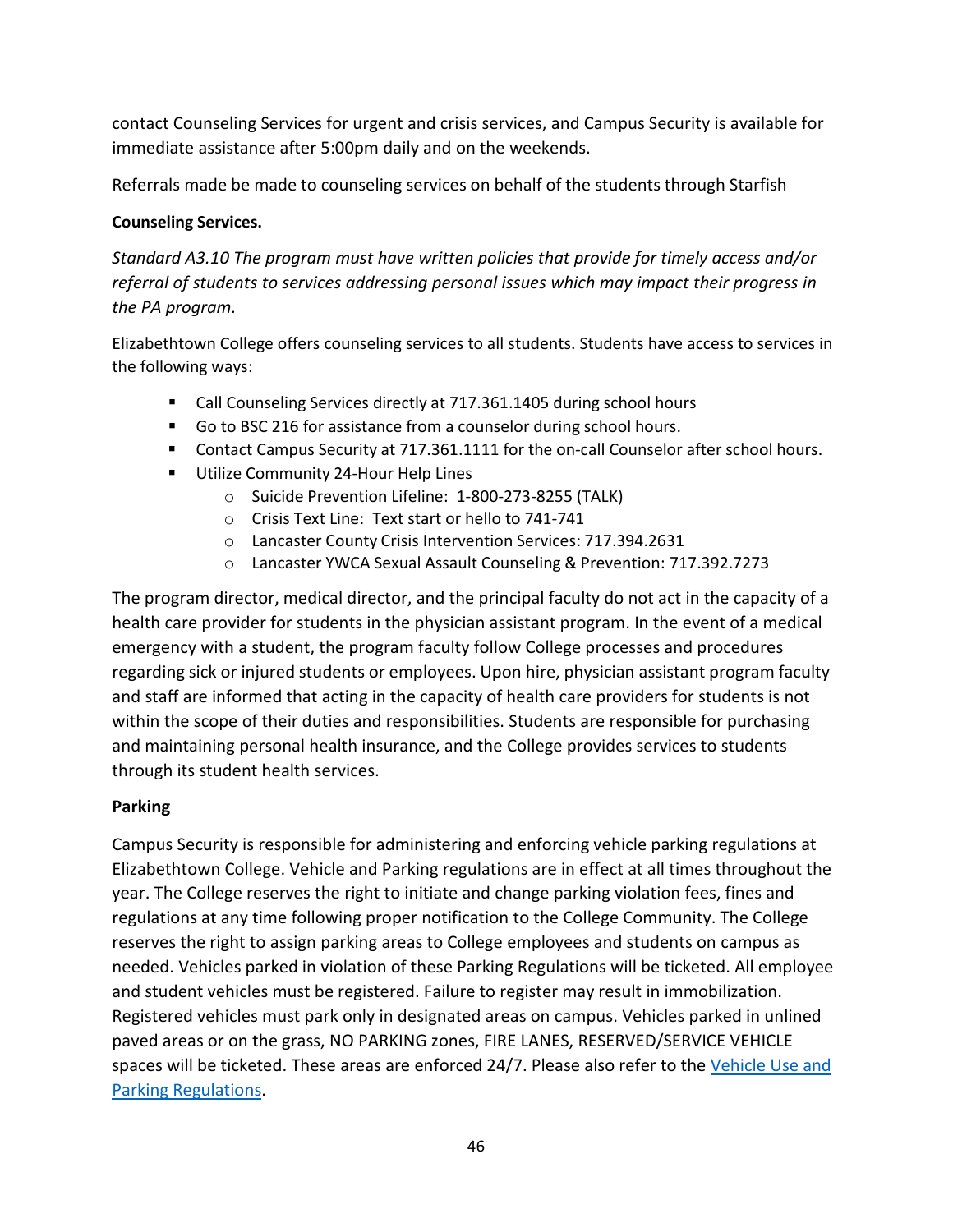#### **College Policies and Procedures**

<span id="page-46-0"></span>*Standard A3.15 The program must define, publish, consistently apply and make readily available to students upon admission: f) policies and procedures for allegations of student mistreatment*

*Standard A3.15 The program must define, publish, consistently apply and make readily available to students upon admission: g) policies and procedures for student grievances and appeals*

#### Policy Against Discrimination, Harassment, and Bullying

In keeping with the historical values of Elizabethtown College, the College endeavors to treat all employees with dignity, justice, and fairness. Elizabethtown College does not tolerate discrimination or harassment of any kind, or bullying against any member of the Elizabethtown College community. The College is committed to the existence of a respectful, safe, and healthy work and learning environment and will ensure that federal and state laws, as well as College regulations prohibiting violence and discrimination, are fully enforced. The [Policy Against](https://www.etown.edu/offices/human-resources/Policy%20Against%20Discrimination.pdf) [Discrimination, Harassment, and Bullying](https://www.etown.edu/offices/human-resources/Policy%20Against%20Discrimination.pdf) is to be implemented throughout the College and is the responsibility of all departments and personnel, supervisory and nonsupervisory. Failure to abide by this policy shall result in disciplinary action, up to and including immediate termination of employment. Further, threatening, violent, discriminatory, or harassing conduct is subject to expulsion from the College or possible civil or criminal prosecution.

# Animals on Campus for Disability-Related Needs Policy

In accordance with Section 504 of the Rehabilitation Act of 1973 and the Americans with Disabilities Act of 1990 (ADA), and the Fair Housing Act (FHA), Elizabethtown College seeks to accommodate persons with disabilities requiring the assistance of a qualified [Service and](https://www.etown.edu/offices/disability/Service_and_Emotional_Support_Animal_Guidelines.aspx) [Emotional Support Animal.](https://www.etown.edu/offices/disability/Service_and_Emotional_Support_Animal_Guidelines.aspx) Students should make requests regarding service or therapy animals to the Director of Disability Services, 228 Baugher Student Center, Elizabethtown College, at least 30 days prior to the start of the semester for which the request is being made. Determinations will be made on a case by case basis, and in accordance with applicable laws and regulations, whether such animal is a reasonable accommodation on campus. Where it is not readily apparent an animal is a service animal as defined by ADA, or an assistance animal under the FHA, Disability Services may require sufficient documentation to determine whether the animal qualifies. This process may include additional conversations between Disability Services and the requesting student.

# Grievance Procedure for Students in Cases of Alleged Discrimination on the Basis of a Disability

Elizabethtown College policy and federal law prohibit discrimination on the basis of a disability. Section 504 of the Rehabilitation Act of 1973 and the Americans with Disabilities Act of 1990 require that a Grievance [Procedure](https://www.etown.edu/offices/disability/Grievance_Procedure.aspx) be available to a student who wishes to contest an